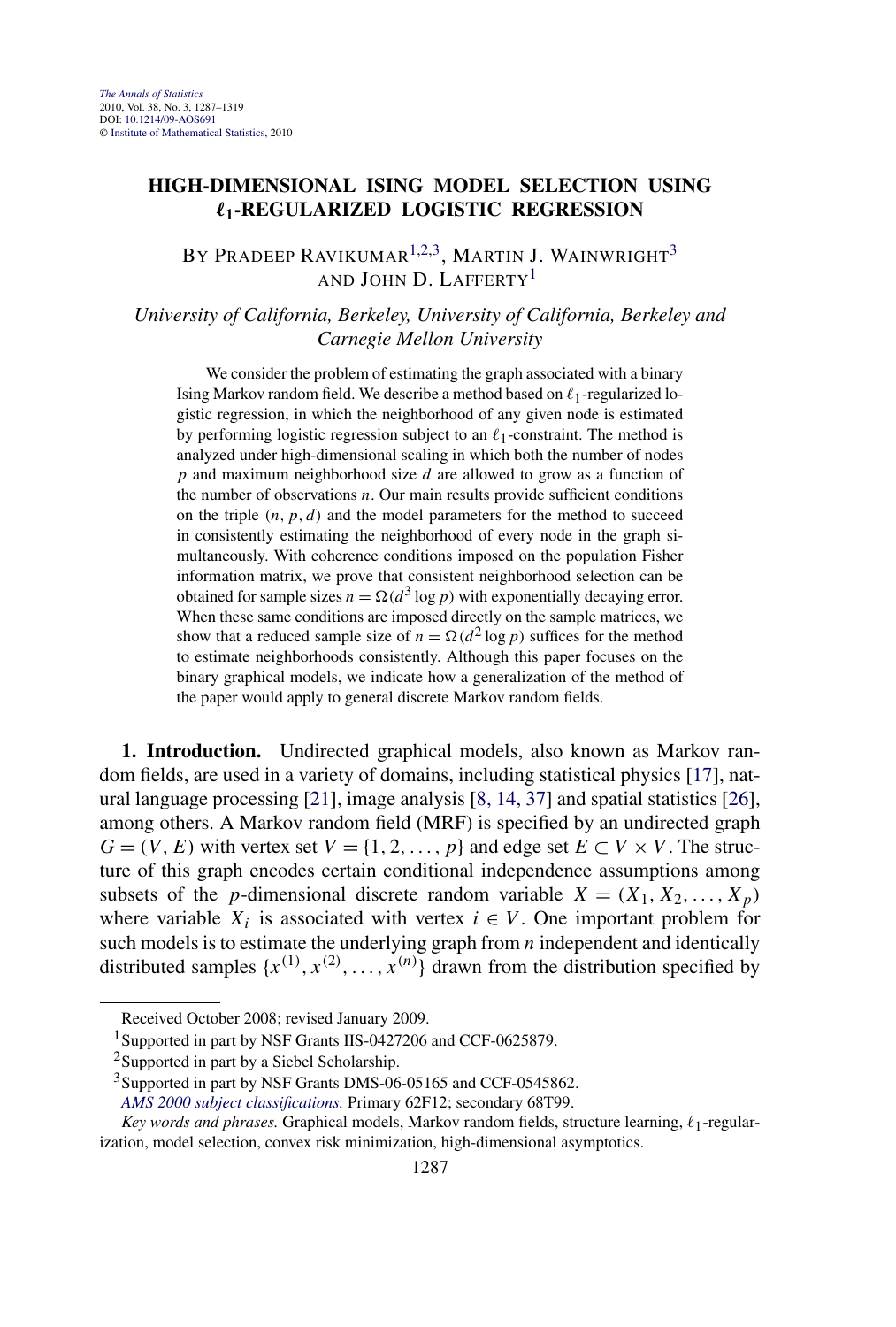some Markov random field. As a concrete illustration, for binary random variables, each vector-valued sample  $x^{(i)} \in \{0, 1\}^p$  might correspond to the votes of a set of *p* politicians on a particular bill, and estimating the graph structure amounts to detecting statistical dependencies in these voting patterns (see Banerjee, Ghaoui and d'Asprémont [\[2\]](#page-30-0) for further discussion of this example).

Due to both its importance and difficulty, the problem of structure learning for discrete graphical models has attracted considerable attention. The absence of an edge in a graphical model encodes a conditional independence assumption. Constraint-based approaches [\[30\]](#page-31-0) estimate these conditional independencies from the data using hypothesis testing and then determine a graph that most closely represents those independencies. Each graph represents a model class of graphical models; learning a graph then is a model class selection problem. Score-based approaches combine a metric for the complexity of the graph with a measure of the goodness of fit of the graph to the data; for instance, log-likelihood of the maximum likelihood parameters given the graph, to obtain a *score* for each graph. The score is used together with a search procedure that generates candidate graph structures to be scored. The number of graph structures grows super-exponentially, however, and Chickering [\[6\]](#page-30-0) shows that this problem is in general NP-hard.

A complication for undirected graphical models involving discrete random variables is that typical score metrics involve the partition function or cumulant function associated with the Markov random field. For general undirected MRFs, calculation of this partition function is computationally intractable [\[36\]](#page-31-0). The space of candidate structures in scoring based approaches is thus typically restricted to either directed graphical models [\[10\]](#page-30-0) or to simple sub-classes of undirected graphical models such as those based on trees [\[7\]](#page-30-0) and hypertrees [\[31\]](#page-31-0). Abbeel, Koller and Ng [\[1\]](#page-30-0) propose a method for learning factor graphs based on local conditional entropies and thresholding and analyze its behavior in terms of Kullback–Leibler divergence between the fitted and true models. They obtain a sample complexity that grows logarithmically in the number of vertices  $p$ , but the computational complexity grows at least as quickly as  $O(p^{d+1})$  where *d* is the maximum neighborhood size in the graphical model. This order of complexity arises from the fact that for each node, there are  $\binom{p}{d}$  $\mathcal{O}(p^d)$  possible neighborhoods of size *d* for a graph with *p* vertices. Csiszár and Talata [\[9\]](#page-30-0) show consistency of a method that uses pseudo-likelihood and a modification of the BIC criterion, but this also involves a prohibitively expensive search.

The main contribution of this paper is a careful analysis of the computational and statistical efficiency of a simple method for graphical model selection. The basic approach is straightforward: it involves performing  $\ell_1$ -regularized logistic regression of each variable on the remaining variables, and then using the sparsity pattern of the regression vector to infer the underlying neighborhood structure. Our analysis is high-dimensional in nature, meaning that both the model dimension *p* as well as the maximum neighborhood size *d* may tend to infinity as a function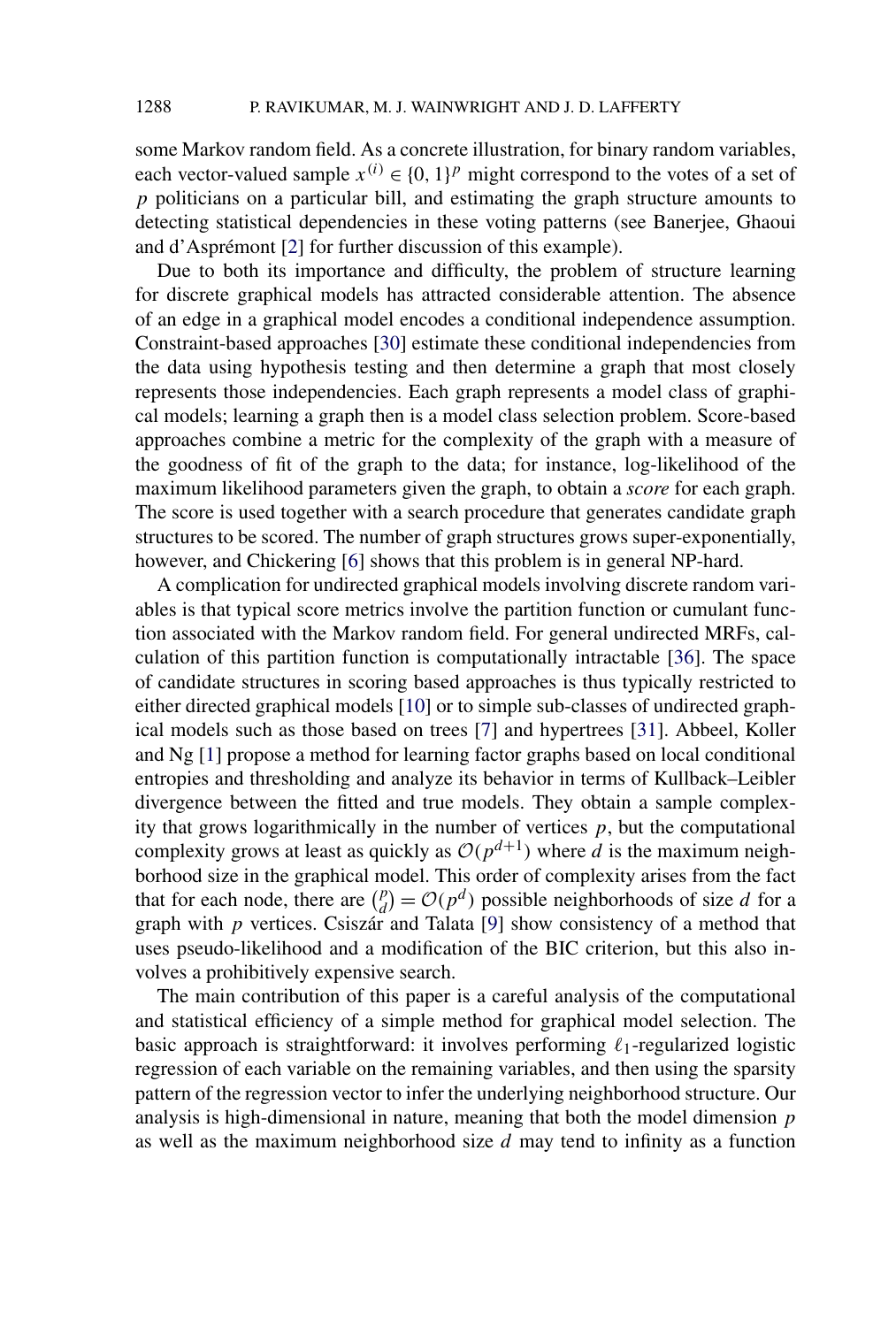of the size *n*. Our main result shows that under mild assumptions on the population Fisher information matrix, consistent neighborhood selection is possible using  $n = \Omega(d^3 \log p)$  samples and computational complexity  $\mathcal{O}(\max\{n, p\} p^3)$ . We also show that when the same assumptions are imposed directly on the sample matrices,  $n = \Omega(d^2 \log p)$  samples suffice for consistent neighborhood selection with the same computational complexity. We focus in this paper on binary Ising models, but indicate in Section [7](#page-22-0) a generalization of the method applicable to general discrete Markov random fields.

The technique of  $\ell_1$ -regularization for estimation of sparse models or signals has a long history in many fields (for instance, see [\[32\]](#page-31-0) for one survey). A surge of recent work has shown that  $\ell_1$ -regularization can lead to practical algorithms with strong theoretical guarantees (e.g., [\[5, 12, 23, 24, 32, 33, 39\]](#page-30-0)). Despite the well-known computational intractability of computing marginals and likelihoods for discrete MRFs [\[36\]](#page-31-0), our method is computationally efficient; it involves neither computing the normalization constant (or partition function) associated with the Markov random field nor a combinatorial search through the space of graph structures. Rather, it requires only the solution of standard convex programs with an overall computational complexity of order  $\mathcal{O}(\max\{p,n\}p^3)$  and is thus well suited to high-dimensional problems [\[20\]](#page-31-0). Conceptually, like the work of Meinshausen and Bühlmann [\[23\]](#page-31-0) on covariance selection in Gaussian graphical models, our approach can be understood as using a type of pseudo-likelihood based on the local conditional likelihood at each node. In contrast to the Gaussian case, where the exact maximum likelihood estimate can be computed exactly in polynomial time, this use of a surrogate loss function is essential for discrete Markov random fields given the intractability of computing the exact likelihood [\[36\]](#page-31-0).

Portions of this work were initially reported in a conference publication [\[35\]](#page-31-0), with the weaker result that  $n = \Omega(d^6 \log d + d^5 \log p)$  samples suffice for consistent Ising model selection. Since the appearance of that paper, other researchers have also studied the problem of model selection in discrete Markov random fields. For the special case of bounded degree models, Bresler, Mossel and Sly [\[4\]](#page-30-0) describe a simple search-based method, and prove under relatively mild assumptions that it can recover the graph structure with  $\Theta(\log p)$  samples. However, in the absence of additional restrictions, the computational complexity of the method is  $O(p^{d+1})$ . In other work, Santhanam and Wainwright [\[29\]](#page-31-0) analyze the information-theoretic limits of graphical model selection, providing both upper and lower bounds on various model selection procedures, but these methods also have prohibitive computational costs.

The remainder of this paper is organized as follows. We begin in Section [2](#page-3-0) with background on discrete graphical models, the model selection problem and logistic regression. In Section [3,](#page-6-0) we state our main result, develop some of its consequences and provide a high-level outline of the proof. Section [4](#page-11-0) is devoted to proving a result under stronger assumptions on the sample Fisher information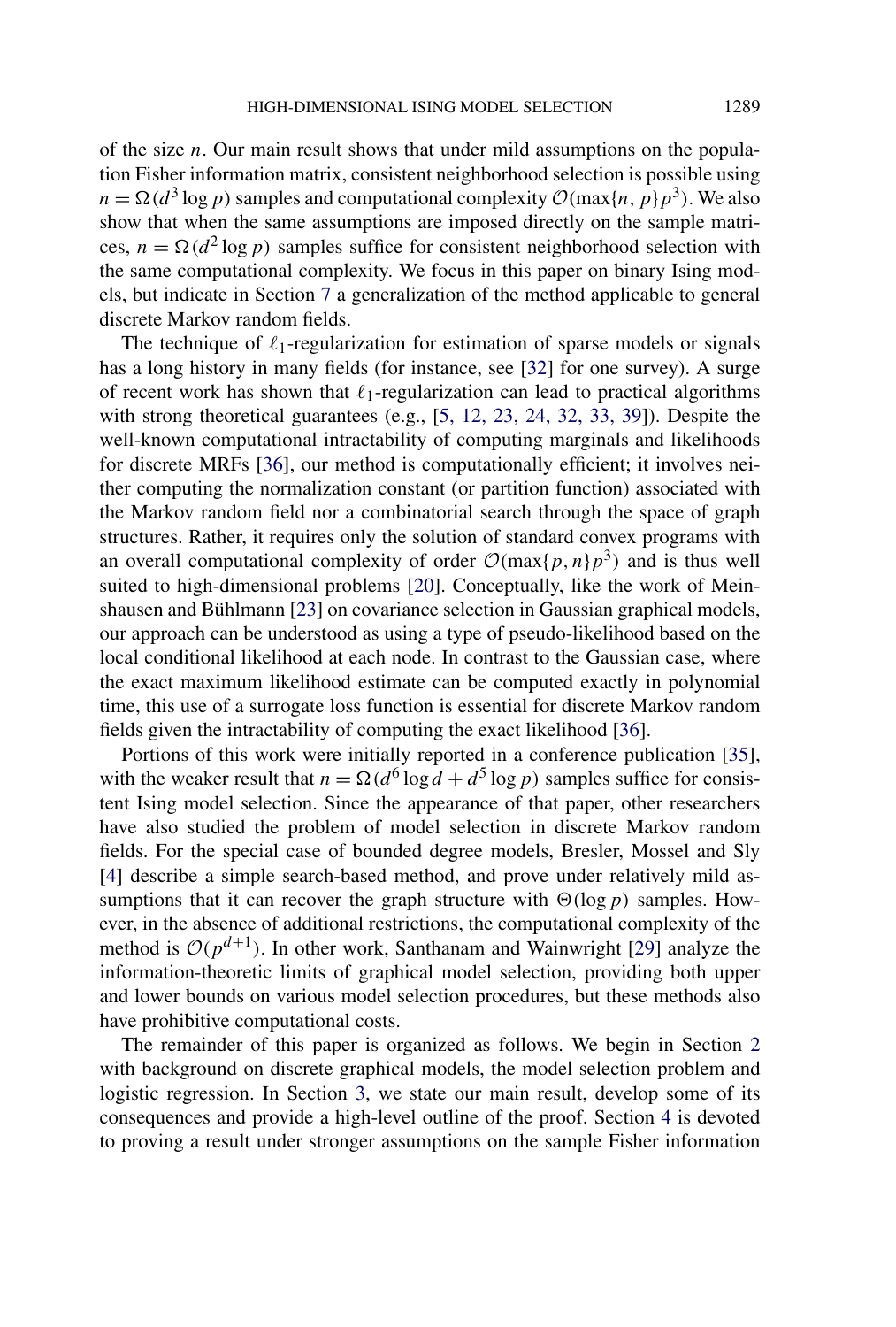#### <span id="page-3-0"></span>1290 P. RAVIKUMAR, M. J. WAINWRIGHT AND J. D. LAFFERTY

matrix whereas Section [5](#page-15-0) provides concentration results linking the population matrices to the sample versions. In Section [6,](#page-18-0) we provide some experimental results that illustrate the practical performance of our method and the close agreement between theory and practice. Section [7](#page-22-0) discusses an extension to more general Markov random fields, and we conclude in Section [8.](#page-24-0)

*Notation*. For the convenience of the reader, we summarize here notation to be used throughout the paper. We use the following standard notation for asymptotics: we write  $f(n) = \mathcal{O}(g(n))$  if  $f(n) \leq Kg(n)$  for some constant  $K < \infty$ , and  $f(n) = \Omega(g(n))$  if  $f(n) \ge K'g(n)$  for some constant  $K' > 0$ . The notation  $f(n) = \Theta(g(n))$  means that  $f(n) = \mathcal{O}(g(n))$  and  $f(n) = \Omega(g(n))$ . Given a vector  $v \in \mathbb{R}^d$  and parameter  $q \in [1, \infty]$ , we use  $||v||_q$  to denote the usual  $\ell_q$  norm. Given a matrix  $A \in \mathbb{R}^{a \times b}$  and parameter  $q \in [1, \infty]$ , we use  $||A||_q$  to denote the induced matrix-operator norm with *A* viewed as a mapping from  $\ell_q^b \to \ell_q^a$  (see Horn and Johnson [\[16\]](#page-31-0)). Two examples of particular importance in this paper are the spectral norm  $||A||_2$ , corresponding to the maximal singular value of *A*, and the  $\ell_{\infty}$  matrix norm, given by  $||A||_{\infty} = \max_{j=1,\dots,a} \sum_{k=1}^{b} |A_{jk}|$ . We make use of the bound  $||A||_{\infty} \le \sqrt{a} ||A||_2$  for any symmetric matrix  $A \in \mathbb{R}^{a \times a}$ .

**2. Background and problem formulation.** We begin by providing some background on Markov random fields, defining the problem of graphical model selection and describing our method based on neighborhood logistic regression.

2.1. *Pairwise Markov random fields.* Let  $X = (X_1, X_2, \ldots, X_p)$  denote a random vector with each variable  $X_s$  taking values in a corresponding set  $X_s$ . Say we are given an undirected graph *G* with vertex set  $V = \{1, \ldots, p\}$  and edge set *E*, so that each random variable  $X_s$  is associated with a vertex  $s \in V$ . The pairwise Markov random field associated with the graph *G* over the random vector *X* is the family of distributions of *X* which factorize as  $\mathbb{P}(x) \propto \exp\{\sum_{(s,t)\in E} \phi_{st}(x_s, x_t)\}$ where for each edge  $(s, t) \in E$ ,  $\phi_{st}$  is a mapping from pairs  $(x_s, x_t) \in \mathcal{X}_s \times \mathcal{X}_t$  to the real line. For models involving discrete random variables, the pairwise assumption involves no loss of generality since any Markov random field with higherorder interactions can be converted (by introducing additional variables) to an equivalent Markov random field with purely pairwise interactions (see Wainwright and Jordan [\[34\]](#page-31-0) for details of this procedure).

*Ising model*. In this paper, we focus on the special case of the Ising model in which  $X_s \in \{-1, 1\}$  for each vertex  $s \in V$ , and  $\phi_{st}(x_s, x_t) = \theta_{st}^* x_s x_t$  for some parameter  $\theta_{st}^* \in \mathbb{R}$ , so that the distribution takes the form

(1) 
$$
\mathbb{P}_{\theta^*}(x) = \frac{1}{Z(\theta^*)} \exp \bigg\{ \sum_{(s,t) \in E} \theta_{st}^* x_s x_t \bigg\}.
$$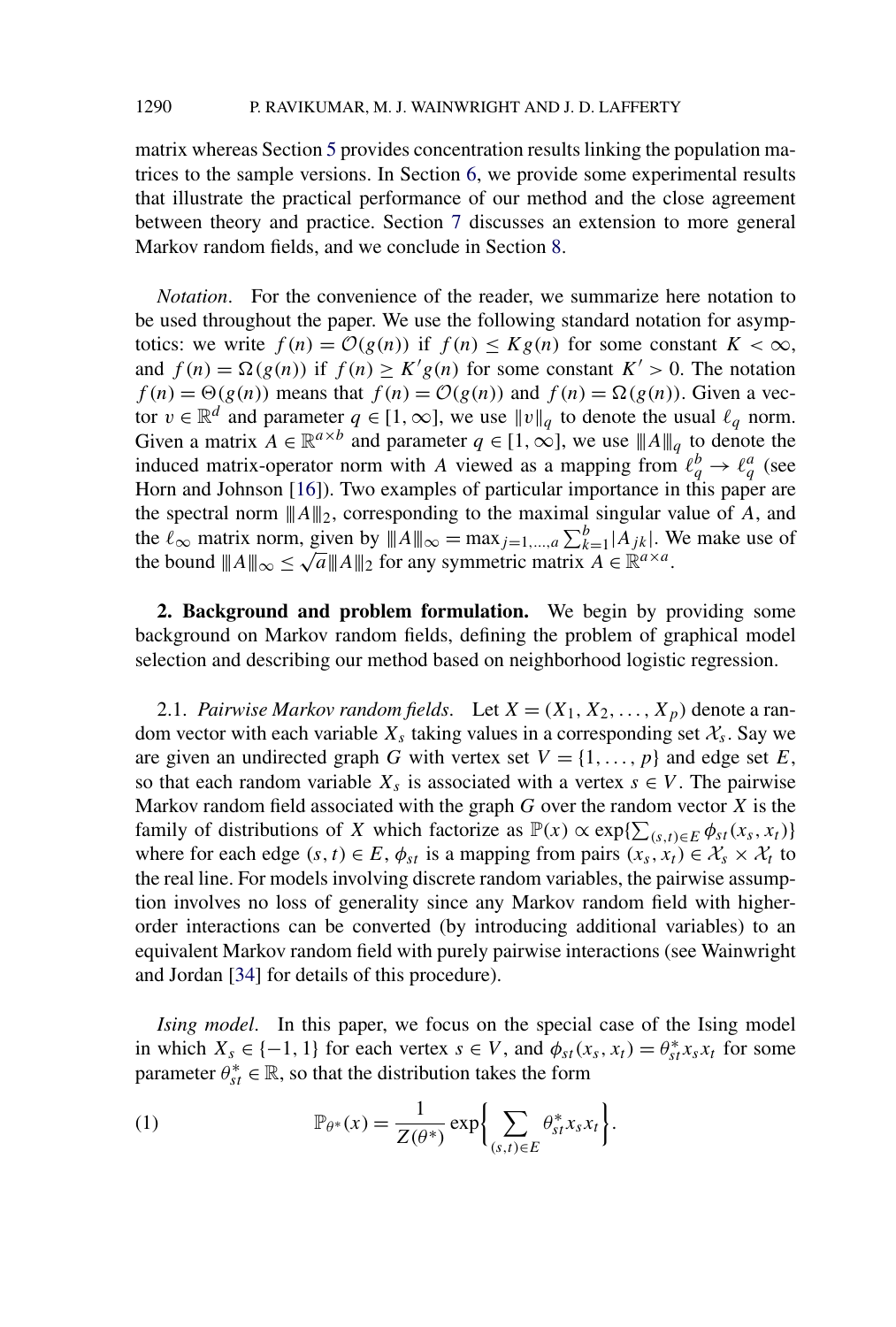The partition function  $Z(\theta^*)$  ensures that the distribution sums to one. This model is used in many applications of spatial statistics such as modeling the behavior of gases or magnets in statistical physics [\[17\]](#page-31-0), building statistical models in computer vision [\[13\]](#page-31-0) and social network analysis.

2.2. *Graphical model selection*. Suppose that we are given a collection  $\mathfrak{X}_1^n :=$  ${x^{(1)}, \ldots, x^{(n)}}$  of *n* samples where each *p*-dimensional vector  $x^{(i)} \in \{-1, +1\}^p$ is drawn in an i.i.d. manner from a distribution  $\mathbb{P}_{\theta^*}$  of the form [\(1\)](#page-3-0) for parameter vector  $\theta^*$  and graph  $G = (V, E)$  over the *p* variables. It is convenient to view the parameter vector  $\theta^*$  as a  $\binom{p}{2}$  $_{2}^{p}$ )-dimensional vector, indexed by pairs of distinct vertices but nonzero if and only if the vertex pair  $(s, t)$  belongs to the unknown edge set *E* of the underlying graph *G*. The goal of *graphical model selection* is to infer the edge set *E*. In this paper, we study the slightly stronger criterion of *signed edge recovery*; in particular, given a graphical model with parameter *θ* <sup>∗</sup>, we define the edge sign vector

(2) 
$$
E^* := \begin{cases} \text{sign}(\theta_{st}^*), & \text{if } (s, t) \in E, \\ 0, & \text{otherwise.} \end{cases}
$$

Here the sign function takes value +1 if  $\theta_{st}^* > 0$ , value  $-1$  if  $\theta_{st}^* < 0$  and 0, otherwise. Note that the weaker graphical model selection problem amounts to recovering the vector  $|E^*|$  of absolute values.

The classical notion of statistical consistency applies to the limiting behavior of an estimation procedure as the sample size *n* goes to infinity with the model size *p* itself remaining fixed. In many contemporary applications of graphical models among them gene microarray data and social network analysis—the model dimension *p* is comparable to or larger than the sample size *n*, so that the relevance of such "fixed  $p$ " asymptotics is limited. With this motivation, our analysis in this paper is of the high-dimensional nature, in which both the model dimension and the sample size are allowed to increase, and we study the scalings under which consistent model selection is achievable.

More precisely, we consider sequences of graphical model selection problems, indexed by the sample size *n*, number of vertices *p* and maximum node degree *d*. We assume that the sample size *n* goes to infinity, and both the problem dimension  $p = p(n)$  and  $d = d(n)$  may also scale as a function of *n*. The setting of fixed *p* or *d* is covered as a special case. Let  $E_n$  be an estimator of the signed edge pattern *E*<sup>∗</sup> based on the *n* samples. Our goal is to establish sufficient conditions on the scaling of the triple  $(n, p, d)$  such that our proposed estimator is consistent in the sense that

$$
\mathbb{P}[\widehat{E}_n = E^*] \to 1 \quad \text{as } n \to +\infty.
$$

We sometimes call this property *sparsistency*, as a shorthand for consistency of the sparsity pattern of the parameter  $\theta^*$ .

2.3. *Neighborhood-based logistic regression*. Recovering the signed edge vector  $E^*$  of an undirected graph  $G$  is equivalent to recovering, for each vertex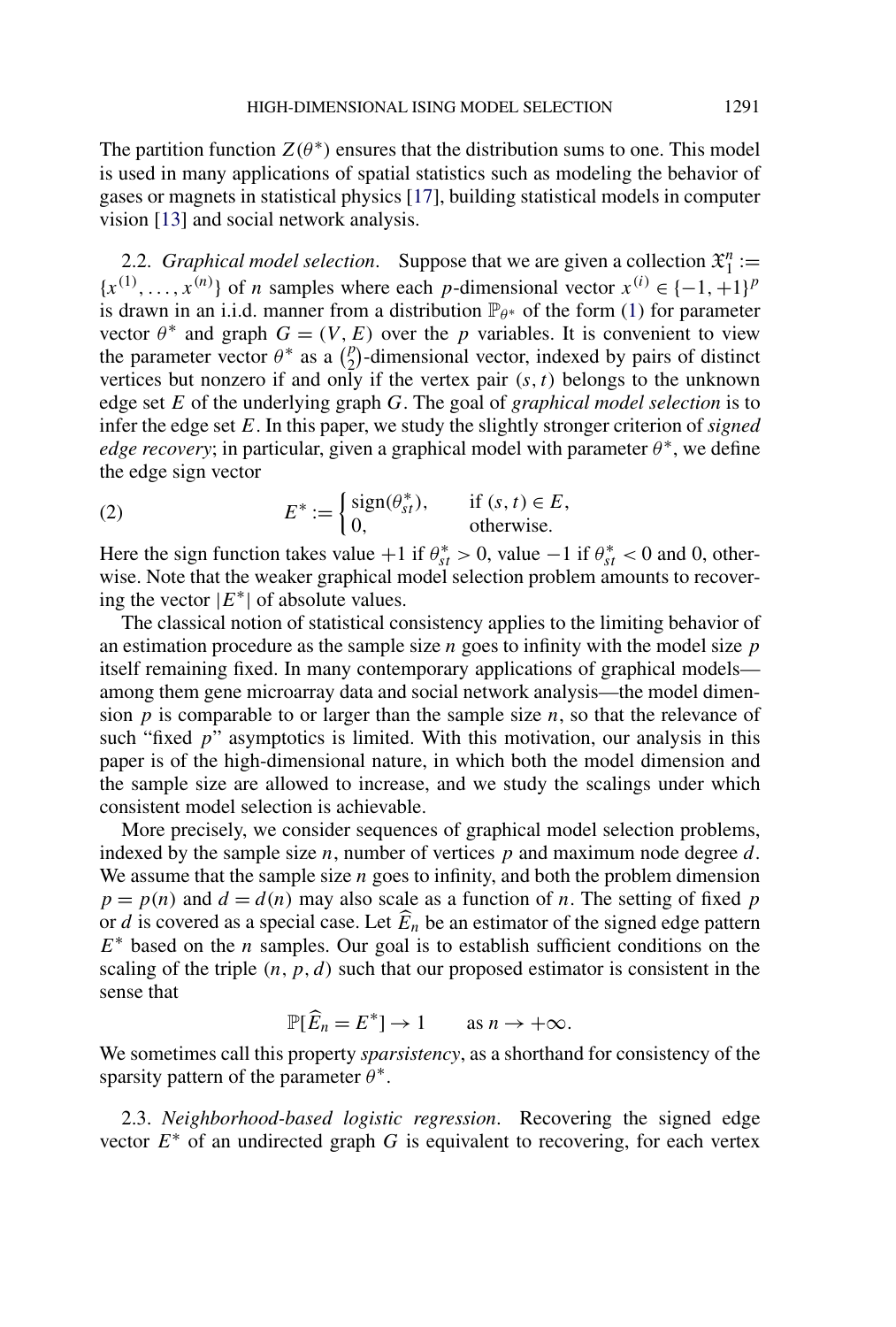<span id="page-5-0"></span>*r* ∈ *V*, its *neighborhood set*  $\mathcal{N}(r) := \{t \in V \mid (r, t) \in E\}$  along with the correct signs sign $(\theta_{rt}^*)$  for all  $t \in \mathcal{N}(r)$ . To capture both the neighborhood structure and sign pattern, we define the product set of "signed vertices" as  $\{-1, 1\} \times V$ . We use the shorthand "*ιr*" for elements  $(1, r) \in \{-1, 1\} \times V$ . We then define the *signed neighborhood set* as

(3) 
$$
\mathcal{N}_{\pm}(r) := \{\text{sign}(\theta_{rt}^*)t \mid t \in \mathcal{N}(r)\}.
$$

Here the sign function has an unambiguous definition, since  $\theta_{rt}^* \neq 0$  for all  $t \in$  $\mathcal{N}(r)$ . Observe that this signed neighborhood set  $\mathcal{N}_{\pm}(r)$  can be recovered from the sign-sparsity pattern of the  $(p - 1)$ -dimensional subvector of parameters

$$
\theta_{\setminus r}^* := \{\theta_{ru}^*, u \in V \setminus r\},\
$$

associated with vertex *r*. In order to estimate this vector  $\theta^*_{\setminus r}$ , we consider the structure of the conditional distribution of  $X_r$  given the other variables  $X_{\lambda r} = \{X_t | t \in$  $V \setminus \{r\}$ . A simple calculation shows that under the model [\(1\)](#page-3-0), this conditional distribution takes the form

(4) 
$$
\mathbb{P}_{\theta^*}(x_r \mid x_{\backslash r}) = \frac{\exp(2x_r \sum_{t \in V \backslash r} \theta_{rt}^* x_t)}{\exp(2x_r \sum_{t \in V \backslash r} \theta_{rt}^* x_t) + 1}.
$$

Thus the variable  $X_r$  can be viewed as the response variable in a logistic regression in which all of the other variables  $X_{\lambda r}$  play the role of the covariates.

With this set-up, our method for estimating the sign-sparsity pattern of the regression vector  $\theta^*_{\setminus r}$  and hence the neighborhood structure  $\mathcal{N}_{\pm}(r)$  is based on computing an  $\ell_1$ -regularized logistic regression of  $X_r$  on the other variables  $X_{\backslash r}$ . Explicitly, given  $\mathfrak{X}_1^n = \{x^{(1)}, x^{(2)}, \ldots, x^{(n)}\}$ , a set of *n* i.i.d. samples, this regularized regression problem is a convex program of the form

(5) 
$$
\min_{\theta_{\setminus r} \in \mathbb{R}^{p-1}} \{ \ell(\theta; \mathfrak{X}_1^n) + \lambda_{(n, p, d)} \| \theta_{\setminus r} \|_1 \},
$$

where

(6) 
$$
\ell(\theta; \mathfrak{X}_1^n) := -\frac{1}{n} \sum_{i=1}^n \log \mathbb{P}_{\theta}(x_r^{(i)} | x_{\backslash r}^{(i)})
$$

is the rescaled negative log likelihood (the rescaling factor  $1/n$  in this definition is for later theoretical convenience) and  $\lambda_{(n,p,d)} > 0$  is a regularization parameter, to be specified by the user. For notational convenience, we will also use  $\lambda_n$  as notation for this regularization parameter suppressing the potential dependence on *p* and *d*.

Following some algebraic manipulation, the regularized negative log likelihood can be written as

(7) 
$$
\min_{\theta_{\setminus r} \in \mathbb{R}^{p-1}} \left\{ \frac{1}{n} \sum_{i=1}^n f(\theta; x^{(i)}) - \sum_{u \in V \setminus r} \theta_{ru} \widehat{\mu}_{ru} + \lambda_n ||\theta_{\setminus r}||_1 \right\},
$$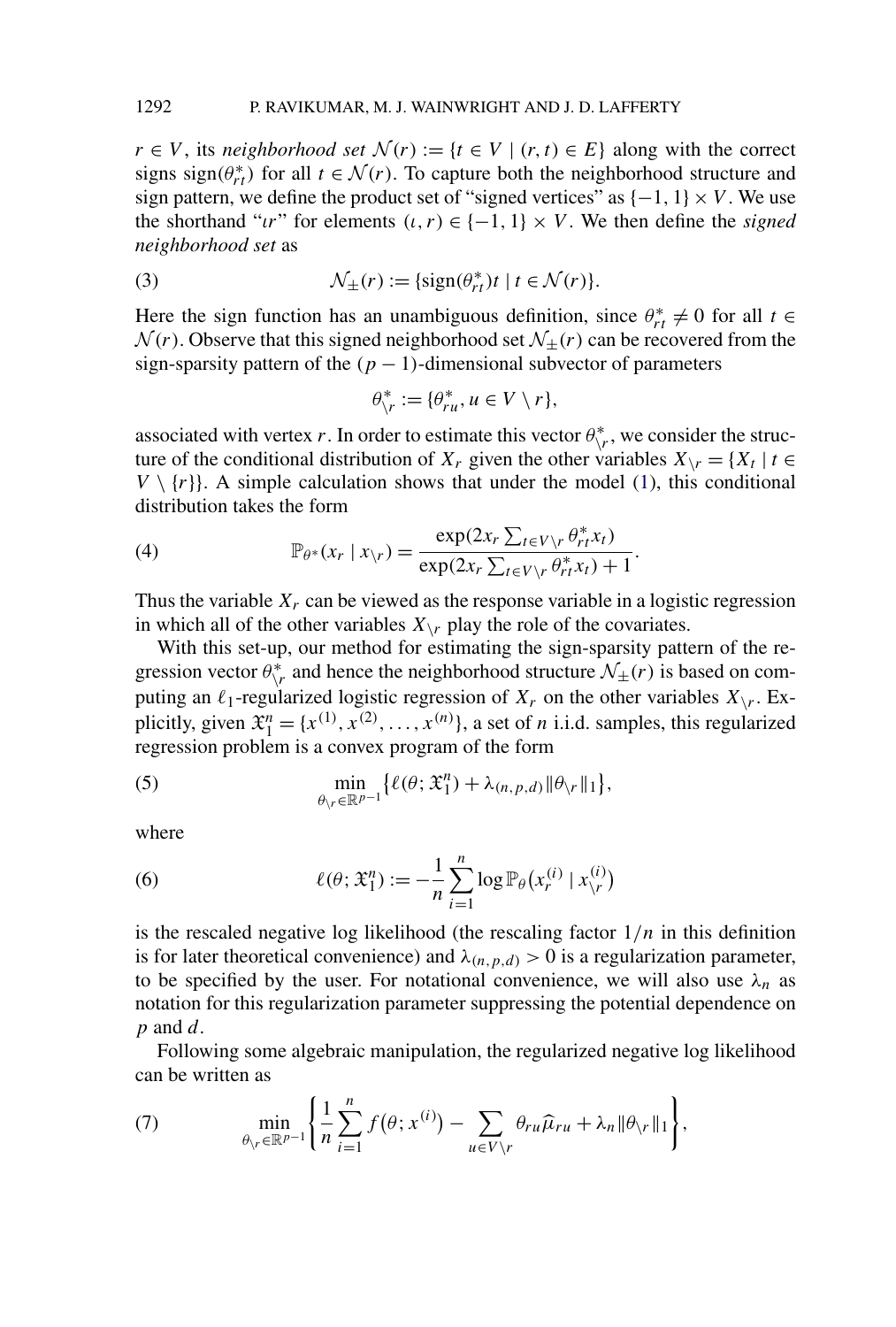<span id="page-6-0"></span>where

(8) 
$$
f(\theta; x) := \log \left\{ \exp \left( \sum_{t \in V \setminus r} \theta_{rt} x_t \right) + \exp \left( - \sum_{t \in V \setminus r} \theta_{rt} x_t \right) \right\}
$$

is a rescaled logistic loss, and  $\widehat{\mu}_{ru} := \frac{1}{n} \sum_{i=1}^{n} x_r^{(i)} x_u^{(i)}$  are empirical moments. Note the objective function [\(7\)](#page-5-0) is convex but not differentiable, due to the presence of the  $\ell_1$ -regularizer. By Lagrangian duality, the problem  $(7)$  can be re-cast as a constrained problem over the ball  $\|\theta_{\gamma}\|_1 \leq C(\lambda_n)$ . Consequently, by the Weierstrass theorem, the minimum over  $\theta_{\setminus s}$  is always achieved.

Accordingly, let  $\widehat{\theta}_{\setminus r}^n$  be an element of the minimizing set of problem [\(7\)](#page-5-0). Although  $\widehat{\theta}^n_{\setminus r}$  need not be unique in general since the problem [\(7\)](#page-5-0) need not be strictly convex, our analysis shows that in the regime of interest, this minimizer  $\widehat{\theta}_{\setminus r}^n$  is indeed unique. We use  $\widehat{\theta}_{\setminus r}^n$  to estimate the signed neighborhood  $\mathcal{N}_{\pm}(r)$  according to

(9) 
$$
\widehat{\mathcal{N}}_{\pm}(r) := \{ \mathrm{sign}(\widehat{\theta}_{ru})u \mid u \in V \setminus r, \widehat{\theta}_{su} \neq 0 \}.
$$

We say that the full graph *G* is estimated consistently, written as the event  $\{E_n =$ *E*<sup>\*</sup>}, if every signed neighborhood is recovered—that is,  $\widehat{N}_{\pm}(r) = \mathcal{N}_{\pm}(r)$  for all  $r \in V$ .

**3. Method and theoretical guarantees.** Our main result concerns conditions on the sample size *n* relative to the parameters of the graphical model—more specifically, the number of nodes *p* and maximum node degree *d*—that ensure that the collection of signed neighborhood estimates (9), one for each node *r* of the graph, agree with the true neighborhoods so that the full graph is estimated consistently. In this section, we begin by stating the assumptions that underlie our analysis, and then give a precise statement of the main result. We then provide a high-level overview of the key steps involved in its proof, deferring details to later sections. Our analysis proceeds by first establishing sufficient conditions for correct signed neighborhood recovery—that is,  $\{\mathcal{N}_{\pm}(r) = \mathcal{N}_{\pm}(r)\}$ —for some fixed node  $r \in V$ . By showing that this neighborhood consistency is achieved at sufficiently fast rates, we can then use a union bound over all *p* nodes of the graph to conclude that consistent graph selection is also achieved.

3.1. *Assumptions*. Success of our method requires certain assumptions on the structure of the logistic regression problem. These assumptions are stated in terms of the Hessian of the likelihood function  $\mathbb{E} \{\log \mathbb{P}_{\theta}[X_r | X_{\setminus r}]\}$  as evaluated at the true model parameter  $\theta_{\n\gamma}^* \in \mathbb{R}^{p-1}$ . More specifically, for any fixed node  $r \in V$ , this Hessian is a  $(p - 1) \times (p - 1)$  matrix of the form

(10) 
$$
Q_r^* := \mathbb{E}_{\theta^*} \{ \nabla^2 \log \mathbb{P}_{\theta^*} [X_r | X_{\setminus r}]\}.
$$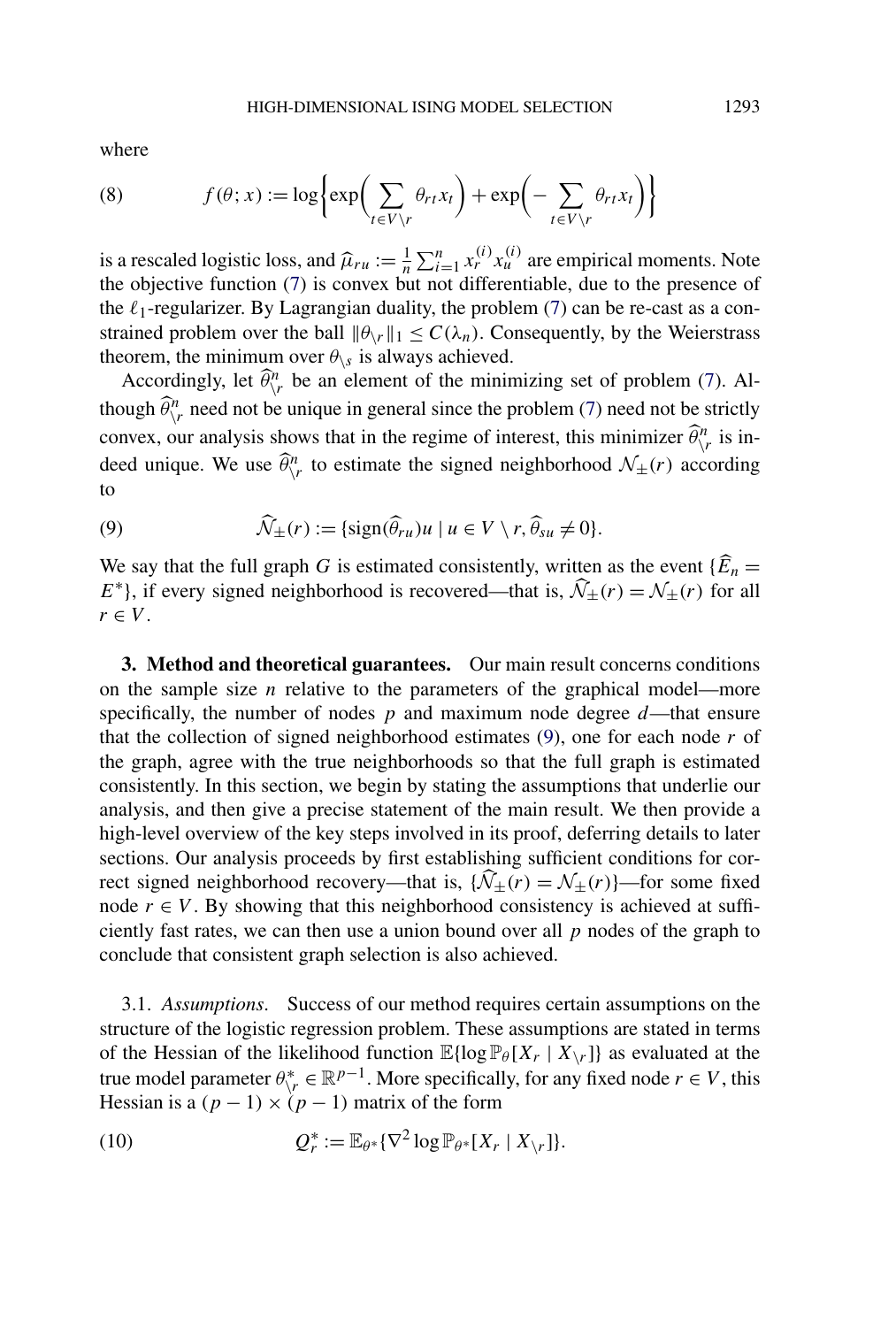For future reference, this is given as the explicit expression

(11) 
$$
Q_r^* = \mathbb{E}_{\theta^*}[\eta(X;\theta^*)X_{\backslash r}X_{\backslash r}^T],
$$

where

(12) 
$$
\eta(u; \theta) := \frac{4 \exp(2u_r \sum_{t \in V \setminus r} \theta_{rt} u_t)}{(\exp(2u_r \sum_{t \in V \setminus r} \theta_{rt} u_t) + 1)^2}
$$

is the variance function. Note that the matrix  $Q_r^*$  is the Fisher information matrix associated with the local conditional probability distribution. Intuitively, it serves as the counterpart for discrete graphical models of the covariance matrix  $\mathbb{E}[XX^T]$ of Gaussian graphical models, and indeed our assumptions are analogous to those imposed in previous work on the Lasso for Gaussian linear regression [\[23, 32, 39\]](#page-31-0).

In the following we write simply  $Q^*$  for the matrix  $Q^*_r$  where the reference node *r* should be understood implicitly. Moreover, we use  $S := \{(r, t) | t \in \mathcal{N}(r)\}\$ to denote the subset of indices associated with edges of  $r$ , and  $S<sup>c</sup>$  to denote its complement. We use  $Q_{SS}^*$  to denote the  $d \times d$  sub-matrix of  $Q^*$  indexed by *S*. With this notation, we state our assumptions:

(A1) *Dependency condition*. The subset of the Fisher information matrix corresponding to the relevant covariates has bounded eigenvalues; that is, there exists a constant  $C_{\text{min}} > 0$  such that

(13) 
$$
\Lambda_{\min}(Q_{SS}^*) \geq C_{\min}.
$$

Moreover, we require that  $\Lambda_{\max}(\mathbb{E}_{\theta^*}[X \setminus rX \setminus \mathcal{T}]}^T) \leq D_{\max}$ . These conditions ensure that the relevant covariates do not become overly dependent. (As stated earlier, we have suppressed notational dependence on  $r$ ; thus these conditions are assumed to hold for each  $r \in V$ .)

(A2) *Incoherence condition*. Our next assumption captures the intuition that the large number of irrelevant covariates (i.e., nonneighbors of node *r*) cannot exert an overly strong effect on the subset of relevant covariates (i.e., neighbors of node *r*). To formalize this intuition, we require the existence of an  $\alpha \in (0, 1]$  such that

(14) 
$$
\|Q_{S^cS}^*(Q_{SS}^*)^{-1}\|_{\infty} \leq 1 - \alpha.
$$

3.2. *Statement of main result*. We are now ready to state our main result on the performance of neighborhood logistic regression for graphical model selection. Naturally, the limits of model selection are determined by the minimum value over the parameters  $\theta_{rt}^*$  for pairs  $(r, t)$  included in the edge set of the true graph. Accordingly, we define the parameter

(15) 
$$
\theta_{\min}^* = \min_{(r,t)\in E} |\theta_{rt}^*|.
$$

With this definition, we have the following:

<span id="page-7-0"></span>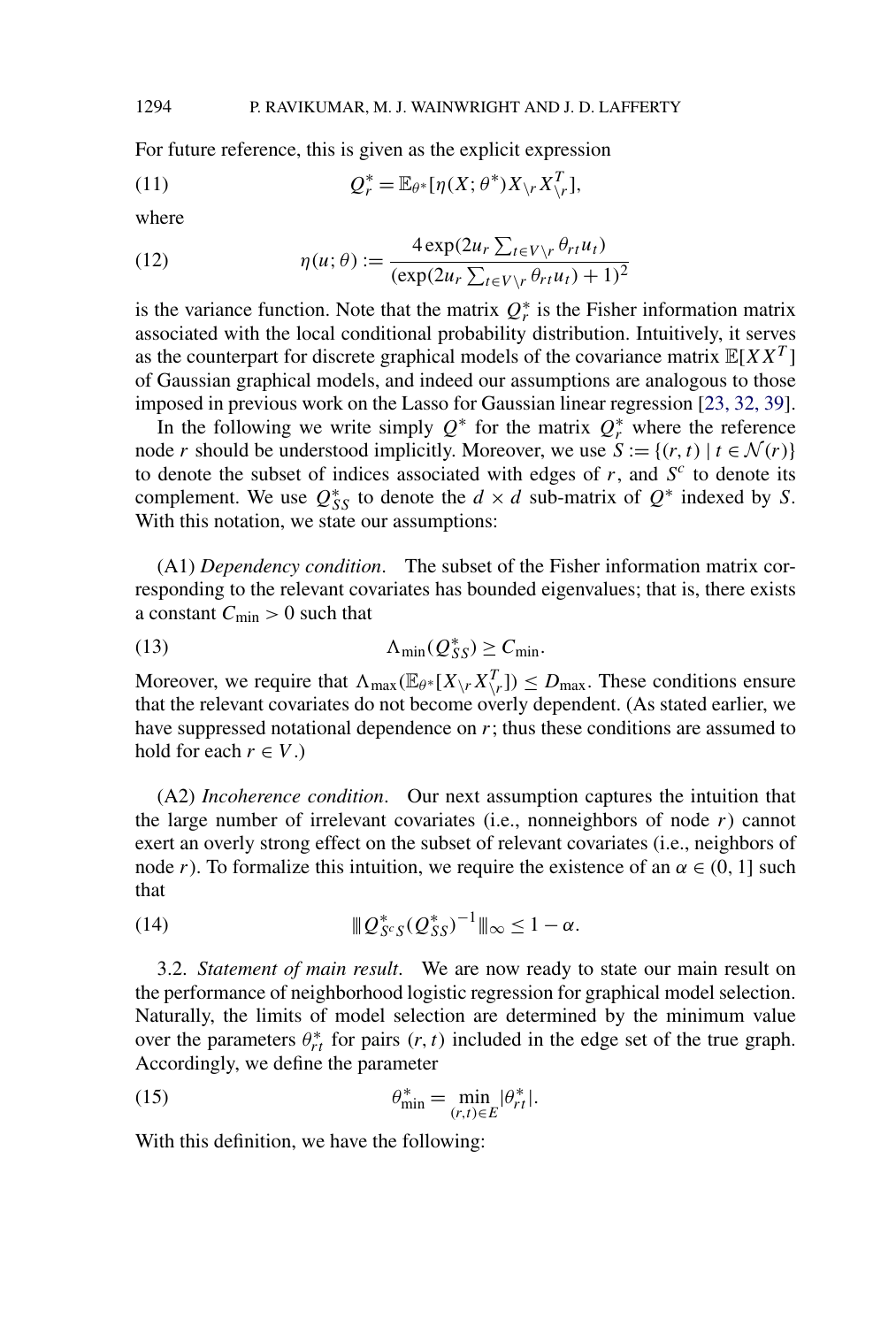<span id="page-8-0"></span>THEOREM 1. *Consider an Ising graphical model with parameter vector*  $\theta^*$ *and associated edge set E*<sup>∗</sup> *such that conditions* (A1) *and* (A2) *are satisfied by the population Fisher information matrix Q*∗, *and let* X*<sup>n</sup>* <sup>1</sup> *be a set of n i*.*i*.*d*. *samples from the model specified by*  $\theta^*$ . *Suppose that the regularization parameter*  $\lambda_n$  *is selected to satisfy*

(16) 
$$
\lambda_n \geq \frac{16(2-\alpha)}{\alpha} \sqrt{\frac{\log p}{n}}.
$$

*Then there exist positive constants L and K*, *independent of (n,p,d)*, *such that if*

$$
(17) \t\t n > Ld^3\log p,
$$

*then the following properties hold with probability at least*  $1 - 2 \exp(-K\lambda_n^2 n)$ .

- (a) *For each node*  $r \in V$ , the  $\ell_1$ -regularized logistic regression [\(5\)](#page-5-0), given data  $\mathfrak{X}_1^n$ , *has a unique solution, and so uniquely specifies a signed neighborhood*  $\hat{N}_{\pm}(r)$ .
- (b) *For each*  $r \in V$ , *the estimated signed neighborhood*  $\widehat{N}_{\pm}(r)$  *correctly excludes all edges not in the true neighborhood*. *Moreover*, *it correctly includes all edges* (*r, t*) *for which*  $|\theta_{rt}^*| \ge \frac{10}{C_{\min}} \sqrt{d} \lambda_n$ .

The theorem not only specifies sufficient conditions but also the probability with which the method recovers the true signed edge-set. This probability decays exponentially as a function of  $\lambda_n^2 n$  which leads naturally to the following corollary on model selection consistency of the method for a sequence of Ising models specified by  $(n, p(n), d(n))$ .

COROLLARY 1. *Consider a sequence of Ising models with graph edge sets*  $\{E_{p(n)}^*\}$  *and parameters*  $\{\theta_{(n,p,d)}^*\}$ ; *each of which satisfies conditions* (A1) *and* (A2). *For each n*, *let* X*<sup>n</sup>* <sup>1</sup> *be a set of n i*.*i*.*d*. *samples from the model specified by*  $\theta_{(n,p,d)}^*$ , *and suppose that*  $(n,p(n),d(n))$  *satisfies the scaling condition* (17) *of Theorem* 1. *Suppose further that the sequence* {*λn*} *of regularization parameters satisfies condition* (16) *and*

$$
\lambda_n^2 n \to \infty
$$

*and the minimum parameter weights satisfy*

(19) 
$$
\min_{(r,t)\in E_n^*} |\theta^*_{(n,p,d)}(r,t)| \geq \frac{10}{C_{\min}} \sqrt{d\lambda_n}
$$

*for sufficiently large n*. *Then the method is model selection consistent so that if*  $\widehat{E}_{p(n)}$  *is the graph structure estimated by the method given data*  $\mathfrak{X}_1^n$ , *then*  $\mathbb{P}[\widehat{E}_{p(n)} = E_{p(n)}^*] \to 1$  *as*  $n \to \infty$ .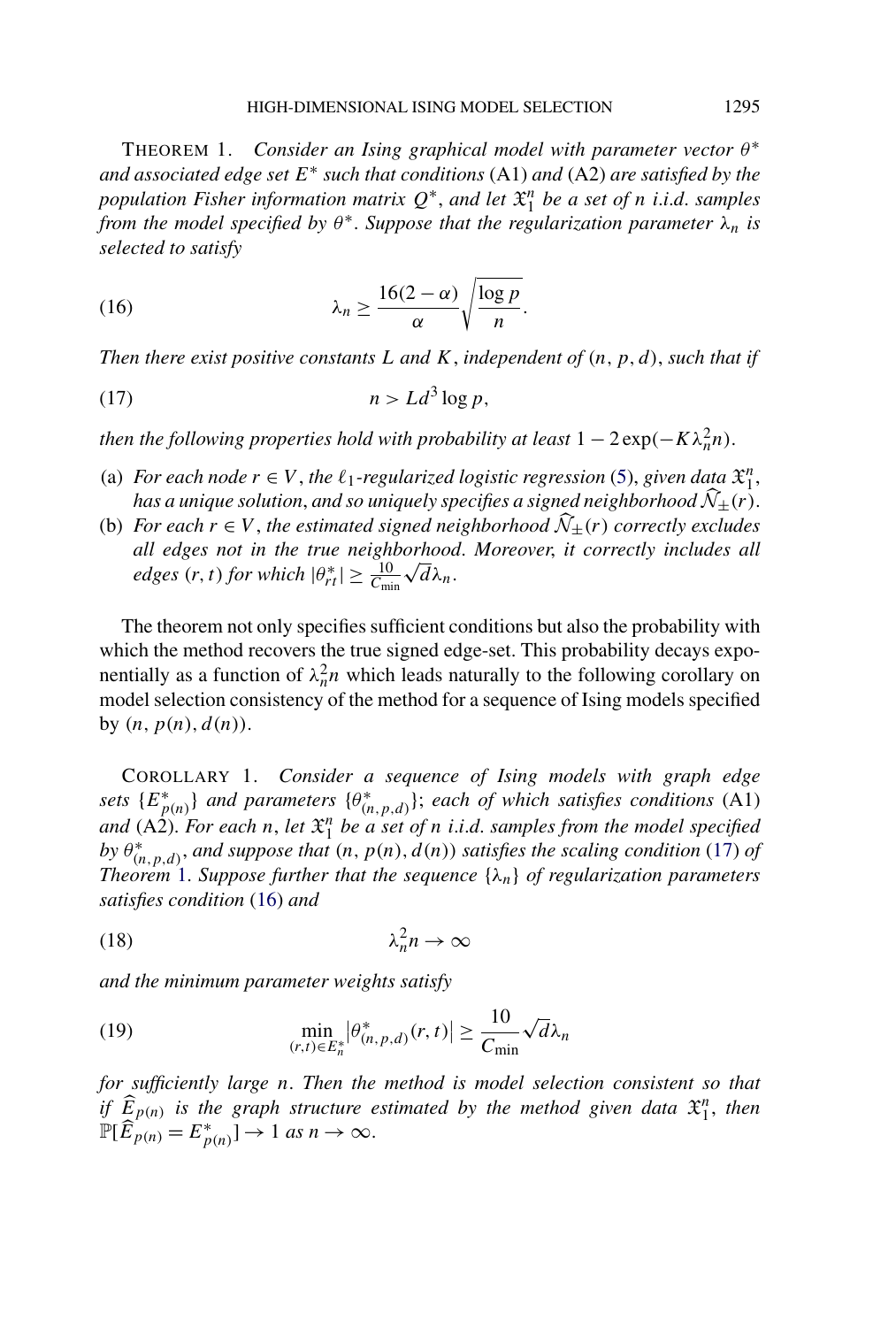<span id="page-9-0"></span>*Remarks*. (a) It is worth noting that the scaling condition [\(17\)](#page-8-0) on *(n,p,d)* allows for graphs and sample sizes in the "large *p*, small *n*" regime (meaning  $p \gg n$ , as long as the degrees are bounded, or grow at a sufficiently slow rate. In particular, one set of sufficient conditions are the scalings

$$
d = O(n^{c_1})
$$
 and  $p = O(e^{n^{c_2}})$ ,  $3c_1 + c_2 < 1$ ,

for some constants  $c_1, c_2 > 0$ . Under these scalings, note that we have  $d^3 \log(p) =$  $\mathcal{O}(n^{3c_1+c_2}) = o(n)$ , so that condition [\(17\)](#page-8-0) holds.

A bit more generally, note that in the regime  $p \gg n$ , the growth condition [\(17\)](#page-8-0) requires that that  $d = o(p)$ . However, in many practical applications of graphical models (e.g., image analysis, social networks), one is interested in node degrees *d* that remain bounded or grow sub-linearly in the graph size so that this condition is not unreasonable.

(b) Loosely stated, the theorem requires that the edge weights are not too close to zero (in absolute value) for the method to estimate the true graph. In particular, conditions [\(16\)](#page-8-0) and [\(19\)](#page-8-0) imply that the minimum edge weight  $\theta_{\min}^*$  is required to scale as

$$
\theta_{\min}^* = \Omega \bigg( \sqrt{\frac{d \log p}{n}} \bigg).
$$

Note that in the classical fixed  $(p, d)$  case, this reduces to the familiar scaling requirement of  $\theta_{\min}^* = \Omega(n^{-1/2})$ .

(c) In the high-dimensional setting (for  $p \rightarrow +\infty$ ), a choice of the regularization parameter satisfying both conditions [\(16\)](#page-8-0) and [\(18\)](#page-8-0) is, for example,

$$
\lambda_n = \frac{16(2-\alpha)}{\alpha} \sqrt{\frac{\log p}{n}}
$$

for which the probability of incorrect model selection decays at rate  $O(\exp(-K' \log p))$  for some constant  $K' > 0$ . In the classical setting (fixed *p*), this choice can be modified to  $\lambda_n = \frac{16(2-\alpha)}{\alpha}$  $\sqrt{\frac{\log(pn)}{n}}$ .

The analysis required to prove Theorem [1](#page-8-0) can be divided naturally into two parts. First, in Section [4,](#page-11-0) we prove a result (stated as Proposition [1\)](#page-11-0) for "fixed design" matrices. More precisely, we show that if the dependence condition (A1) and the mutual incoherence condition (A2) hold for the *sample Fisher information matrix*

(20) 
$$
Q^{n} := \widehat{\mathbb{E}}[\eta(X; \theta^{*})X_{\setminus r}X_{\setminus r}^{T}] = \frac{1}{n}\sum_{i=1}^{n}\eta(x^{(i)}; \theta^{*})x_{\setminus r}^{(i)}(x_{\setminus r}^{(i)})^{T},
$$

then the growth condition [\(17\)](#page-8-0) and choice of  $\lambda_n$  from Theorem [1](#page-8-0) are sufficient to ensure that the graph is recovered with high probability.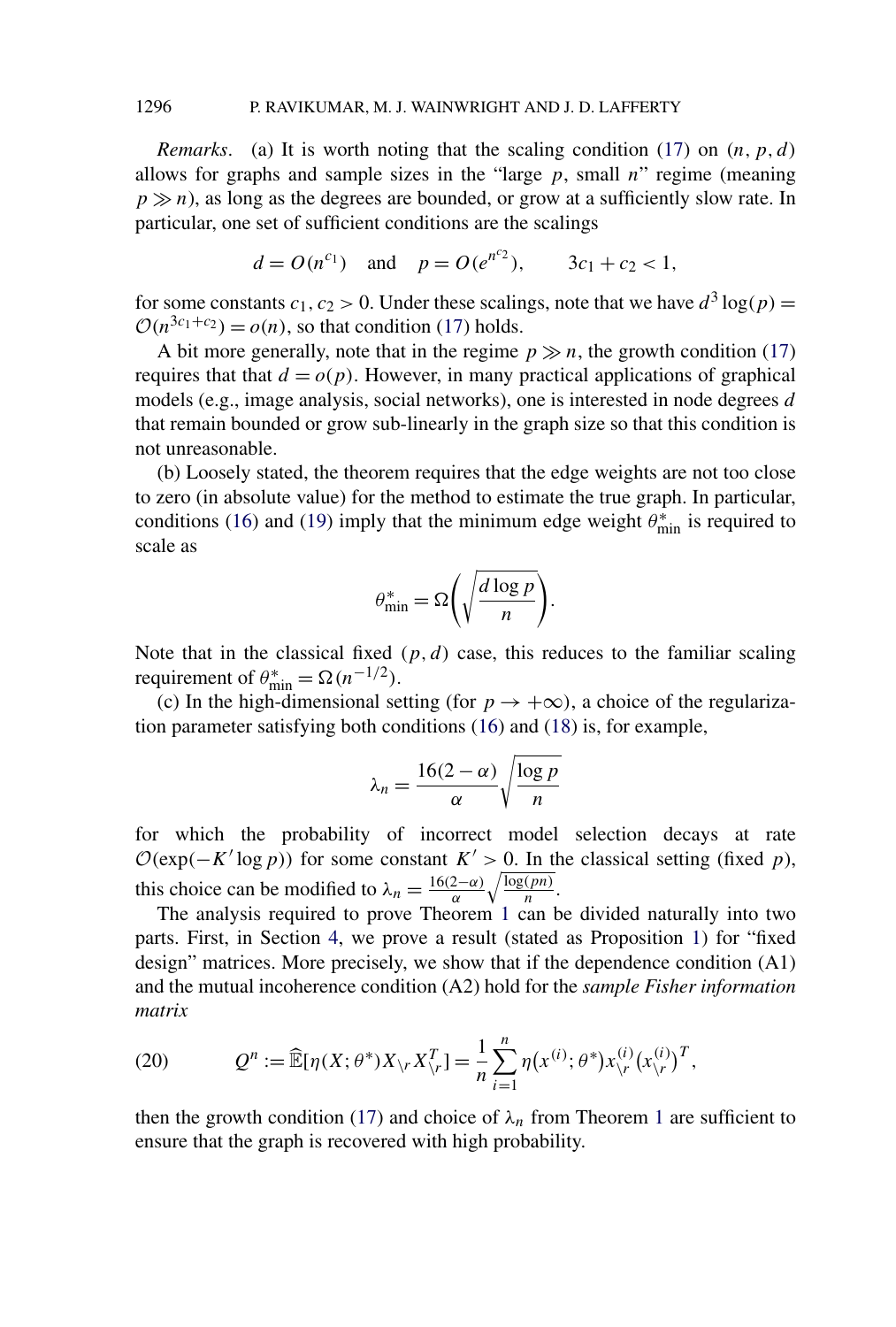<span id="page-10-0"></span>The second part of the analysis, provided in Section [5,](#page-15-0) is devoted to showing that under the specified growth condition [\(17\)](#page-8-0), imposing incoherence and dependence assumptions on the *population version* of the Fisher information *Q*<sup>∗</sup> guarantees (with high probability) that analogous conditions hold for the sample quantities  $Q<sup>n</sup>$ . On one hand, it follows immediately from the law of large numbers that the empirical Fisher information  $Q_{AA}^n$  converges to the population version  $Q_{AA}^*$ for any *fixed* subset *A*. However, in the current setting, the added delicacy is that we are required to control this convergence over subsets of increasing size. Our proof therefore requires some large-deviation analysis for random matrices with dependent elements so as to provide exponential control on the rates of convergence.

3.3. *Primal-dual witness for graph recovery*. At the core of our proof lies the notion of a primal-dual witness used in previous work on the Lasso [\[33\]](#page-31-0). In particular, our proof involves the explicit construction of an optimal *primal-dual pair* namely, a primal solution  $\widehat{\theta} \in \mathbb{R}^{p-1}$  along with an associated subgradient vector  $\hat{z} \in \mathbb{R}^{p-1}$  (which can be interpreted as a dual solution), such that the sub-gradient optimality conditions associated with the convex program [\(7\)](#page-5-0) are satisfied. Moreover, we show that under the stated assumptions on *(n,p,d)*, the primal-dual pair  $(\widehat{\theta}, \widehat{z})$  can be constructed such that they act as a *witness*—that is, a certificate guaranteeing that the method correctly recovers the graph structure.

For the convex program [\(7\)](#page-5-0), the zero sub-gradient optimality conditions [\[27\]](#page-31-0) take the form

(21) 
$$
\nabla \ell(\widehat{\theta}) + \lambda_n \widehat{z} = 0,
$$

where the dual or subgradient vector  $\hat{z} \in \mathbb{R}^{p-1}$  must satisfy the properties

*zrt* = sign $(\widehat{\theta}_{rt})$  if  $\widehat{\theta}_i \neq 0$  and  $|\widehat{z}_{rt}| \leq 1$  otherwise.

By convexity, a pair  $(\widehat{\theta}, \widehat{z}) \in \mathbb{R}^{p-1} \times \mathbb{R}^{p-1}$  is a primal-dual optimal solution to the convex program and its dual if and only if the two conditions (21) and (22) are satisfied. Of primary interest to us is the property that such an optimal primaldual pair correctly specifies the signed neighborhood of node *r*; the necessary and sufficient conditions for such correctness are

(23a) 
$$
\text{sign}(\hat{z}_{rt}) = \text{sign}(\theta_{rt}^*) \qquad \forall (r, t) \in S := \{(r, t) \in E\} \quad \text{and}
$$

(23b) 
$$
\widehat{\theta}_{ru} = 0 \quad \text{for all } (r, u) \in S^c := E \setminus S.
$$

The  $\ell_1$ -regularized logistic regression problem [\(7\)](#page-5-0) is convex; however, for  $p \gg n$ , it need not be strictly convex, so that there may be multiple optimal solutions. The following lemma, proved in Appendix [A,](#page-25-0) provides sufficient conditions for shared sparsity among optimal solutions, as well as uniqueness of the optimal solution: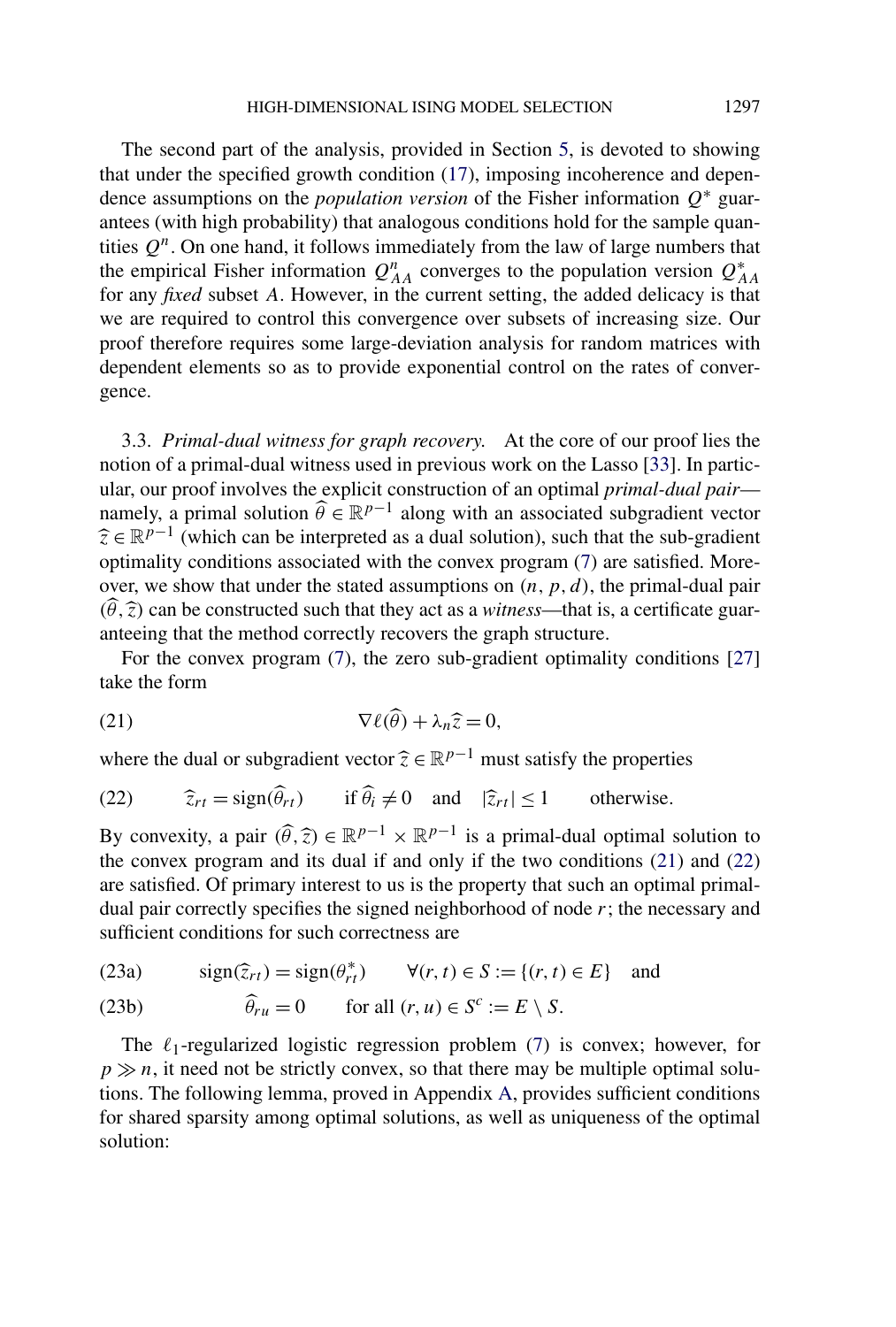<span id="page-11-0"></span>LEMMA 1. Suppose that there exists an optimal primal solution  $\hat{\theta}$  with as*sociated optimal dual vector*  $\hat{z}$  *such that*  $\|\hat{z}_{S}c\|_{\infty} < 1$ . Then any optimal primal *solution*  $\widetilde{\theta}$  *must have*  $\widetilde{\theta}_{S^c} = 0$ . *Moreover, if the Hessian sub-matrix*  $[\nabla^2 \ell(\widehat{\theta})]_{SS}$  *is strictly positive definite*, *then θ is the unique optimal solution*.

Based on this lemma, we construct a primal-dual witness  $(\hat{\theta}, \hat{z})$  with the following steps.

(a) First, we set  $\hat{\theta}_s$  as the minimizer of the partial penalized likelihood

(24) 
$$
\widehat{\theta}_S = \underset{(\theta_S, 0) \in \mathbb{R}^{p-1}}{\arg \min} \{ \ell(\theta; \mathfrak{X}_1^n) + \lambda_n ||\theta_S||_1 \}
$$

and set  $\widehat{z}_S = \text{sign}(\widehat{\theta}_S)$ .

- (b) Second, we set  $\hat{\theta}_{S^c} = 0$  so that condition [\(23b\)](#page-10-0) holds.
- (c) In the third step, we obtain  $\hat{z}_{S^c}$  from [\(21\)](#page-10-0) by substituting in the values of  $\hat{\theta}$  and  $\hat{z}_s$ . Thus our construction satisfies conditions [\(23b\)](#page-10-0) and [\(21\)](#page-10-0).
- (d) The final and most challenging step consists of showing that the stated scalings of *(n,p,d)* imply that, with high-probability, the remaining conditions [\(23a\)](#page-10-0) and [\(22\)](#page-10-0) are satisfied.

Our analysis in step (d) guarantees that  $\|\hat{\zeta}_{S^c}\|_{\infty} < 1$  with high probability. Moreover, under the conditions of Theorem [1,](#page-8-0) we prove that the sub-matrix of the sample Fisher information matrix is strictly positive definite with high probability so that by Lemma 1, the primal solution  $\hat{\theta}$  is guaranteed to be unique.

It should be noted that, since *S* is unknown, the primal-dual witness method is not a practical algorithm that could ever be implemented to solve  $\ell_1$ -regularized logistic regression. Rather, it is a proof technique that allows us to establish sign correctness of the unique optimal solution.

**4. Analysis under sample Fisher matrix assumptions.** We begin by establishing model selection consistency when assumptions are imposed directly on the sample Fisher matrix  $Q^n$ , as opposed to on the population matrix  $Q^*$ , as in Theorem [1.](#page-8-0) In particular, recalling the definition [\(20\)](#page-9-0) of the sample Fisher information matrix  $Q^n = \mathbb{E}[\nabla^2 \ell(\theta^*)]$ , we define the "good event,"

(25) 
$$
\mathcal{M}(\mathfrak{X}_1^n) := \{ \mathfrak{X}_1^n \in \{-1, +1\}^{n \times p} \mid \mathcal{Q}^n \text{ satisfies (A1) and (A2)} \}.
$$

As in the statement of Theorem [1,](#page-8-0) the quantities *L* and *K* refer to constants independent of  $(n, p, d)$ . With this notation, we have the following:

PROPOSITION 1 (Fixed design). *If the event*  $\mathcal{M}(\mathfrak{X}_1^n)$  *holds*, *the sample size satisfies*  $n > Ld^2 \log(p)$ , *and the regularization parameter is chosen such that*  $λ_n$   $\geq \frac{16(2-α)}{α}$  $\sqrt{\frac{\log p}{n}}$ , *then with probability at least* 1 − 2 exp( $-K\lambda_n^2 n$ ) → 1, *the following properties hold*.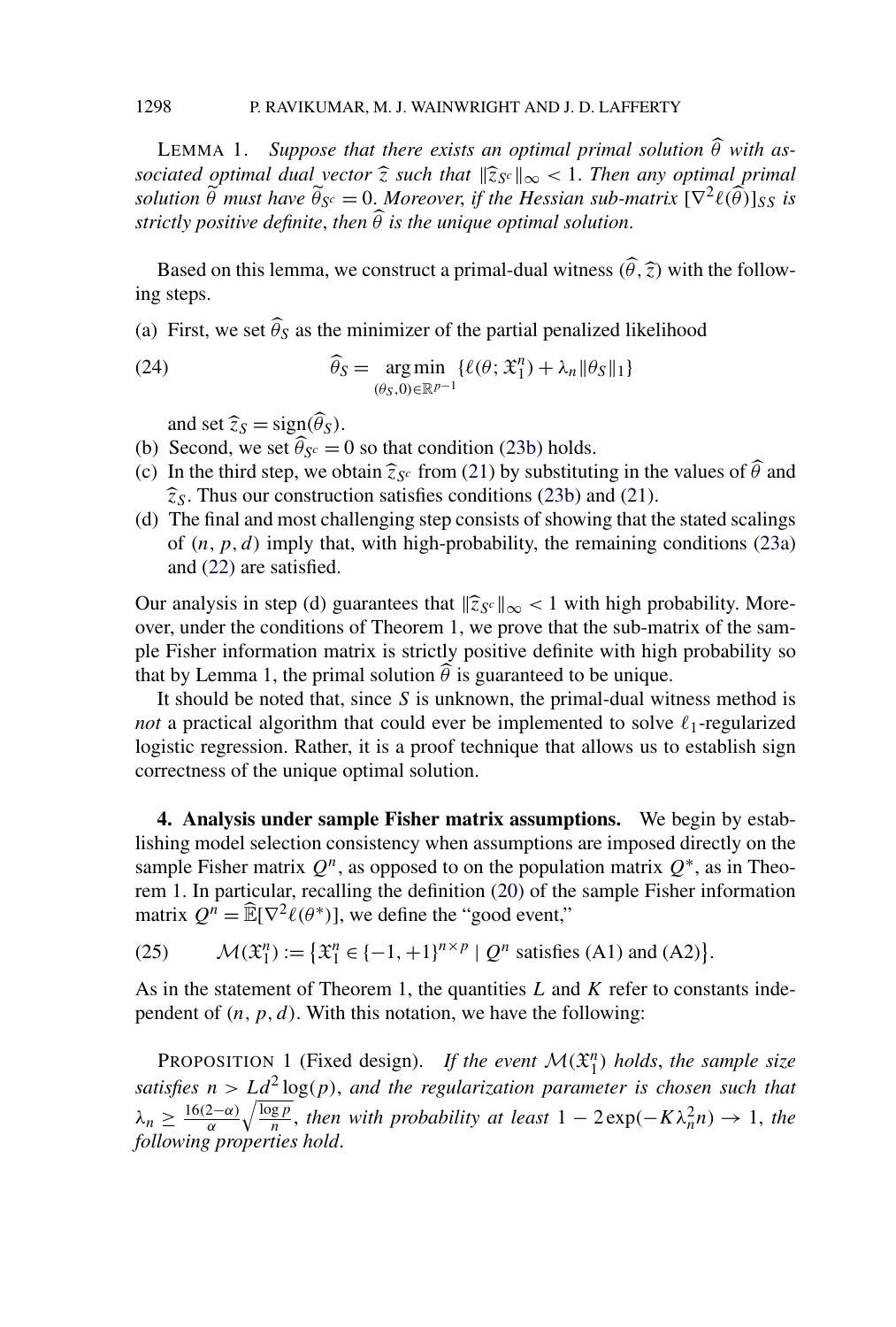<span id="page-12-0"></span>(a) *For each node*  $r \in V$ , the  $\ell_1$ -regularized logistic regression has a unique *solution, and so uniquely specifies a signed neighborhood*  $\hat{N}_{\pm}(r)$ .

(b) *For each*  $r \in V$ , *the estimated signed neighborhood vector*  $\widehat{N}_+(r)$  *correctly excludes all edges not in the true neighborhood*. *Moreover*, *it correctly includes all excludes all edges not in the ti*<br>*edges with*  $|\theta_{rt}| \geq \frac{10}{C_{\min}} \sqrt{d} \lambda_n$ .

Loosely stated, this result guarantees that if the sample Fisher information matrix is "good," then the conditional probability of successful graph recovery converges to zero at the specified rate. The remainder of this section is devoted to the proof of Proposition [1.](#page-11-0)

4.1. *Key technical results*. We begin with statements of some key technical lemmas that are central to our main argument with their proofs deferred to Appendix [B.](#page-25-0) The central object is the following expansion obtained by re-writing the zero-subgradient condition as

(26) 
$$
\nabla \ell(\widehat{\theta}; \mathfrak{X}_1^n) - \nabla \ell(\theta^*; \mathfrak{X}_1^n) = W^n - \lambda_n \widehat{z},
$$

where we have introduced the short-hand notation  $W^n = -\nabla \ell(\theta^*; \mathfrak{X}_1^n)$  for the  $(p-1)$ -dimensional score function,

$$
W^{n} := -\frac{1}{n} \sum_{i=1}^{n} x_{\setminus r}^{(i)} \left\{ x_{r}^{(i)} - \frac{\exp(\sum_{t \in V \setminus r} \theta_{rt}^{*} x_{t}^{(i)}) - \exp(-\sum_{t \in V \setminus r} \theta_{rt}^{*} x_{t}^{(i)})}{\exp(\sum_{t \in V \setminus r} \theta_{rt}^{*} x_{t}^{(i)}) + \exp(-\sum_{t \in V \setminus r} \theta_{rt}^{*} x_{t}^{(i)})} \right\}.
$$

For future reference, note that  $\mathbb{E}_{\theta^*}[W^n] = 0$ . Next, applying the mean-value theorem coordinate-wise to the expansion (26) yields

(27) 
$$
\nabla^2 \ell(\theta^*; \mathfrak{X}_1^n)[\widehat{\theta} - \theta^*] = W^n - \lambda_n \widehat{z} + R^n,
$$

where the remainder term takes the form

(28) 
$$
R_j^n = \left[\nabla^2 \ell(\bar{\theta}^{(j)}; \mathfrak{X}_1^n) - \nabla^2 \ell(\theta^*; \mathfrak{X}_1^n)\right]_j^T (\widehat{\theta} - \theta^*)
$$

with  $\bar{\theta}^{(j)}$  a parameter vector on the line between  $\theta^*$  and  $\widehat{\theta}$ , and with  $[\cdot]_{j}^{T}$  denoting the *j*th row of the matrix. The following lemma addresses the behavior of the term *W<sup>n</sup>* in this expansion:

**LEMMA 2.** For the specified mutual incoherence parameter  $\alpha \in (0, 1]$ , we *have*

(29) 
$$
\mathbb{P}\left(\frac{2-\alpha}{\lambda_n} \|W^n\|_{\infty} \ge \frac{\alpha}{4}\right) \le 2\exp\left(-\frac{\alpha^2\lambda_n^2}{128(2-\alpha)^2}n + \log(p)\right),
$$
  
which converges to zero at rate  $\exp(-c\lambda_n^2 n)$  as long as  $\lambda_n \ge \frac{16(2-\alpha)}{\alpha}\sqrt{\frac{\log p}{n}}$ .

See Appendix [B.1](#page-25-0) for the proof of this claim.

The following lemma establishes that the sub-vector  $\theta_S$  is an  $\ell_2$ -consistent estimate of the true sub-vector  $\theta_s^*$ :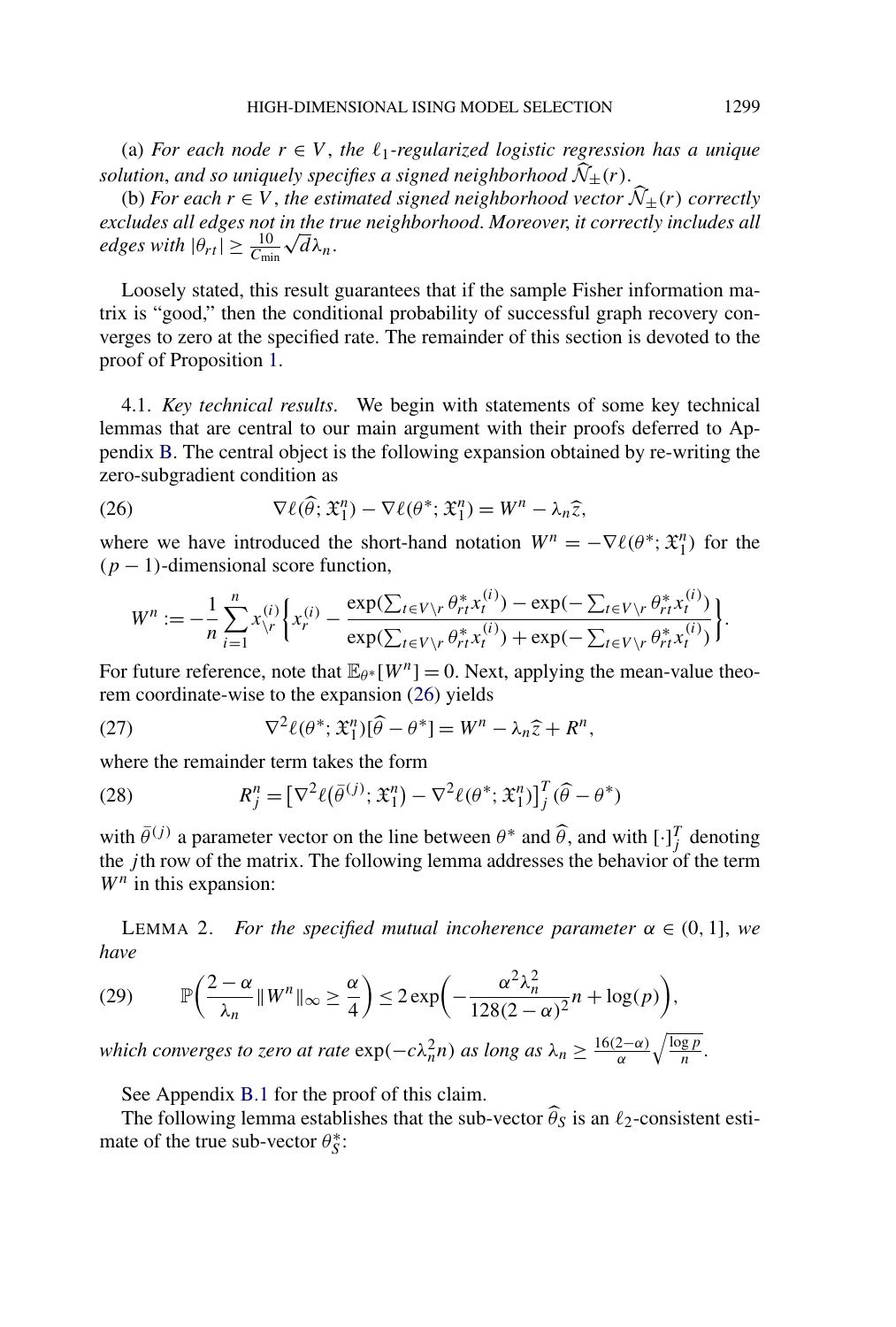<span id="page-13-0"></span>LEMMA 3 ( $\ell_2$ -consistency of primal subvector). *If*  $\lambda_n d \leq \frac{C_{\min}^2}{10 D_{\max}}$  *and*  $||W^n||_{\infty} \leq \lambda_n/4$ , *then* 

(30) 
$$
\|\widehat{\theta}_S - \theta_S\|_2 \leq \frac{5}{C_{\min}} \sqrt{d} \lambda_n.
$$

See Appendix [B.2](#page-26-0) for the proof of this claim.

Our final technical lemma provides control on the remainder term [\(28\)](#page-12-0).

LEMMA 4. If 
$$
\lambda_n d \le \frac{C_{\min}^2}{100 D_{\max}} \frac{\alpha}{2 - \alpha}
$$
 and  $||W^n||_{\infty} \le \lambda_n/4$ , then  

$$
\frac{||R^n||_{\infty}}{\lambda_n} \le \frac{25 D_{\max}}{C_{\min}^2} \lambda_n d \le \frac{\alpha}{4(2 - \alpha)}.
$$

See Appendix [B.3](#page-28-0) for the proof of this claim.

4.2. *Proof of Proposition* [1.](#page-11-0) Using these lemmas, the proof of Proposition [1](#page-11-0) is straightforward. Consider the choice of the regularization parameter,  $\lambda_n =$  $16\frac{2-\alpha}{\alpha}$  $\sqrt{\frac{\log p}{n}}$ . This choice satisfies the condition of Lemma [2,](#page-12-0) so that we may conclude that with probability greater than  $1 - 2 \exp(-c \lambda_n^2 n) \rightarrow 1$ , we have

$$
||W^n||_{\infty} \leq \frac{\alpha}{2-\alpha} \frac{\lambda}{4} \leq \frac{\lambda}{4}
$$

using the fact that  $\alpha \leq 1$ . The remaining two conditions that we need to apply the technical lemmas concern upper bounds on the quantity  $\lambda_n d$ . In particular, for a sample size satisfying  $n > \frac{100^2 D_{\text{max}}^2}{C_{\text{min}}^4}$  $\frac{(2-\alpha)^4}{\alpha^4}d^2$  log *p*, we have

$$
\lambda_n d = \frac{16(2-\alpha)}{\alpha} \sqrt{\frac{\log p}{n}} d
$$

$$
\leq \frac{16C_{\min}^2}{100D_{\max}} \frac{\alpha}{(2-\alpha)}
$$

$$
< \frac{C_{\min}^2}{10D_{\max}}
$$

so that the conditions of both Lemmas 3 and 4 are satisfied.

We can now proceed to the proof of Proposition [1.](#page-11-0) Recalling our shorthand  $Q^n = \nabla^2_{\theta} \ell(\theta^*; \mathfrak{X}_1^n)$  and the fact that we have set  $\widehat{\theta}_{S^c} = 0$  in our primal-dual construction, we can re-write condition [\(27\)](#page-12-0) in block form as

(31a) 
$$
Q_{S^cS}^n[\widehat{\theta}_S - \theta_S^*] = W_{S^c}^n - \lambda_n \widehat{z}_{S^c} + R_{S^c}^n,
$$

(31b) 
$$
Q_{SS}^n[\widehat{\theta}_S - \theta_S^*] = W_S^n - \lambda_n \widehat{z}_S + R_S^n.
$$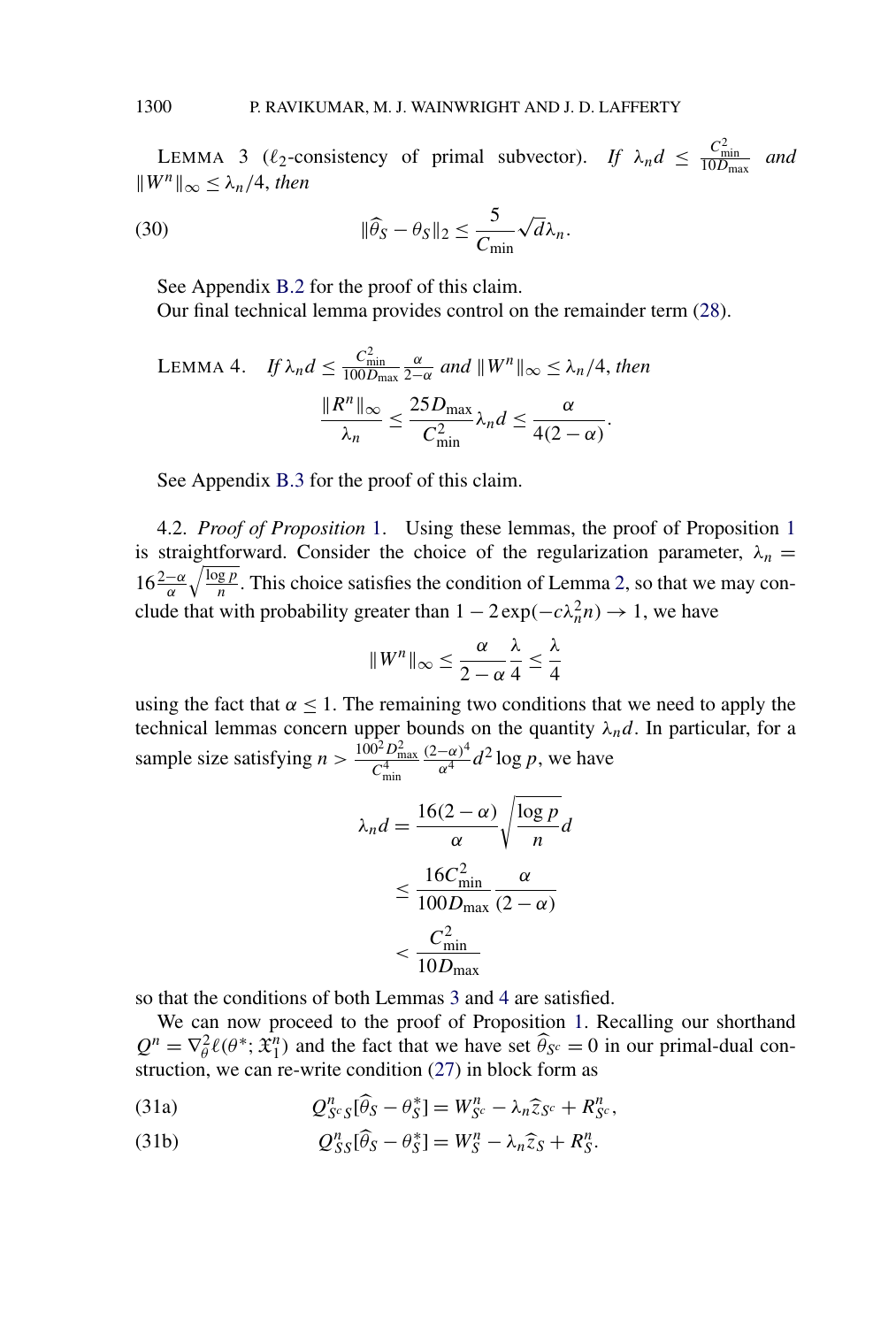Since the matrix  $Q_{SS}^n$  is invertible by assumption, the conditions [\(31\)](#page-13-0) can be rewritten as

(32) 
$$
Q_{S^cS}^n (Q_{SS}^n)^{-1} [W_S^n - \lambda_n \hat{z}_S + R_S^n] = W_{S^c}^n - \lambda_n \hat{z}_{S^c} + R_{S^c}^n.
$$

Rearranging yields the condition,

$$
(33) \quad [W_{S^c}^n - R_{S^c}^n] - Q_{S^cS}^n (Q_{SS}^n)^{-1} [W_S^n - R_S^n] + \lambda_n Q_{S^cS}^n (Q_{SS}^n)^{-1} \widehat{z}_S = \lambda_n \widehat{z}_{S^c}.
$$

*Strict dual feasibility.* We now demonstrate that for the dual sub-vector  $\hat{z}_{S^c}$ defined by (33), we have  $\|\hat{z}_{S^c}\|_{\infty}$  < 1. Using the triangle inequality and the mutual incoherence bound [\(14\)](#page-7-0), we have that

(34) 
$$
\|\widehat{z}_{S^c}\|_{\infty} \leq \|Q_{S^cS}^n (Q_{SS}^n)^{-1}\|_{\infty} \left[\frac{\|W_S^n\|_{\infty}}{\lambda_n} + \frac{\|R_S^n\|_{\infty}}{\lambda_n} + 1\right] + \frac{\|R_{S^c}^n\|_{\infty}}{\lambda_n} + \frac{\|W_{S^c}^n\|_{\infty}}{\lambda_n}
$$
  
(35) 
$$
\leq (1 - \alpha) + (2 - \alpha) \left[\frac{\|R^n\|_{\infty}}{\lambda_n} + \frac{\|W^n\|_{\infty}}{\lambda_n}\right].
$$

Next, applying Lemmas [2](#page-12-0) and [4,](#page-13-0) we have

$$
\|\widehat{z}_{S^c}\|_{\infty} \le (1 - \alpha) + \frac{\alpha}{4} + \frac{\alpha}{4} = 1 - \frac{\alpha}{2}
$$

with probability converging to one.

*Correct sign recovery.* We next show that our primal sub-vector  $\widehat{\theta}_S$  defined by [\(24\)](#page-11-0) satisfies sign consistency, meaning that  $sgn(\hat{\theta_S}) = sgn(\theta_S^*)$ . In order to do so, it suffices to show that

$$
\|\theta_S-\theta_S^*\|_\infty\leq \frac{\theta_{\min}^*}{2}
$$

recalling the notation  $\theta_{\min}^* := \min_{(r,t)\in E} |\theta_{rt}^*|$ . From Lemma [3,](#page-13-0) we have  $\|\theta_S$ *θ*<sup>\*</sup><sub>*S*</sub> $||_2 \leq \frac{5}{C_{\min}} \sqrt{d} \lambda_n$  so that

$$
\frac{2}{\theta_{\min}^*} \|\theta_S - \theta_S^*\|_{\infty} \le \frac{2}{\theta_{\min}^*} \|\theta_S - \theta_S^*\|_2
$$

$$
\le \frac{2}{\theta_{\min}^*} \frac{5}{C_{\min}} \sqrt{d\lambda_n},
$$

which is less than one as long as  $\theta_{\min}^* \ge \frac{10}{C_{\min}} \sqrt{d} \lambda_n$ .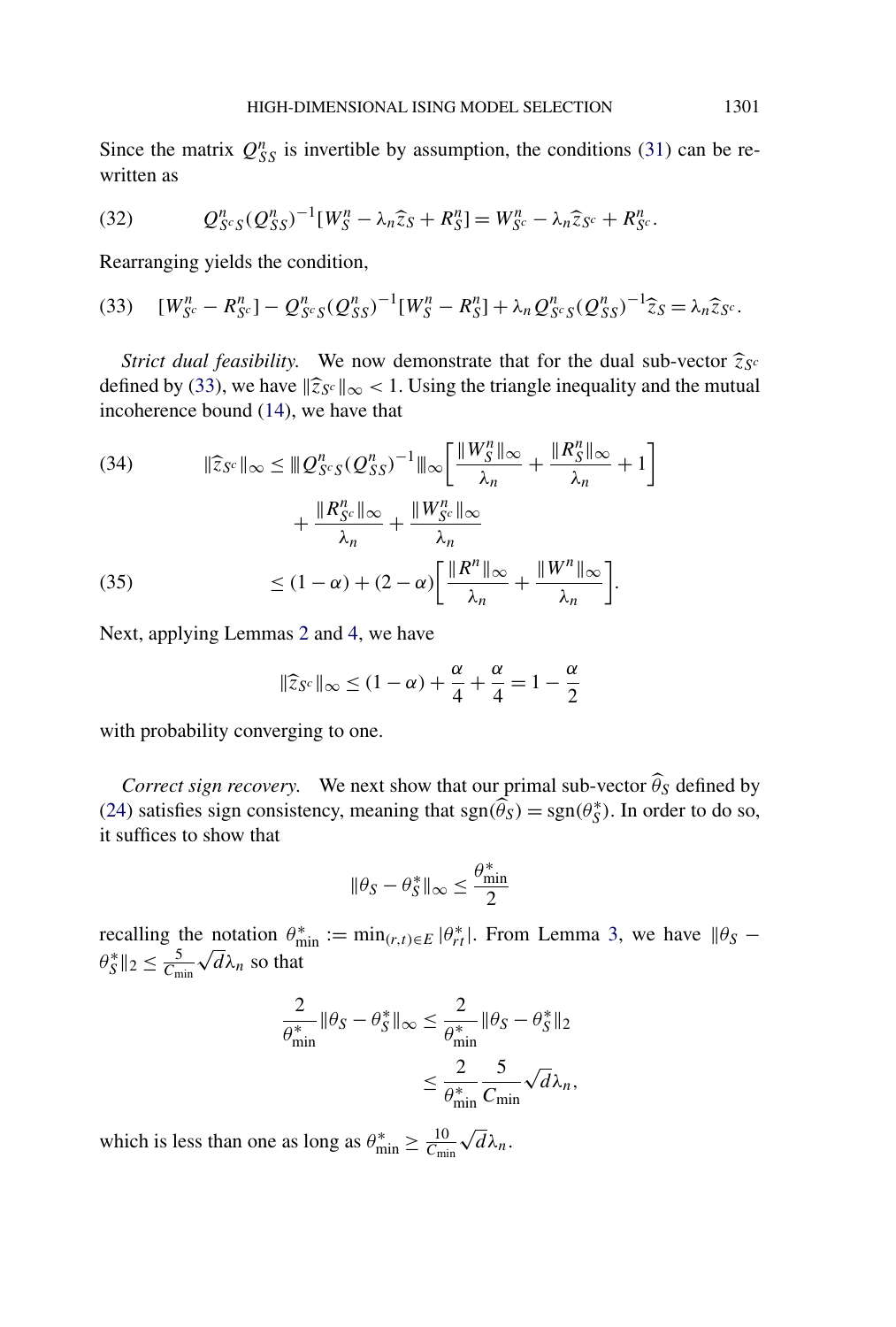<span id="page-15-0"></span>**5. Uniform convergence of sample information matrices.** In this section we complete the proof of Theorem [1](#page-8-0) by showing that if the dependency (A1) and incoherence (A2) assumptions are imposed on the *population* Fisher information matrix then under the specified scaling of  $(n, p, d)$ , analogous bounds hold for the *sample* Fisher information matrices with probability converging to one. These results are not immediate consequences of classical random matrix theory (e.g., [\[11\]](#page-30-0)) since the elements of  $Q<sup>n</sup>$  are highly dependent. Recall the definitions

(36) 
$$
Q^* := \mathbb{E}_{\theta^*}[\eta(X; \theta^*)X \setminus_r X_{\setminus r}^T]
$$
 and  $Q^n := \mathbb{E}[\eta(X; \theta^*)X \setminus_r X_{\setminus r}^T]$ ,

where  $\mathbb{E}_{\theta^*}$  denotes the population expectation, and  $\widehat{\mathbb{E}}$  denotes the empirical expectation, and the variance function  $\eta$  was defined previously in [\(12\)](#page-7-0). The following lemma asserts that the eigenvalue bounds in assumption (A1) hold with high probability for sample covariance matrices:

LEMMA 5. Suppose that assumption (A1) holds for the population matrix  $Q^*$ *and*  $\mathbb{E}_{\theta^*}[XX^T]$ . *For any*  $\delta > 0$  *and some fixed constants A and B*, *we have* 

$$
(37a) \quad \mathbb{P}\bigg[\Lambda_{\max}\bigg[\frac{1}{n}\sum_{i=1}^n x_{\setminus r}^{(i)}(x_{\setminus r}^{(i)})^T\bigg] \ge D_{\max} + \delta\bigg] \le 2\exp\bigg(-A\frac{\delta^2 n}{d^2} + B\log(d)\bigg),
$$

(37b) 
$$
\mathbb{P}[\Lambda_{\min}(Q_{SS}^n) \leq C_{\min} - \delta] \leq 2 \exp\left(-A\frac{\delta^2 n}{d^2} + B\log(d)\right).
$$

The following result is the analog for the incoherence assumption (A2) showing that the scaling of  $(n, p, d)$  given in Theorem [1](#page-8-0) guarantees that population incoherence implies sample incoherence.

LEMMA 6. *If the population covariance satisfies a mutual incoherence condition* [\(14\)](#page-7-0) *with parameter*  $\alpha \in (0, 1]$  *as in assumption* (A2), *then the sample matrix satisfies an analogous version*, *with high probability in the sense that*

(38) 
$$
\mathbb{P}\bigg[\|\mathcal{Q}_{S^cS}^n(\mathcal{Q}_{SS}^n)^{-1}\|_{\infty}\geq 1-\frac{\alpha}{2}\bigg]\leq \exp\bigg(-K\frac{n}{d^3}+\log(p)\bigg).
$$

Proofs of these two lemmas are provided in the following sections. Before proceeding, we take note of a simple bound to be used repeatedly throughout our arguments. By definition of the matrices  $Q^n(\theta)$  and  $Q(\theta)$  [see [\(20\)](#page-9-0) and [\(11\)](#page-7-0)], the  $(j, k)$ th element of the difference matrix  $Q^n(\theta) - Q(\theta)$  can be written as an i.i.d. sum of the form  $Z_{jk} = \frac{1}{n} \sum_{i=1}^{n} Z_{jk}^{(i)}$  where each  $Z_{jk}^{(i)}$  is zero-mean and bounded (in particular,  $|Z_{jk}^{(i)}| \leq 4$ ). By the Azuma–Hoeffding bound [\[15\]](#page-31-0), for any indices  $j, k = 1, \ldots, d$  and for any  $\varepsilon > 0$ , we have

(39) 
$$
\mathbb{P}[(Z_{jk})^2 \ge \varepsilon^2] = \mathbb{P}\Bigg[\bigg|\frac{1}{n}\sum_{i=1}^n Z_{jk}^{(i)}\bigg| \ge \varepsilon\Bigg] \le 2\exp\bigg(-\frac{\varepsilon^2 n}{32}\bigg).
$$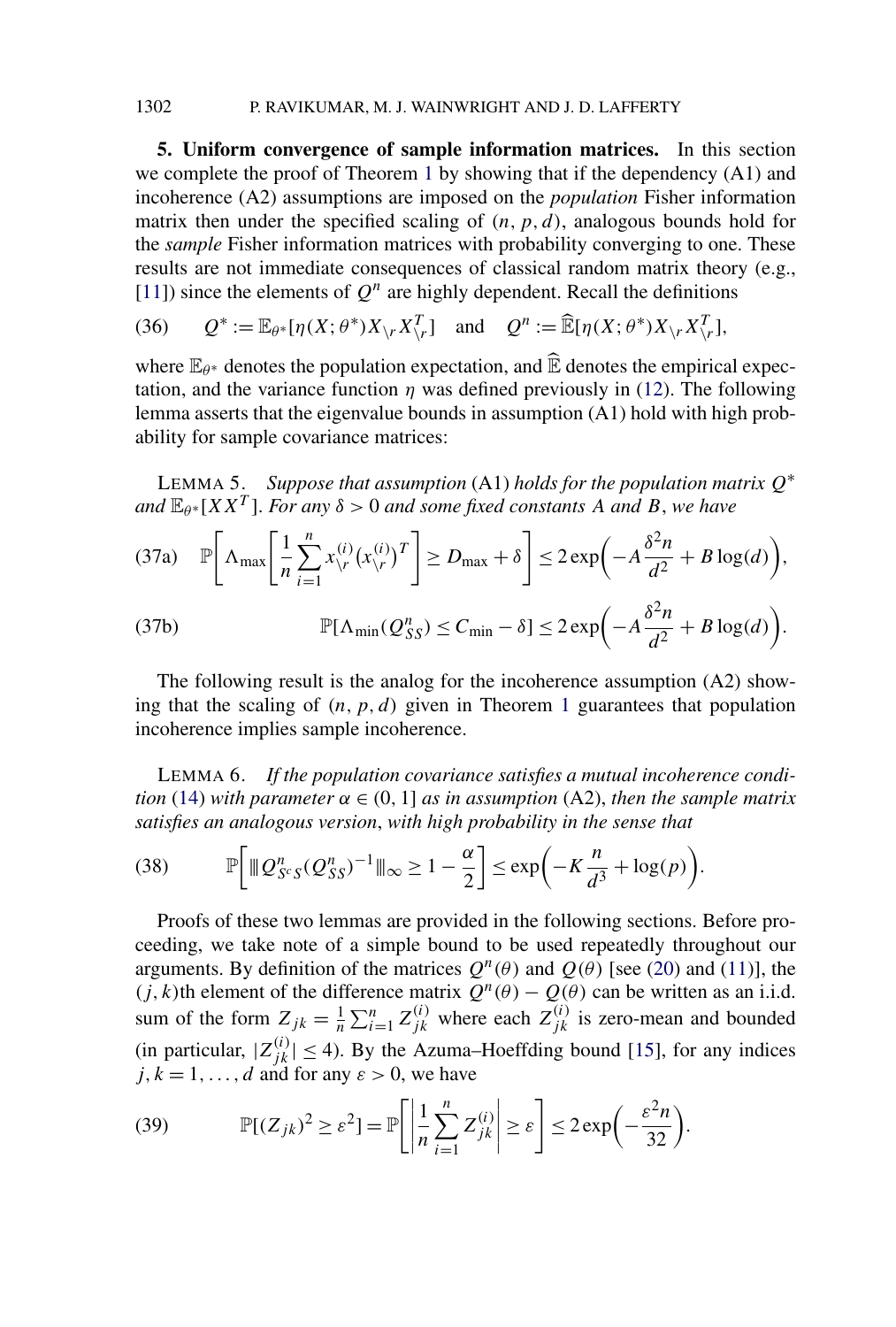<span id="page-16-0"></span>So as to simplify notation, throughout this section, we use *K* to denote a universal positive constant, independent of  $(n, p, d)$ . Note that the precise value and meaning of *K* may differ from line to line.

5.1. *Proof of Lemma* [5.](#page-15-0) By the Courant–Fischer variational representation [\[16\]](#page-31-0), we have

$$
\Lambda_{\min}(Q_{SS}) = \min_{\|x\|_2=1} x^T Q_{SS} x
$$
  
= 
$$
\min_{\|x\|_2=1} \{x^T Q_{SS}^n x + x^T (Q_{SS} - Q_{SS}^n) x \}
$$
  

$$
\leq y^T Q_{SS}^n y + y^T (Q_{SS} - Q_{SS}^n) y,
$$

where  $y \in \mathbb{R}^d$  is a unit-norm minimal eigenvector of  $Q_{SS}^n$ . Therefore, we have

$$
\Lambda_{\min}(Q_{SS}^n) \geq \Lambda_{\min}(Q_{SS}) - ||Q_{SS} - Q_{SS}^n||_2 \geq C_{\min} - ||Q_{SS} - Q_{SS}^n||_2.
$$

Hence it suffices to obtain a bound on the spectral norm  $||Q_{SS} - Q_{SS}^n||_2$ . Observe that

$$
|\!|\!| \mathcal{Q}_{SS}^n - Q_{SS} |\!|\!|_{2} \leq \left( \sum_{j=1}^d \sum_{k=1}^d (Z_{jk})^2 \right)^{1/2}.
$$

Setting  $\varepsilon^2 = \frac{\delta^2}{d^2}$  in [\(39\)](#page-15-0) and applying the union bound over the  $d^2$  index pairs *(j,k)* then yields

(40) 
$$
\mathbb{P}[\|Q_{SS}^n - Q_{SS}\|_2 \ge \delta] \le 2 \exp\bigg(-K\frac{\delta^2 n}{d^2} + 2\log(d)\bigg).
$$

Similarly, we have

$$
\mathbb{P}\bigg[\Lambda_{\max}\bigg(\frac{1}{n}\sum_{i=1}^n x_{\backslash r}^{(i)}(x_{\backslash r}^{(i)})^T\bigg) \ge D_{\max}\bigg] \n\le \mathbb{P}\bigg[\bigg\|\bigg(\frac{1}{n}\sum_{i=1}^n x_{\backslash r}^{(i)}(x_{\backslash r}^{(i)})^T\bigg) - \mathbb{E}_{\theta^*}[X_{\backslash r}X_{\backslash r}^T]\bigg\|_2 \ge \delta\bigg],
$$

which obeys the same upper bound (40) by following the analogous argument.

5.2. *Proof of Lemma* [6.](#page-15-0) We begin by decomposing the sample matrix as the  $\sum_{S \subset S}^{n} (Q_{SS}^{n})^{-1} = T_1 + T_2 + T_3 + T_4$  where we define

(41a) 
$$
T_1 := Q_{S^cS}^*[(Q_{SS}^n)^{-1} - (Q_{SS}^*)^{-1}],
$$

(41b) 
$$
T_2 := [Q_{S^cS}^n - Q_{S^cS}^*](Q_{SS}^*)^{-1},
$$

(41c) 
$$
T_3 := [Q_{S^cS}^n - Q_{S^cS}^*] [(Q_{SS}^n)^{-1} - (Q_{SS}^*)^{-1}],
$$

(41d) 
$$
T_4 := Q_{S^cS}^*(Q_{SS}^*)^{-1}.
$$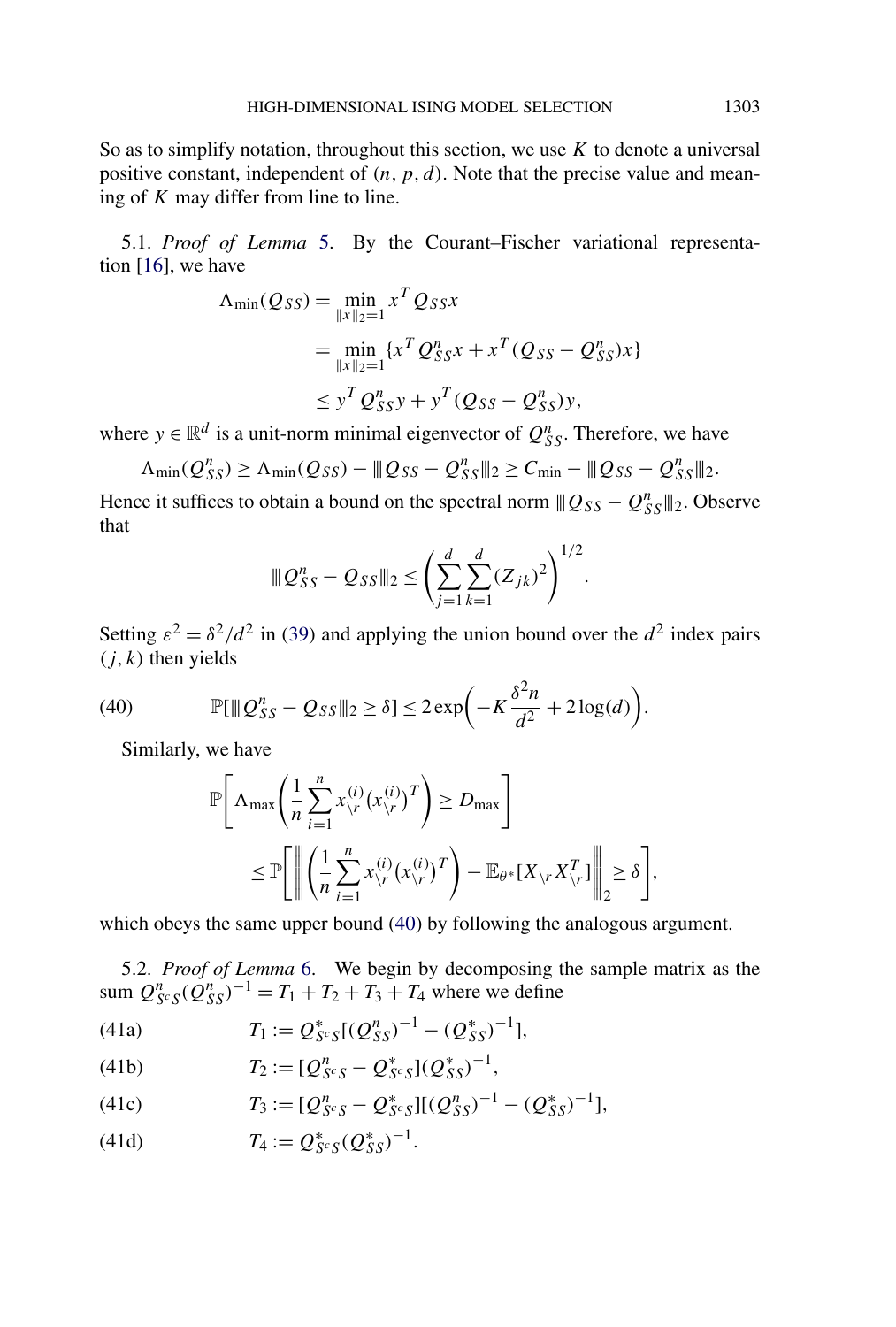<span id="page-17-0"></span>The fourth term is easily controlled; indeed, we have

 $P(x) = P(x)$ 

$$
|||T_4||_{\infty} = |||Q_{S^cS}^*(Q_{SS}^*)^{-1}||_{\infty} \leq 1 - \alpha
$$

by the incoherence assumption (A2). If we can show that  $||T_i||_{\infty} \leq \frac{\alpha}{6}$  for the remaining indices  $i = 1, 2, 3$ , then by our four term decomposition and the triangle inequality, the sample version satisfies the bound [\(38\)](#page-15-0), as claimed. We deal with these remaining terms using the following lemmas:

LEMMA 7. *For any*  $\delta > 0$  *and constants*  $K, K'$ , *the following bounds hold*:

(42a)  
\n
$$
\mathbb{P}[\|Q_{S^cS}^n - Q_{S^cS}^*\|_{\infty} \ge \delta]
$$
\n
$$
\le 2 \exp\left(-K \frac{n\delta^2}{d^2} + \log(d) + \log(p-d)\right);
$$
\n
$$
\mathbb{P}[\|Q_{SS}^n - Q_{SS}^*\|_{\infty} \ge \delta]
$$
\n
$$
\le 2 \exp\left(-K \frac{n\delta^2}{d^2} + 2\log(d)\right);
$$
\n
$$
\mathbb{P}[\| (Q_{SS}^n)^{-1} - (Q_{SS}^*)^{-1} \|_{\infty} \ge \delta]
$$
\n(42c)

$$
\leq 4 \exp\biggl(-K\frac{n\delta^2}{d^3} + K'\log(d)\biggr).
$$

See Appendix [C](#page-29-0) for the proof of these claims.

*Control of first term*. Turning to the first term, we re-factorize it as

$$
T_1 = Q_{S^cS}^*(Q_{SS}^*)^{-1}[Q_{SS}^n - Q_{SS}^*](Q_{SS}^n)^{-1}
$$

and then bound it (using the sub-multiplicative property  $||AB||_{\infty} \leq ||A||_{\infty} ||B||_{\infty}$ ) as follows:

$$
\begin{aligned} \|T_1\|_{\infty} &\leq \|Q_{S^cS}^*(Q_{SS}^*)^{-1}\|_{\infty} \|Q_{SS}^n - Q_{SS}^*\|_{\infty} \| (Q_{SS}^n)^{-1} \|_{\infty} \\ &\leq (1-\alpha) \|Q_{SS}^n - Q_{SS}^*\|_{\infty} \{\sqrt{d} \| (Q_{SS}^n)^{-1} \|_{2} \}, \end{aligned}
$$

where we have used the incoherence assumption (A2). Using the bound [\(37b\)](#page-15-0) from Lemma [5](#page-15-0) with  $\delta = C_{\min}/2$ , we have  $\|(\hat{Q}_{SS}^n)^{-1}\|_2 = [\Lambda_{\min}(Q_{SS}^n)]^{-1} \le \frac{2}{C_{\min}}$ with probability greater than  $1 - \exp(-\frac{Kn}{d^2} + 2\log(d))$ . Next, applying the bound (42b) with  $\delta = c/\sqrt{d}$ , we conclude that with probability greater than  $1 - 2 \exp(-Knc^2/d^3 + \log(d))$ , we have

$$
\mathbb{I}\mathcal{Q}_{SS}^n - \mathcal{Q}_{SS}^* \mathbb{I}\in \mathcal{C}/\sqrt{d}.
$$

By choosing the constant  $c > 0$  sufficiently small, we are guaranteed that

(43) 
$$
\mathbb{P}[\|T_1\|_{\infty} \ge \alpha/6] \le 2\exp\biggl(-K\frac{nc^2}{d^3} + \log(d)\biggr).
$$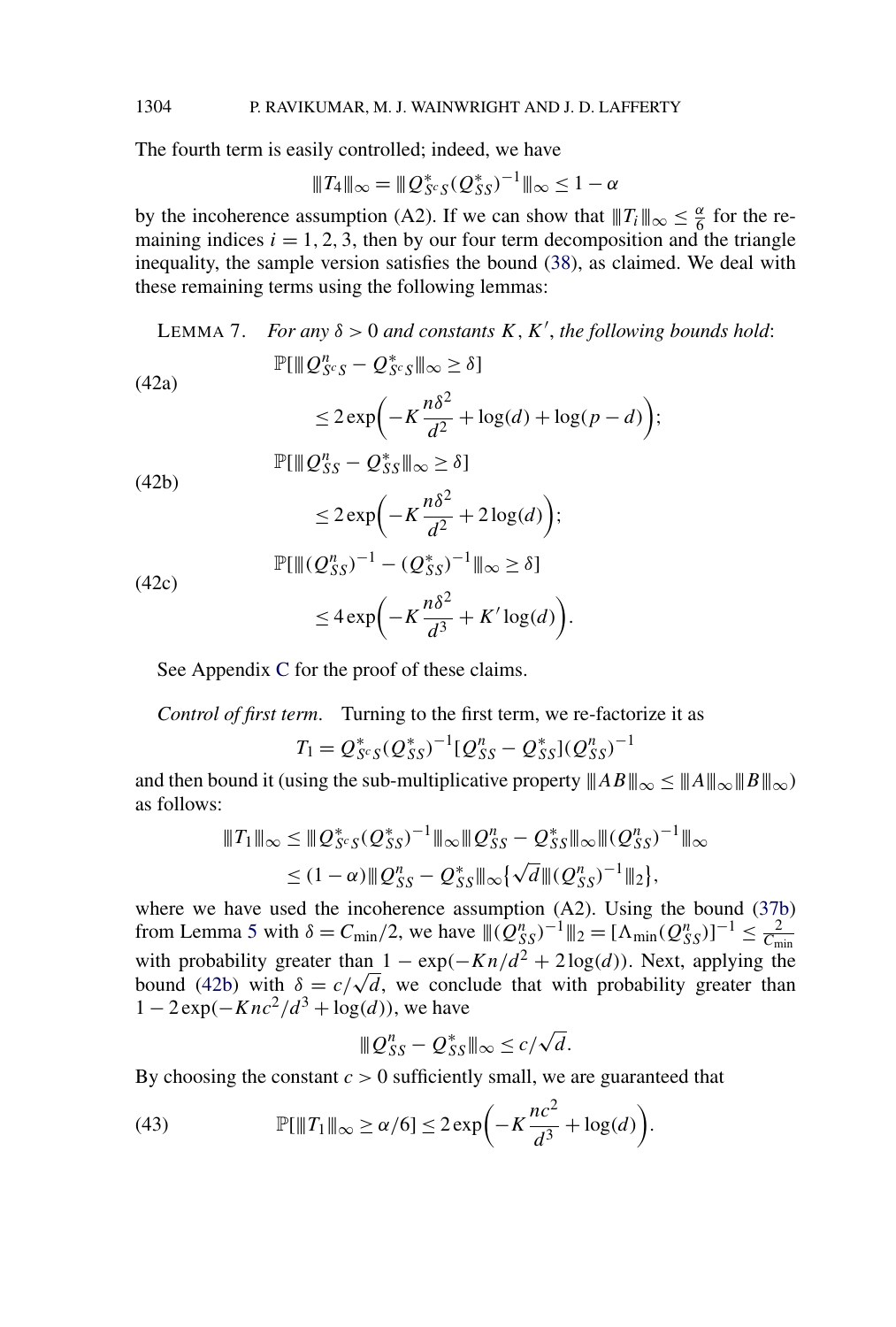<span id="page-18-0"></span>*Control of second term.* To bound  $T_2$ , we first write

$$
|||T_2||_{\infty} \le \sqrt{d} ||| (Q_{SS}^*)^{-1} |||_{2} ||| Q_{S^cS}^n - Q_{S^cS}^* ||_{\infty}
$$
  

$$
\le \frac{\sqrt{d}}{C_{\min}} ||| Q_{S^cS}^n - Q_{S^cS}^* ||_{\infty}.
$$

We then apply bound [\(42a\)](#page-17-0) with  $\delta = \frac{\alpha}{3}$  $\frac{C_{\text{min}}}{\sqrt{d}}$  to conclude that

(44) 
$$
\mathbb{P}[\|T_2\|_{\infty} \ge \alpha/3] \le 2\exp\bigg(-K\frac{n}{d^3}+\log(p-d)\bigg).
$$

*Control of third term*. Finally, in order to bound the third term *T*3, we apply the bounds [\(42a\)](#page-17-0) and [\(42b\)](#page-17-0), both with  $\delta = \sqrt{\alpha/3}$ , and use the fact that  $\log(d) \le$  $log(p - d)$  to conclude that

(45) 
$$
\mathbb{P}[\|T_3\|_{\infty} \ge \alpha/3] \le 4 \exp\left(-K\frac{n}{d^3} + \log(p-d)\right).
$$

Putting together all of the pieces, we conclude that

$$
\mathbb{P}[\|Q^n_{S^cS}(Q^n_{SS})^{-1}\|_{\infty} \ge 1 - \alpha/2] = \mathcal{O}\left(\exp\left(-K\frac{n}{d^3} + \log(p)\right)\right)
$$

as claimed.

**6. Experimental results.** We now describe experimental results that illustrate some consequences of Theorem [1,](#page-8-0) for various types of graphs and scalings of  $(n, p, d)$ . In all cases, we solved the  $\ell_1$ -regularized logistic regression using special purpose interior-point code developed by Koh, Kim and Boyd [\[20\]](#page-31-0).

We performed experiments for three different classes of graphs: four-nearest neighbor lattices, (b) eight-nearest neighbor lattices and (c) star-shaped graphs as illustrated in Figure [1.](#page-19-0) Given a distribution  $\mathbb{P}_{\theta^*}$  of the Ising form [\(1\)](#page-3-0), we generated random data sets  $\{x^{(1)},...,x^{(n)}\}$  by Gibbs sampling for the lattice models, and by exact sampling for the star graph. For a given graph class and edge strength  $\omega > 0$ , we examined the performance of models with *mixed couplings* meaning that  $\theta_{st}^* =$  $\pm \omega$  with equal probability or with *positive couplings* meaning that  $\theta_{st}^* = \omega$  for all edges  $(s, t)$ . In all cases, we set the regularization parameter  $\lambda_n$  as a constant factor of  $\sqrt{\frac{\log p}{n}}$  as suggested by Theorem [1.](#page-8-0) For any given graph and coupling type, we performed simulations for sample sizes *n* scaling as  $n = 10\beta d \log(p)$  where the control parameter  $\beta$  ranged from 0.1 to upwards of 2, depending on the graph type.

Figure [2](#page-19-0) shows results for the 4-nearest-neighbor grid model, illustrated in Fig-ure [1\(](#page-19-0)a) for three different graph sizes  $p \in \{64, 100, 225\}$  with mixed couplings [panel (a)] and attractive couplings [panel (b)]. Each curve corresponds to a given problem size, and corresponds to the success probability versus the control parameter  $\beta$ . Each point corresponds to the average of  $N = 200$  trials. Notice how,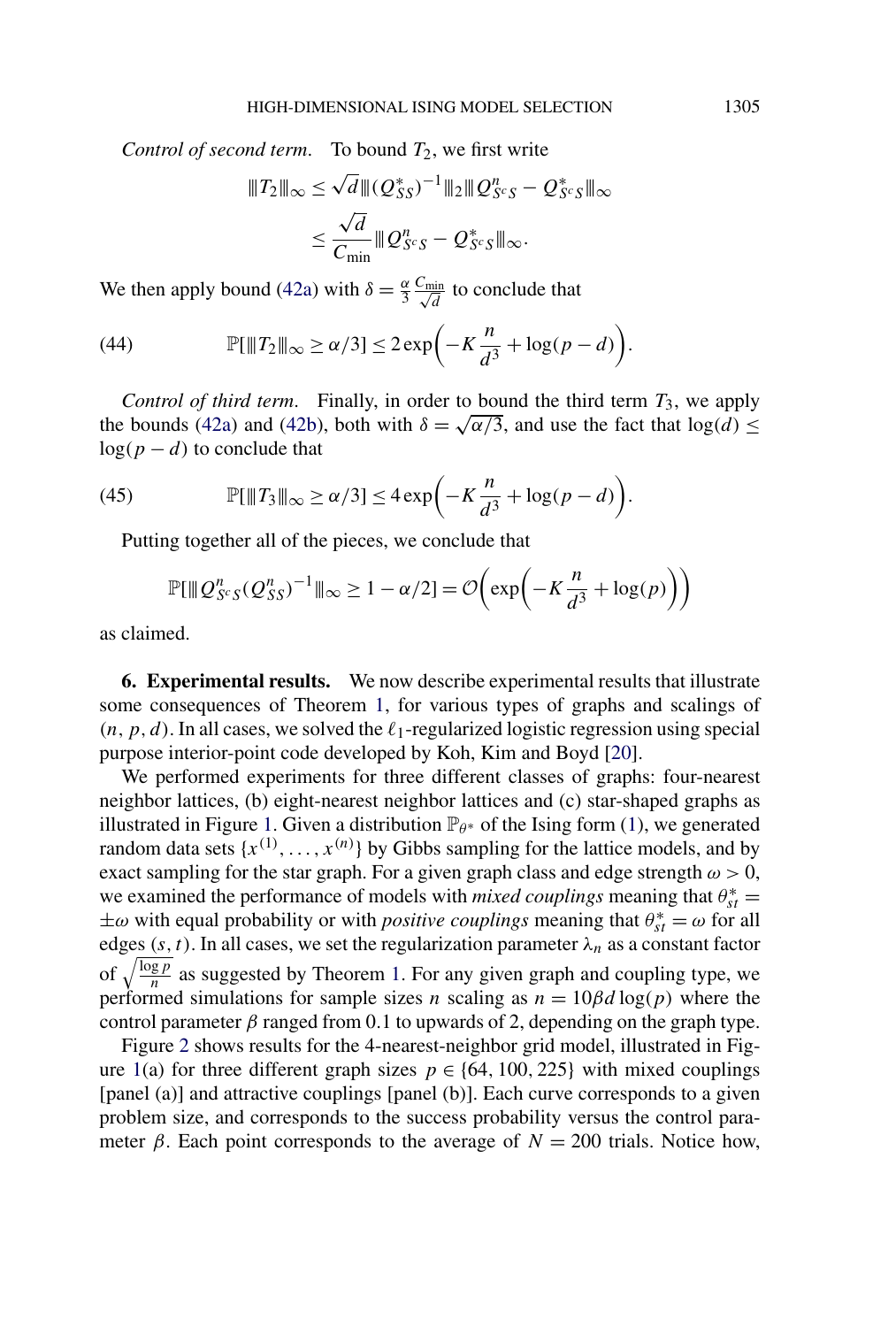<span id="page-19-0"></span>

FIG. 1. *Illustrations of different graph classes used in simulations*. (a) *Four-nearest neighbor grid* ( $d = 4$ ). (b) *Eight-nearest neighbor grid* ( $d = 8$ ). (c) *Star-shaped graph*  $[d = \Theta(p)$ , *or*  $d = \Theta(\log(p))$ .

despite the very different regimes of  $(n, p)$  that underlie each curve, the different curves all line up with one another quite well. This fact shows that for a fixed degree graph (in this case  $deg = 4$ ), the ratio  $n/log(p)$  controls the success/failure of our model selection procedure which is consistent with the prediction of Theorem [1.](#page-8-0) Figure [3](#page-20-0) shows analogous results for the 8-nearest-neighbor lattice model  $(d = 8)$ , for the same range of problem size  $p \in \{64, 100, 225\}$  and for both mixed and attractive couplings. Notice how once again the curves for different problem sizes are all well aligned which is consistent with the prediction of Theorem [1.](#page-8-0)



FIG. 2. *Plots of success probability*  $\mathbb{P}[\widehat{N}_{\pm}(r) = \mathcal{N}(r), \forall r]$  *versus the control parameter β(n,p,d)* = *n/*[10*d* log*(p)*] *for Ising models on* 2*-D grids with four nearest-neighbor interactions* ( $d = 4$ ). (a) *Randomly chosen mixed sign couplings*  $\theta_{st}^* = \pm 0.50$ . (b) *All positive couplings*  $\theta_{st}^* = 0.50$ .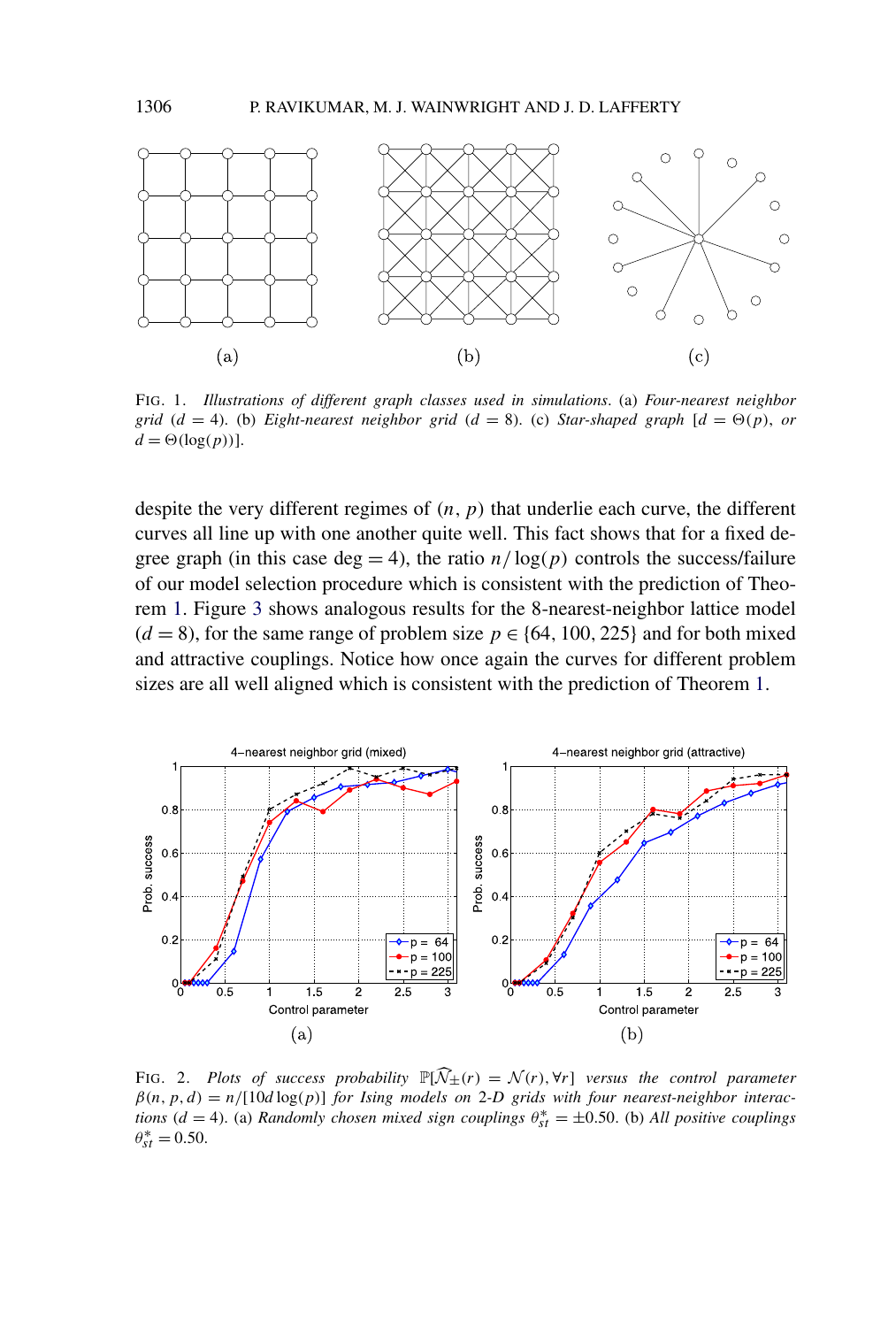<span id="page-20-0"></span>

FIG. 3. *Plots of success probability*  $\mathbb{P}[\widehat{N}_{\pm}(r) = \mathcal{N}(r), \forall r]$  *versus the control parameter*  $\beta(n, p, d) = n/[10d \log(p)]$  *for Ising models on* 2-*D grids with eight nearest-neighbor interactions* ( $d = 8$ ). (a) *Randomly chosen mixed sign couplings*  $\theta_{st}^* = \pm 0.25$ . (b) *All positive couplings*  $\theta_{st}^* = 0.25$ .

For our next set of experiments, we investigate the performance of our method for a class of graphs with unbounded maximum degree *d*. In particular, we construct star-shaped graphs with *p* vertices by designating one node as the hub and connecting it to  $d < (p - 1)$  of its neighbors. For linear sparsity, we choose  $d = [0.1p]$ , whereas for logarithmic sparsity we choose  $d = [\log(p)]$ . We again study a triple of graph sizes  $p \in \{64, 100, 225\}$ , and Figure 4 shows the resulting



FIG. 4. *Plots of success probability*  $\mathbb{P}[\widehat{N}_{\pm}(r) = \mathcal{N}(r), \forall r]$  *versus the control parameter β(n,p,d)* = *n/*[10*d* log*(p)*] *for star-shaped graphs for attractive couplings with* (a) *logarithmic growth in degrees*, (b) *linear growth in degrees*.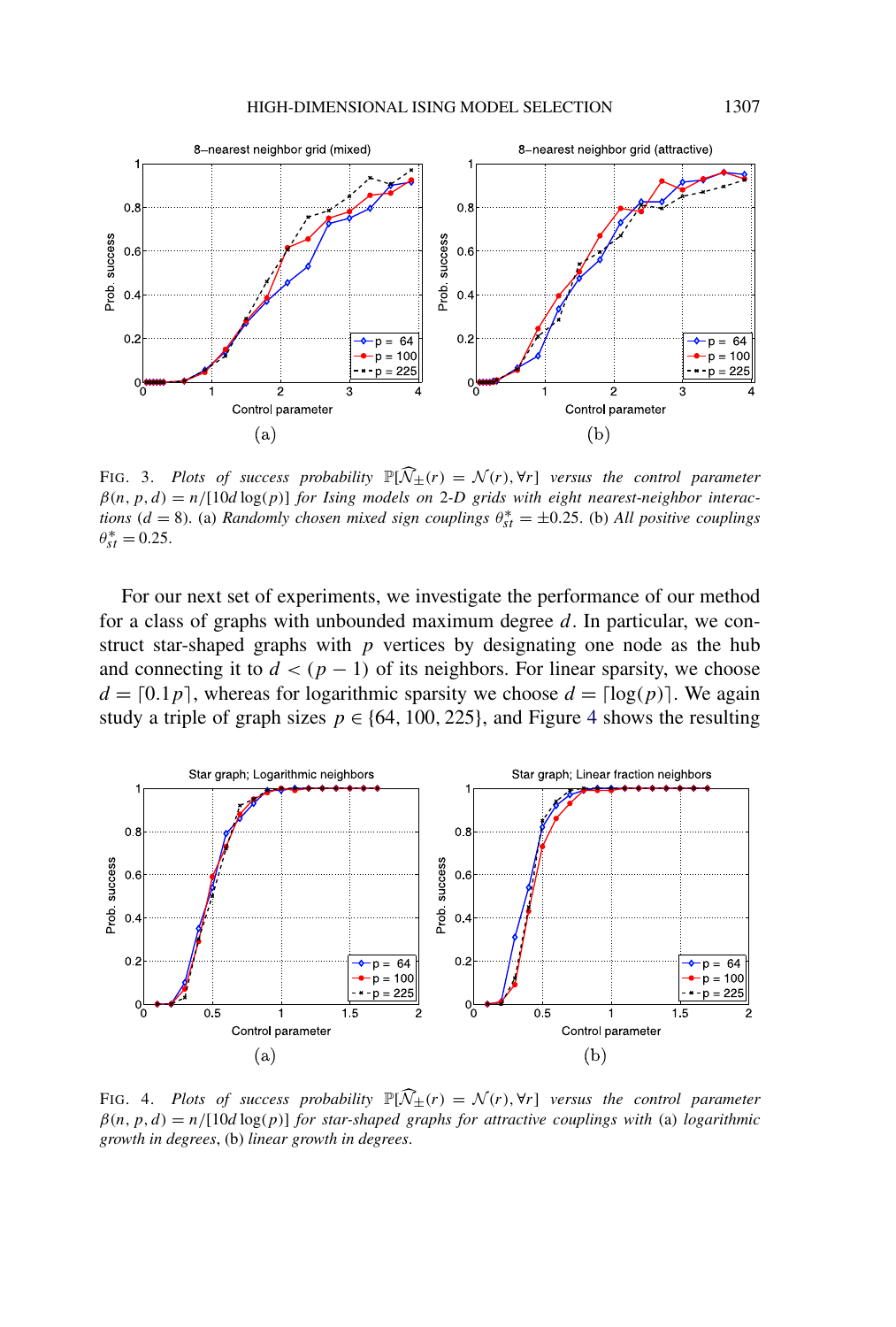curves of success probability versus control parameter  $\beta = n/[10d \log(p)]$ . Panels (a) and (b) correspond, respectively, to the cases of logarithmic and linear degrees. As with the bounded degree models in Figure [2](#page-19-0) and [3,](#page-20-0) these curves align with one another showing a transition from failure to success with probability one.

Although the purpose of our experiments is mainly to illustrate the conse-quences of Theorem [1,](#page-8-0) we also include a comparison of our nodewise  $\ell_1$ -penalized logistic regression-based method to two other graph estimation procedures. For the comparison, we use a star-shaped graph as in the previous plot, with one node designated as the hub connected to  $d = [0.1p]$  of its neighbors. It should be noted that among all graphs with a fixed total number of edges, this class of graphs is among the most difficult for our method to estimate. Indeed, the sufficient conditions of Theorem [1](#page-8-0) scale logarithmically in the graph size *p* but polynomially in the maximum degree *d*; consequently, for a fixed total number of edges, our method requires the most samples when all the edges are connected to the same node, as in a star-shaped graph.

For comparative purposes, we also illustrate the performance of the PC algorithm of Spirtes, Glymour and Scheines [\[30\]](#page-31-0) as well as the maximum weight tree method of Chow and Liu [\[7\]](#page-30-0). Since the star graph is a tree (cycle-free), both of these methods are applicable in this case. The PC algorithm is targeted to learning (equivalence classes of) directed acyclic graphs, and consists of two stages. In the first stage it starts from a completely connected undirected graph, and iteratively removes edges based on conditional independence tests so that at the end of this stage it is left with an undirected graph which is called a skeleton. In the second stage, it partially directs some of the edges in the skeleton so as to obtain a completed partially directed acyclic graph which corresponds to an equivalence class of directed acyclic graphs. As pointed out by Kalisch and Bühlmann [\[18\]](#page-31-0), for high-dimensional problems, the output of the first stage, which is the undirected skeleton graph, could provide a useful characterization of the dependencies in the data. Following this suggestion, we use the skeleton graph determined by the first stage of the PC algorithm as an estimate of the graph structure. We use the pcalg R-package [\[18\]](#page-31-0) as an implementation of the PC algorithm which uses partial correlations to test conditional independencies.

The Chow–Liu algorithm [\[7\]](#page-30-0) is a method for exact maximum likelihood structure selection which is applicable to the case of trees. More specifically, it chooses, from among all trees with a specified number of edges, the tree that minimizes the Kullback–Leibler divergence to the empirical distribution defined by the samples. From an implementational point of view, it starts with a completely connected weighted graph with edge weights equal to the empirical mutual information between the incident node variables of the edge and then computes its maximum weight spanning tree. Since our underlying model is a star-shaped graph with fewer than  $(p - 1)$  edges, a spanning tree would necessarily include false positives. We thus estimate the maximum weight forest with *d* edges instead where we supplied the number of edges *d* in the true graph to the algorithm.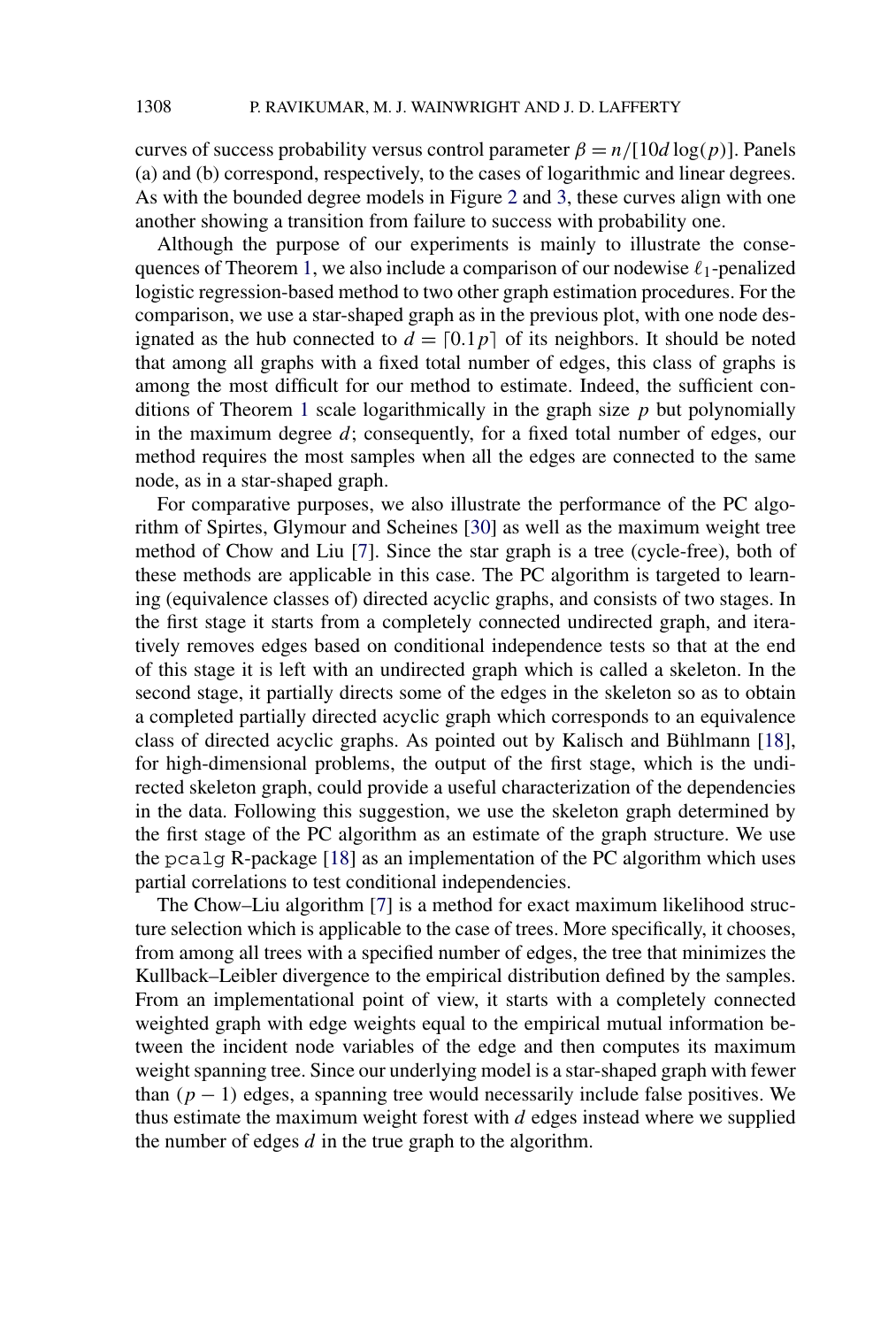<span id="page-22-0"></span>

FIG. 5. *Plots of edge disagreement*  $\mathbb{E}[ |\{(s,t) | \widehat{E}_{st} \neq E_{st}^* \}|]$  *versus the control parameter*  $\beta(n,$  $p$ ,  $d$ ) =  $n/[10d \log(p)]$  *for star-shaped graphs where the hub node has degree*  $d = \Theta(p)$ . *The results here are shown for attractive couplings with*  $\theta_{st}^* = 0.25$  *for all edges*  $(s, t)$  *belonging to the edge set. The -*1*-penalized logistic regression method* (*L*1), *the PC method* (*PC*) *and the maximum weight forest method of Chow and Liu (CL) are compared for*  $p = 64$ .

Figure 5 plots, for the three methods, the total number of edge disagreements between the estimated graphs and the true graph versus the control parameter  $\beta$  = *n/*[10*d* log*(p)*]. Even though this class of graphs is especially challenging for a neighborhood-based method, the  $\ell_1$ -penalized logistic-regression based method is competitive with the Chow–Liu algorithm, and except at very small sample sizes, it performs better than the PC algorithm for this problem.

**7. Extensions to general discrete Markov random fields.** Our method and analysis thus far has been specialized to the case of the binary pairwise Markov random fields. In this section, we briefly outline the extension to the case of general discrete pairwise Markov random fields. (Recall that for discrete Markov random fields, there is no loss of generality in assuming only pairwise interactions since by introducing auxiliary variables, higher-order interactions can be refor-mulated in a pairwise manner [\[34\]](#page-31-0).) Let  $X = (X_1, \ldots, X_p)$  be a random vector, each variable  $X_i$  taking values in a set X of cardinality *m*, say  $\mathcal{X} = \{1, 2, ..., m\}$ . Let  $G = (V, E)$  denote a graph with *p* nodes corresponding to the *p* variables  ${X_1, \ldots, X_p}$ , and let  ${\phi_s : \mathcal{X} \to \mathbb{R}, s \in V}$  and  ${\phi_{st} : \mathcal{X} \times \mathcal{X} \to \mathbb{R}, (s, t) \in E}$ , respectively, denote collections of potential functions associated with the nodes and edges of the graph. These functions can be used to define a pairwise Markov random field over  $(X_1, \ldots, X_p)$ , with density

(46) 
$$
\mathbb{P}(x) \propto \exp\biggl\{\sum_{s \in V} \phi_s(x_s) + \sum_{(s,t) \in E} \phi_{st}(x_s, x_t)\biggr\}.
$$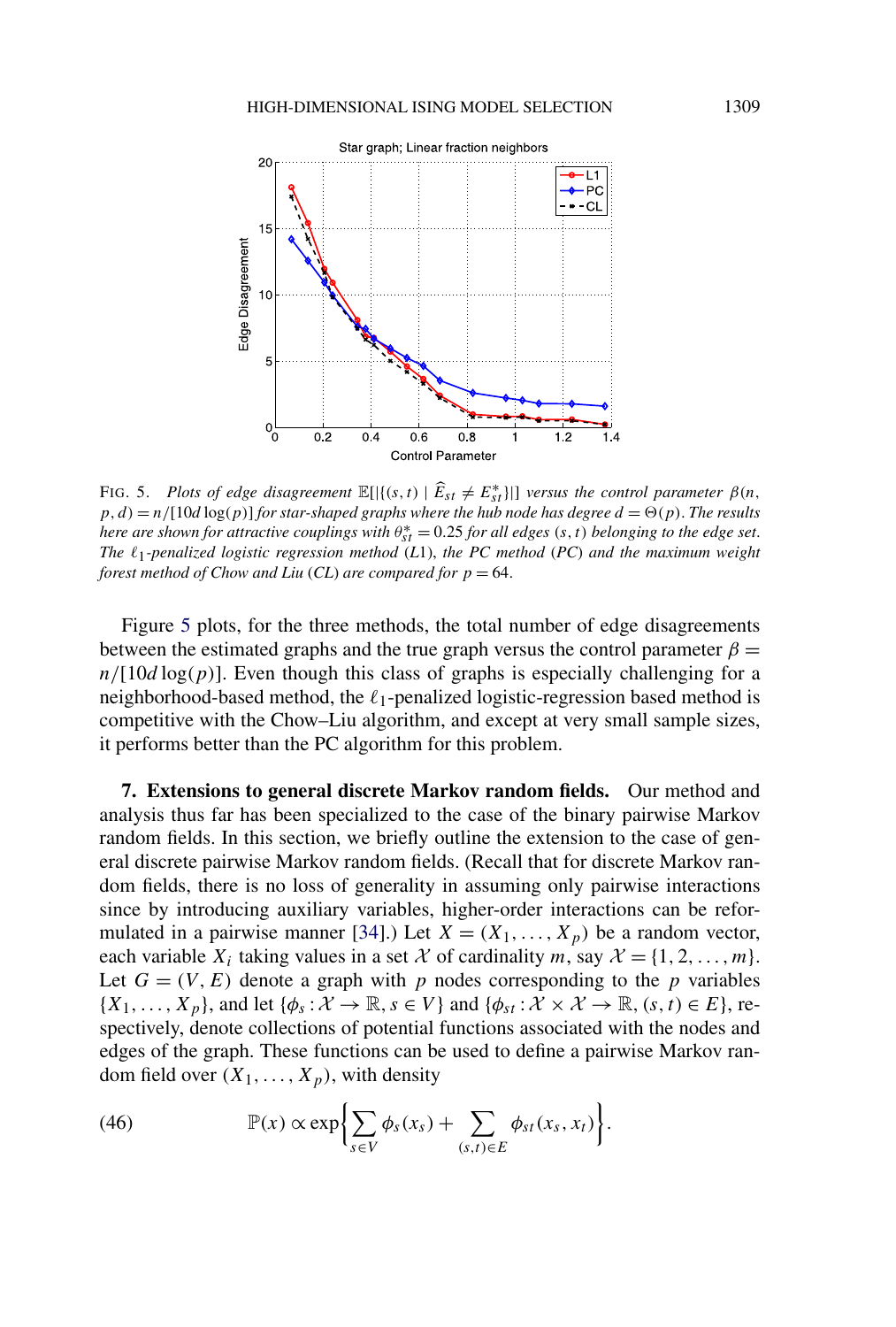<span id="page-23-0"></span>Since  $X$  is discrete, each potential function  $\phi_{st}$  can be parameterized as linear combinations of  $\{0, 1\}$ -valued indicator functions. In particular, for each  $s \in V$  and  $j \in \{1, \ldots, m-1\}$ , we define

$$
\mathbb{I}[x_s = j] = \begin{cases} 1, & \text{if } x_s = j, \\ 0, & \text{otherwise.} \end{cases}
$$

Note we omit an indicator for  $x_s = m$  from the list, since it is redundant given the indicators for  $j = 1, \ldots, m - 1$ . In a similar fashion, we define the pairwise indicator functions  $\mathbb{I}[x_s = j, x_t = k]$ , for  $(j, k) \in \{1, 2, ..., m - 1\}^2$ .

Any set of potential functions can then be written as

$$
\phi_s(x_s) = \sum_{j \in \{1, ..., m-1\}} \theta_{s;j}^* \mathbb{I}[x_s = j] \quad \text{for } s \in V,
$$

and

$$
\phi_{st}(x_s, x_t) = \sum_{(j,k) \in \{1, \dots, m-1\}^2} \theta_{st;\, jk}^* \mathbb{I}[x_s = j, x_t = k] \quad \text{for } (s,t) \in E.
$$

Overall, the Markov random field can be parameterized in terms of the vector  $\theta_s^* \in \mathbb{R}^{m-1}$  for each  $s \in V$ , and the vector  $\theta_{st}^* \in \mathbb{R}^{(m-1)^2}$  associated with each edge. In discussing graphical model selection, it is convenient to associate a vector  $\theta_{uv}^* \in$  $\mathbb{R}^{(m-1)^2}$  to *every* pair of distinct vertices  $(u, v)$  with the understanding that  $\theta_{uv}^* = 0$ if  $(u, v) \notin E$ .

With this set-up, we now describe a graph selection procedure that is the natural generalization of our procedure for the Ising model. As before we focus on recovering for each vertex  $r \in V$  its neighborhood set and then combine the neighborhood sets across vertices to form the graph estimate.

For a binary Markov random field [\(1\)](#page-3-0), there is a unique parameter  $\theta_{rt}^*$  associated with each edge  $(r, t) \in E$ . For *m*-ary models, in contrast, there is a vector  $\theta_{rt}^* \in \mathbb{R}^{(m-1)^2}$  of parameters associated with any edge  $(r, t)$ . In order to describe a recovery procedure for the edges, let us define a matrix  $\Theta^*_{\setminus r} \in \mathbb{R}^{(m-1)^2 \times (p-1)}$ where column *u* is given by the vector  $\theta_{ru}^*$ . Note that unless vertex *r* is connected to all of its neighbors, many of the matrix columns are zero. In particular, the problem of neighborhood estimation for vertex *r* corresponds to estimating the *column support* of the matrix  $\Theta^*_{\setminus r}$ —that is,

$$
\mathcal{N}(r) = \{ u \in V \setminus \{r\} \mid ||\theta_{ru}^*||_2 \neq 0 \}.
$$

In order to estimate this column support, we consider the conditional distribution of  $X_r$  given the other variables  $X_{\{r\}} = \{X_t | t \in V \setminus \{r\}\}\)$ . For a binary model, this distribution is of the logistic form while for a general pairwise MRF, it takes the form

(47) 
$$
\mathbb{P}_{\Theta}[X_r = j \mid X_{\setminus r} = x_{\setminus r}] = \frac{\exp(\theta_{r;j}^* + \sum_{t \in V \setminus \{r\}} \sum_k \theta_{rt;jk}^* \mathbb{I}[x_t = k])}{\sum_{\ell} \exp(\theta_{r;\ell}^* + \sum_{t \in V \setminus \{r\}} \sum_k \theta_{rt;\ell k}^* \mathbb{I}[x_t = k])}.
$$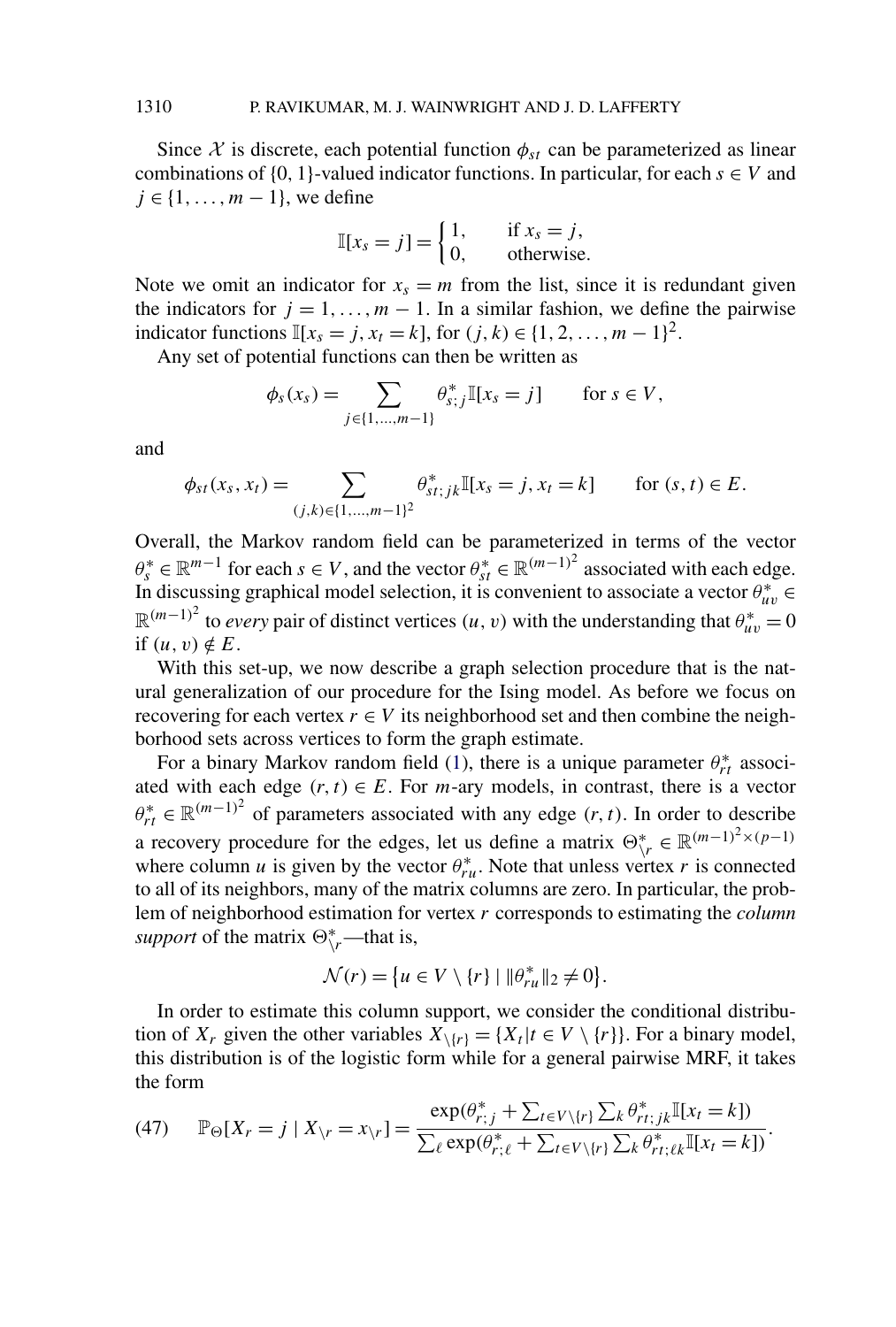<span id="page-24-0"></span>Thus,  $X_r$  can be viewed as the response variable in a multiclass logistic regression in which the indicator functions associated with the other variables,

$$
\big\{ \mathbb{I}[x_t = k], t \in V \setminus \{r\}, k \in \{1, 2, \dots, m - 1\} \big\},\
$$

play the role of the covariates.

Accordingly, one method of recovering the row support of  $\Theta^*_{\setminus r}$  is by performing multiclass logistic regression of  $X_r$  on the rest of the variables  $X_{\gamma r}$  using a block  $\ell_2/\ell_1$  penalty of the form

$$
|\!|\!| \Theta_{\setminus r} |\!|\!|_{2,1}:= \sum_{u\in V\setminus \{r\}} |\!|\!| \theta_{ru} |\!|\!|_{2}.
$$

More specifically, let  $\mathfrak{X}_1^n = \{x^{(1)}, \ldots, x^{(n)}\}$  denote an i.i.d. set of *n* samples, drawn from the discrete MRF [\(46\)](#page-22-0). In order to estimate the neighborhood of node *r*, we solve the following convex program:

(48) 
$$
\min_{\Theta_{\setminus r} \in \mathbb{R}^{(m-1)^2 \times (p-1)}} \{ \ell(\Theta_{\setminus r}; \mathfrak{X}_1^n) + \lambda_n \|\Theta_{\setminus r}\|_{2,1} \},
$$

where  $\ell(\Theta_{\setminus r}; \mathfrak{X}_1^n) := \frac{1}{n} \sum_{i=1}^n \log \mathbb{P}_{\Theta}[x_r^{(i)} \mid x_{\setminus r}^{(i)}]$  is the rescaled multiclass logistic likelihood defined by the conditional distribution [\(47\)](#page-23-0), and  $\lambda_n > 0$  is a regularization parameter.

The convex program (48) is the multiclass logistic analog of the group Lasso, a type of relaxation that has been studied in previous and on-going work on linear and logistic regression (e.g., [\[19, 22, 25, 38\]](#page-31-0)). It should be possible to extend our analysis from the preceding sections so as to obtain similar high-dimensional consistency rates for this multiclass setting; the main difference is the slightly different sub-differential associated with the block  $\ell_2/\ell_1$  norm. See Obozinski, Wainwright and Jordan [\[25\]](#page-31-0) for some related work on support recovery using  $\ell_2/\ell_1$  blockregularization for multivariate linear regression.

**8. Conclusion.** We have shown that a technique based on  $\ell_1$ -regularized logistic regression can be used to perform consistent model selection in binary Ising graphical models, with polynomial computational complexity and sample complexity logarithmic in the graph size. Our analysis applies to the high-dimensional setting, in which both the number of nodes  $p$  and maximum neighborhood sizes *d* are allowed to grow as a function of the number of observations *n*. Simulation results show the accuracy of these theoretical predictions. For bounded degree graphs, our results show that the structure can be recovered with high probability once  $n/\log(p)$  is sufficiently large. Up to constant factors, this result matches known information-theoretic lower bounds [\[29\]](#page-31-0). Overall, our experimental results are consistent with the conjecture that logistic regression procedure fails with high probability for sample sizes *n* that are smaller than  $O(d \log p)$ . It would be interesting to prove such a converse result, to parallel the known upper and lower thresholds for success/failure of  $\ell_1$ -regularized linear regression, or the Lasso (see [\[33\]](#page-31-0)).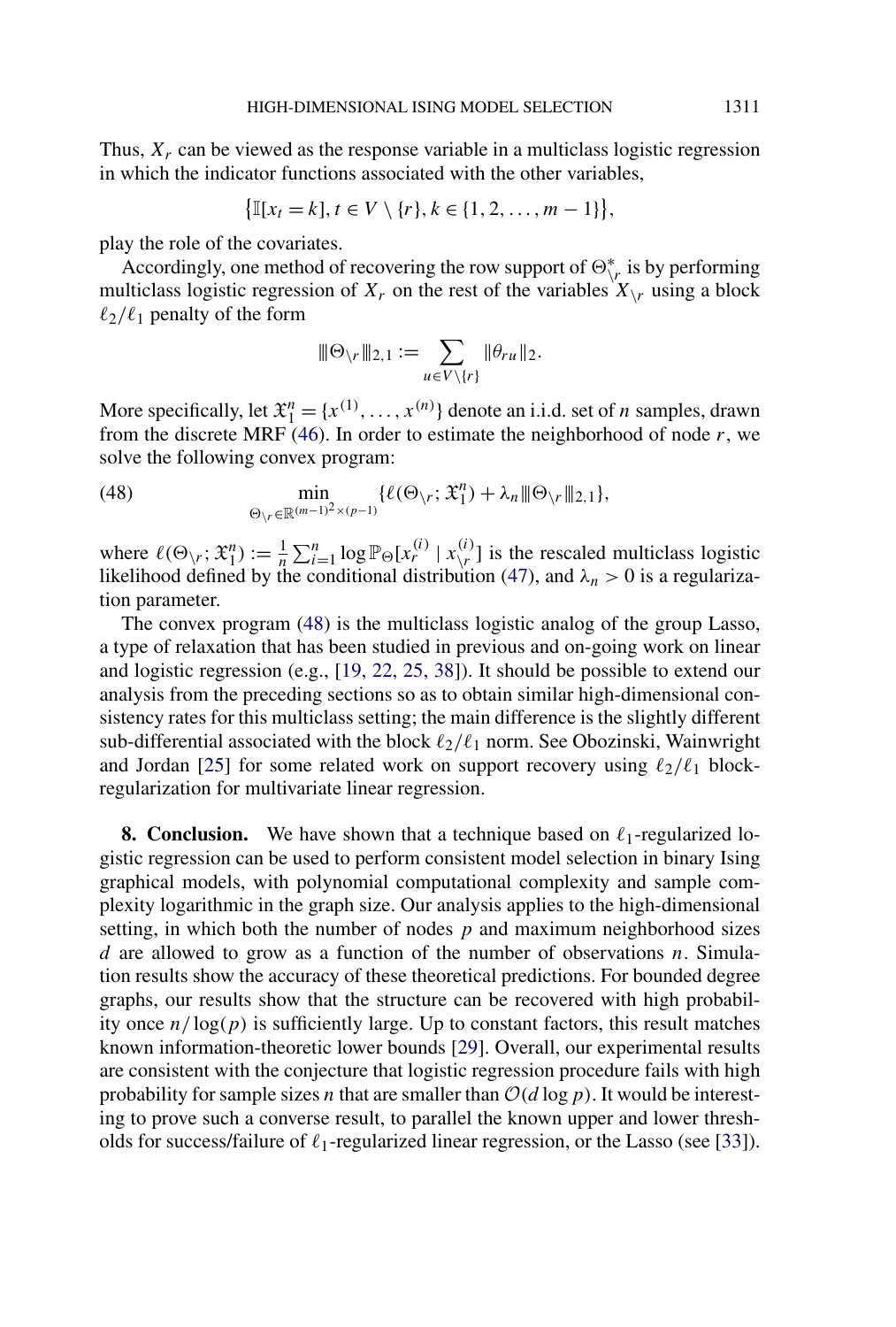<span id="page-25-0"></span>As discussed in Section [7,](#page-22-0) although the current analysis is applied to binary Markov random fields, the methods of this paper can be extended to general discrete graphical models with a higher number of states using a multinomial likelihood and some form of block regularization. It should also be possible and would be interesting to obtain high-dimensional rates in this setting. A final interesting direction for future work is the case of samples drawn in a non-i.i.d. manner from some unknown Markov random field; we suspect that similar results would hold for weakly dependent sampling schemes.

#### APPENDIX A: PROOF OF UNIQUENESS LEMMA

In this appendix, we prove Lemma [1.](#page-11-0) By Lagrangian duality, the penalized problem [\(7\)](#page-5-0) can be written as an equivalent constrained optimization problem over the ball  $\|\theta\|_1 \leq C(\lambda_n)$ , for some constant  $C(\lambda_n) < +\infty$ . Since the Lagrange multiplier associated with this constraint—namely,  $\lambda_n$ —is strictly positive, the constraint is active at any optimal solution so that  $\|\theta\|_1$  is constant across all optimal solutions.

By the definition of the  $\ell_1$ -subdifferential, the subgradient vector  $\hat{z}$  can be expressed as a convex combination of sign vectors of the form

(49) 
$$
\widehat{z} = \sum_{v \in \{-1, +1\}^{p-1}} \alpha_v v,
$$

where the weights  $\alpha_v$  are nonnegative and sum to one. In fact, these weights correspond to an optimal vector of Lagrange multipliers for an alternative formulation of the problem in which  $\alpha_v$  is the Lagrange multiplier for the constraint  $\langle v, \theta \rangle \leq C(\lambda_n)$ . From standard Lagrangian theory [\[3\]](#page-30-0), it follows that any other optimal primal solution  $\tilde{\theta}$  must minimize the associated Lagrangian—or equivalently, satisfy [\(21\)](#page-10-0)—and moreover must satisfy the complementary slackness conditions  $\alpha_v\{\langle v,\tilde{\theta}\rangle - C\} = 0$  for all sign vectors *v*. But these conditions imply that  $\langle \hat{z}, \hat{\theta} \rangle = C = ||\hat{\theta}||_1$  which cannot occur if  $\hat{\theta}_i \neq 0$  for some index *j* for which  $|\hat{z}_i|$  < 1. We thus conclude that  $\tilde{\theta}_{S^c} = 0$  for all optimal primal solutions.

Finally, given that all optimal solutions satisfy  $\theta_{S^c} = 0$ , we may consider the restricted optimization problem subject to this set of constraints. If the principal submatrix of the Hessian is positive definite, then this sub-problem is strictly convex so that the optimal solution must be unique.

#### APPENDIX B: PROOFS FOR TECHNICAL LEMMAS

In this section, we provide proofs of Lemmas [2,](#page-12-0) [3](#page-13-0) and [4,](#page-13-0) previously stated in Section [4.](#page-11-0)

**B.1. Proof of Lemma [2.](#page-12-0)** Note that any entry of *W<sup>n</sup>* has the form  $W_u^n = \frac{1}{2} \sum_{u=1}^n Z^{(i)}$  where for  $i = 1, 2, \ldots, n$  the variables  $\frac{1}{n} \sum_{i=1}^{n} Z_u^{(i)}$  where for  $i = 1, 2, ..., n$ , the variables

$$
Z_u^{(i)} := x_{\backslash r}^{(i)} \left\{ x_r^{(i)} - \mathbb{P}_{\theta^*} \left[ x_r = 1 \mid x_{\backslash r}^{(i)} \right] + \mathbb{P}_{\theta^*} \left[ x_r = -1 \mid x_{\backslash r}^{(i)} \right] \right\}
$$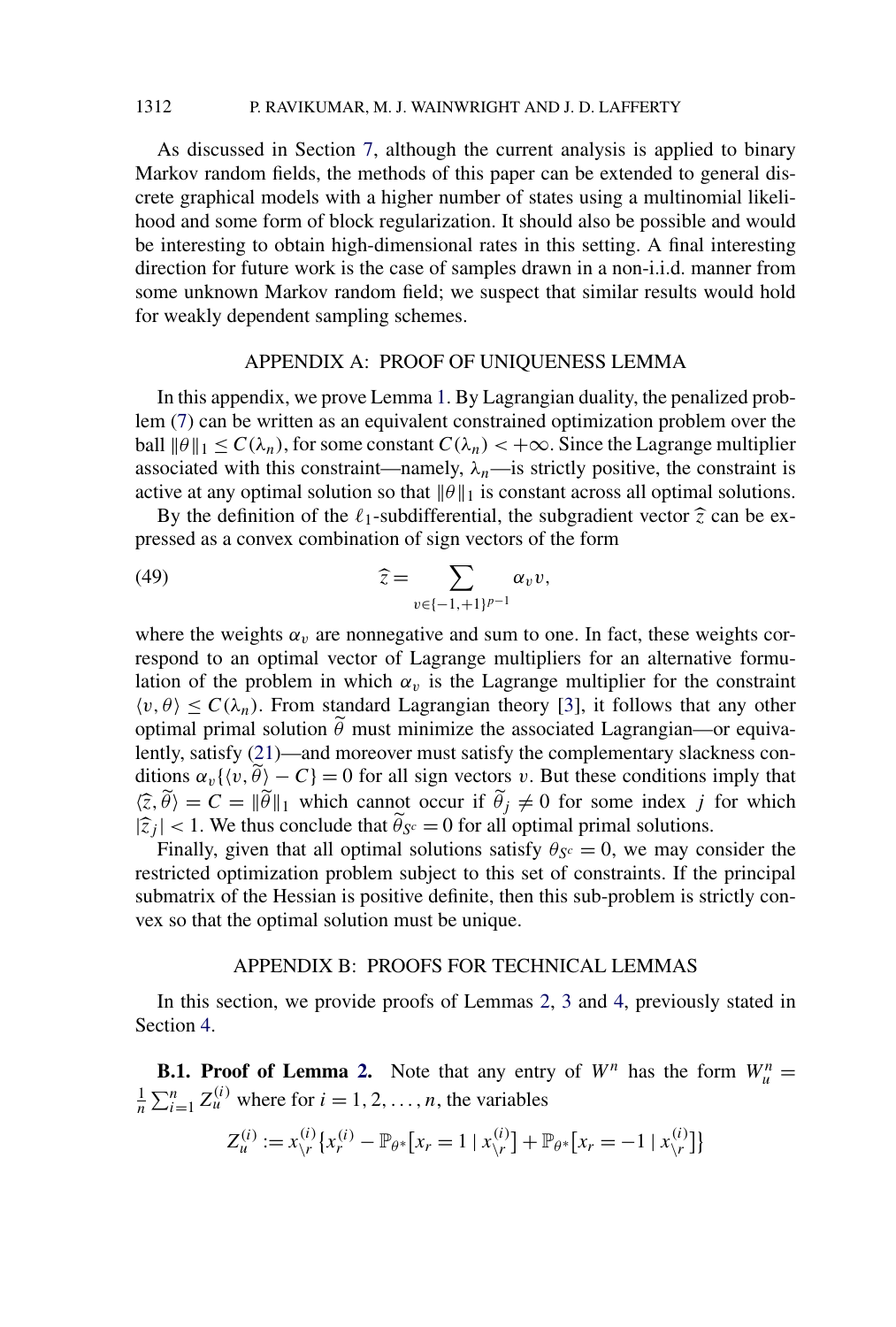<span id="page-26-0"></span>are zero-mean under  $\mathbb{P}_{\theta^*}$ , i.i.d. and bounded ( $|Z_u^{(i)}| \le 2$ ). Therefore, by the Azuma-Hoeffding inequality [\[15\]](#page-31-0), we have, for any  $\delta > 0$ ,  $\mathbb{P}[|W_u^n| > \delta] \leq 2 \exp(-\frac{n\delta^2}{8})$ . Setting  $\delta = \frac{\alpha \lambda_n}{4(2-\alpha)}$ , we obtain

$$
\mathbb{P}\bigg[\frac{2-\alpha}{\lambda_n}|W_u^n| > \frac{\alpha}{4}\bigg] \leq 2\exp\bigg(-\frac{\alpha^2\lambda_n^2}{128(2-\alpha)^2}n\bigg).
$$

Finally, applying a union bound over the indices *u* of *W<sup>n</sup>* yields

$$
\mathbb{P}\left[\frac{2-\alpha}{\lambda_n} \|W^n\|_{\infty} > \frac{\alpha}{4}\right] \le 2\exp\left(-\frac{\alpha^2\lambda_n^2}{128(2-\alpha)^2}n + \log(p)\right)
$$

as claimed.

**B.2. Proof of Lemma [3.](#page-13-0)** Following a method used in a different context by Rothman et al. [\[28\]](#page-31-0), we define the function  $G : \mathbb{R}^d \to \mathbb{R}$  by

(50) 
$$
G(u_S) := \ell(\theta_S^* + u_S; \mathfrak{X}_1^n) - \ell(\theta_S^*; \mathfrak{X}_1^n) + \lambda_n (\|\theta_S^* + u_S\| - \|\theta_S^*\|).
$$

It can be seen from [\(24\)](#page-11-0) that  $\hat{u} = \hat{\theta}_S - \theta_S^*$  minimizes *G*. Moreover,  $G(0) = 0$  by construction; therefore, we must have  $G(\hat{u}) \leq 0$ . Note also that *G* is convex. Suppose that we show that for some radius  $B > 0$ , and for  $u \in \mathbb{R}^d$  with  $||u||_2 = B$ , we have  $G(u) > 0$ . We then claim that  $\|\hat{u}\|_2 \leq B$ . Indeed, if  $\hat{u}$  lay outside the ball of radius *B*, then the convex combination  $t\hat{u} + (1 - t)(0)$  would lie on the boundary of the ball, for an appropriately chosen  $t \in (0, 1)$ . By convexity,

$$
G(t\hat{u} + (1-t)(0)) \le tG(\hat{u}) + (1-t)G(0) \le 0,
$$

contradicting the assumed strict positivity of *G* on the boundary.

It thus suffices to establish strict positivity of *G* on the boundary of the ball It thus suffices to establish strict positivity of G on the boundary of the ball<br>with radius  $B = M\lambda_n\sqrt{d}$  where  $M > 0$  is a parameter to be chosen later in the proof. Let  $u \in \mathbb{R}^d$  be an arbitrary vector with  $||u||_2 = B$ . Recalling the notation  $W = \nabla \ell(\theta^*; \mathfrak{X}_1^n)$ , by a Taylor series expansion of the log likelihood component of *G*, we have

(51) 
$$
G(u) = W_S^T u + u^T [\nabla^2 \ell(\theta_S^* + \alpha u)]u + \lambda_n(\|\theta_S^* + u_S\| - \|\theta_S^*\|)
$$

for some  $\alpha \in [0, 1]$ . For the first term, we have the bound

(52) 
$$
|W_{S}^{T}u| \leq ||W_{S}||_{\infty}||u||_{1} \leq ||W_{S}||_{\infty} \sqrt{d}||u||_{2} \leq (\lambda_{n} \sqrt{d})^{2} \frac{M}{4},
$$

since  $||W_S||_{\infty} \leq \frac{\lambda_n}{4}$  by assumption.

Applying the triangle inequality to the last term in the expansion (51) yields

$$
\lambda_n \|\theta_S^* + u_S\|_1 - \|\theta_S^*\|_1 \ge -\lambda_n \|u_S\|_1.
$$

Since  $||u_S||_1 < \sqrt{d}||u_S||_2$ , we have

(53) 
$$
\lambda_n \|\theta_S^* + u_S\|_1 - \|\theta_S^*\|_1 \geq -\lambda_n \sqrt{d} \|u_S\|_2 = -M(\sqrt{d}\lambda_n)^2.
$$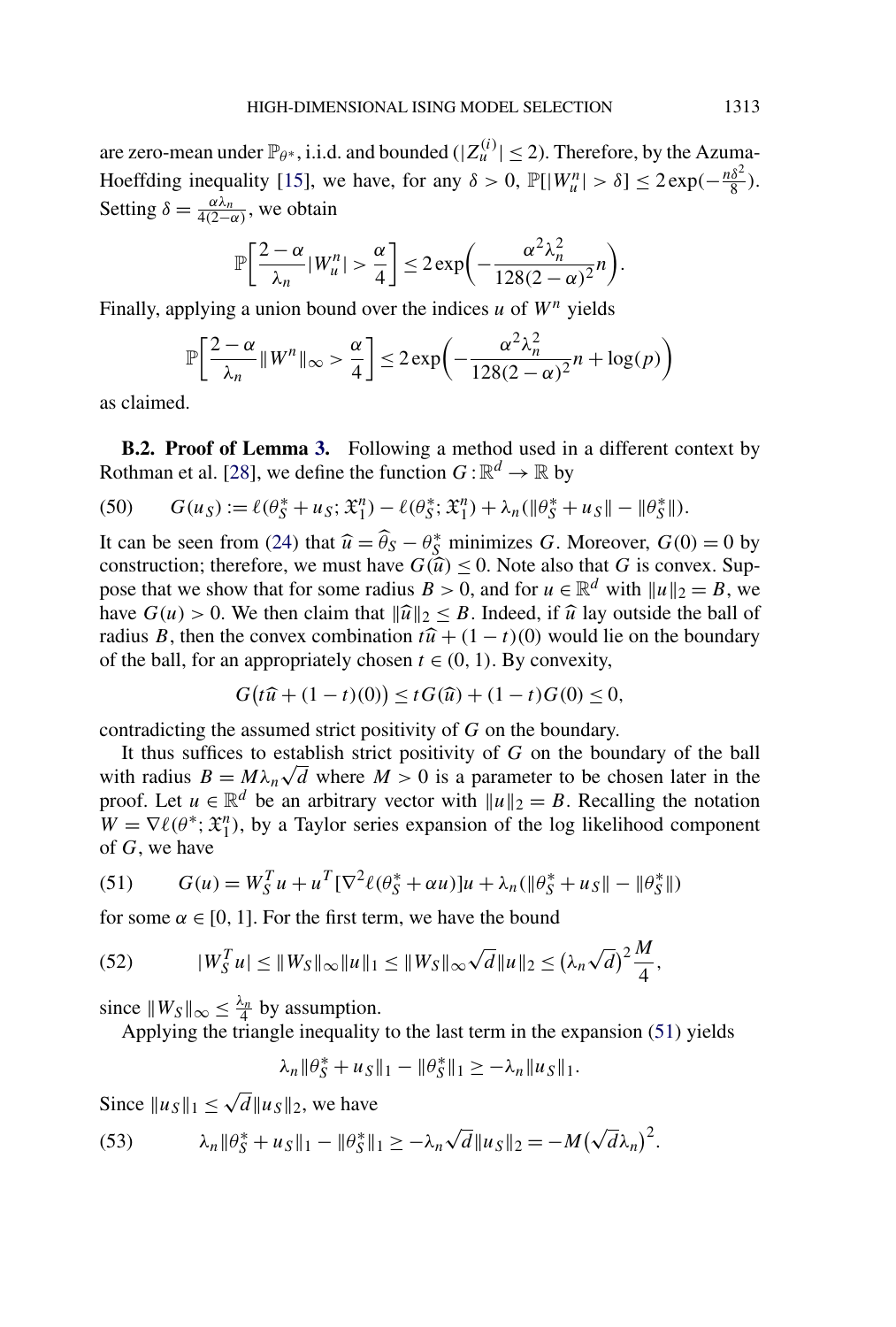Finally, turning to the middle Hessian term, we have

$$
q^* := \Lambda_{\min}(\nabla^2 \ell(\theta_S^* + \alpha u; \mathfrak{X}_1^n))
$$
  
\n
$$
\geq \min_{\alpha \in [0,1]} \Lambda_{\min}(\nabla^2 \ell(\theta_S^* + \alpha u_S; \mathfrak{X}_1^n))
$$
  
\n
$$
= \min_{\alpha \in [0,1]} \Lambda_{\min} \left[ \frac{1}{n} \sum_{i=1}^n \eta(x^{(i)}; \theta_S^* + \alpha u_S) x_S^{(i)} (x_S^{(i)})^T \right].
$$

By a Taylor series expansion of  $\eta(x^{(i)}; \cdot)$ , we have

$$
q^* \geq \Lambda_{\min} \left[ \frac{1}{n} \sum_{i=1}^n \eta(x^{(i)}; \theta_S^*) x_S^{(i)} (x_S^{(i)})^T \right]
$$
  
\n
$$
- \max_{\alpha \in [0,1]} \left\| \frac{1}{n} \sum_{i=1}^n \eta'(x^{(i)}; \theta_S^* + \alpha u_S) (u_S^T x_S^{(i)}) x_S^{(i)} (x_S^{(i)})^T \right\|_2
$$
  
\n
$$
= \Lambda_{\min} (Q_{SS}^*) - \max_{\alpha \in [0,1]} \left\| \frac{1}{n} \sum_{i=1}^n \eta'(x^{(i)}; \theta_S^* + \alpha u_S) ((u_S, x_S^{(i)})) x_S^{(i)} (x_S^{(i)})^T \right\|_2
$$
  
\n
$$
\geq C_{\min} - \max_{\alpha \in [0,1]} \left\| \frac{1}{n} \sum_{i=1}^n \eta'(x^{(i)}; \theta_S^* + \alpha u_S) ((u_S, x_S^{(i)})) x_S^{(i)} (x_S^{(i)})^T \right\|_2.
$$

It remains to control the spectral norm of the matrices  $A(\alpha)$ , for  $\alpha \in [0, 1]$ . For any fixed  $\alpha \in [0, 1]$  and  $y \in \mathbb{R}^d$  with  $||y||_2 = 1$ , we have

$$
\langle y, A(\alpha)y \rangle = \frac{1}{n} \sum_{i=1}^{n} \eta'(x^{(i)}; \theta_S^* + \alpha u_S) [\langle u_S, x_S^{(i)} \rangle] [\langle x_S^{(i)}, y \rangle]^2
$$
  

$$
\leq \frac{1}{n} \sum_{i=1}^{n} |\eta'(x^{(i)}; \theta_S^* + \alpha u_S)| |\langle u_S, x_S^{(i)} \rangle| [\langle x_S^{(i)}, y \rangle]^2.
$$

Now note that  $|\eta'(x^{(i)};\theta_S^* + \alpha u_S)| \le 1$ , and

$$
|\langle u_S, x_S^{(i)} \rangle| \le \sqrt{d} \|u_S\|_2 = M\lambda_n d.
$$

Moreover, we have

$$
\frac{1}{n}\sum_{i=1}^{n} (\langle x_S^{(i)}, y \rangle)^2 \le \left\| \frac{1}{n}\sum_{i=1}^{n} x_S^{(i)} (x_S^{(i)})^T \right\|_2 \le D_{\text{max}}
$$

by assumption. Combining these pieces, we obtain

$$
\max_{\alpha \in [0,1]} ||A(\alpha)||_2 \le D_{\max} M \lambda_n d \le C_{\min}/2,
$$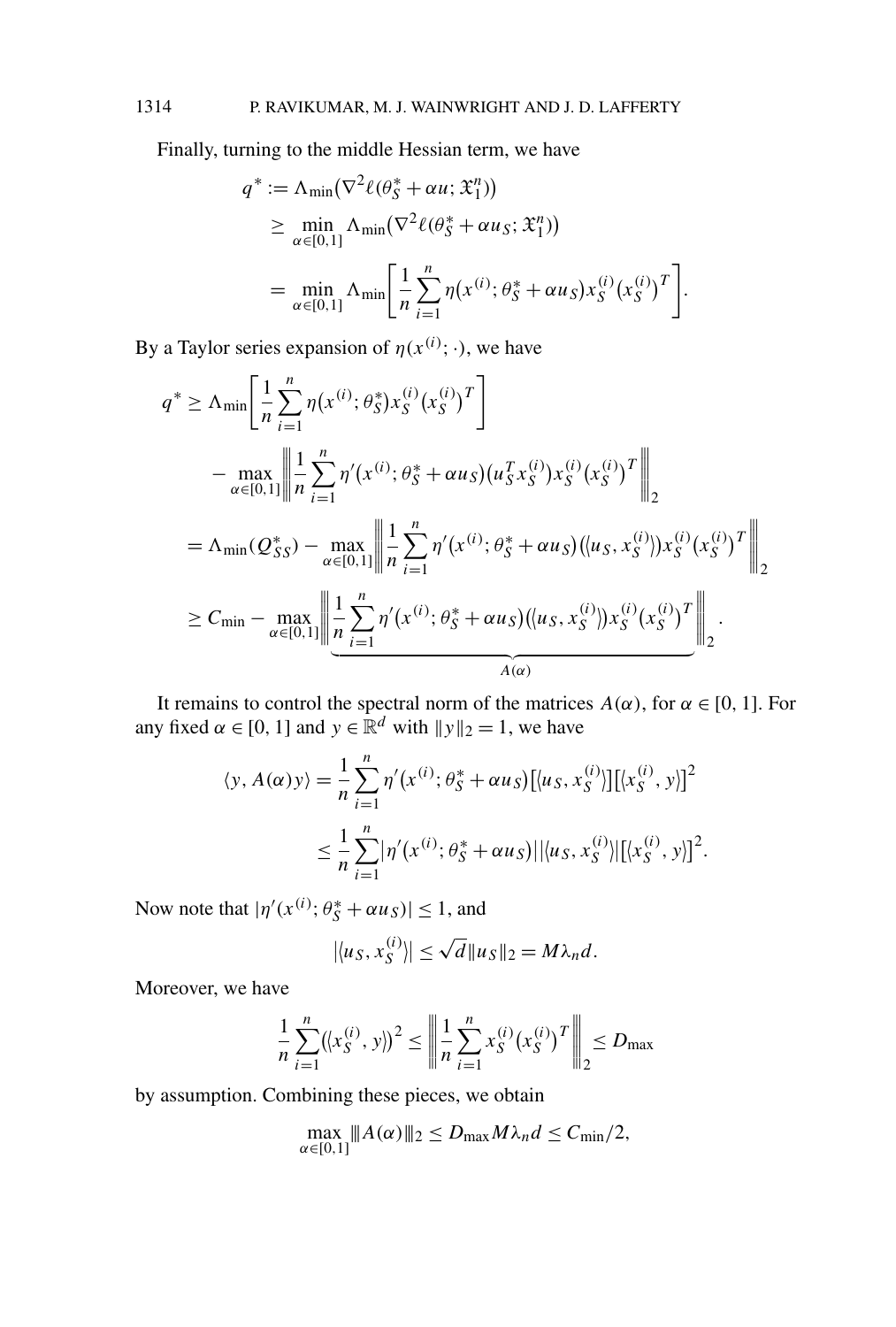<span id="page-28-0"></span>assuming that  $\lambda_n \leq \frac{C_{\min}}{2MD_{\max}d}$ . We verify this condition momentarily, after we have specified the constant *M*.

Under this condition, we have shown that

(54) 
$$
q^* := \Lambda_{\min}(\nabla^2 \ell(\theta_S^* + \alpha u; \mathfrak{X}_1^n)) \geq C_{\min}/2.
$$

Finally, combining the bounds [\(52\)](#page-26-0), [\(53\)](#page-26-0), and (54) in the expression [\(51\)](#page-26-0), we conclude that

$$
G(u_S) \ge (\lambda_n \sqrt{d})^2 \left\{ -\frac{1}{4}M + \frac{C_{\min}}{2}M^2 - M \right\}.
$$

This expression is strictly positive for  $M = 5/C_{\text{min}}$ . Consequently, as long as

$$
\lambda_n \le \frac{C_{\min}}{2MD_{\max}d} = \frac{C_{\min}^2}{10D_{\max}d}
$$

as assumed in the statement of the lemma, we are guaranteed that

$$
||u_S||_2 \le M\lambda_n \sqrt{d} = \frac{5}{C_{\min}} \lambda_n \sqrt{d}
$$

as claimed.

**B.3. Proof of Lemma [4.](#page-13-0)** We first show that the remainder term  $R^n$  satisfies the bound  $||R^n||_{\infty} \le D_{\text{max}} ||\widehat{\theta}_S - \theta_S^*||_2^2$ . Then the result of Lemma [3—](#page-13-0)namely, that  $\|\widehat{\theta}_S - \theta_S^*\|_2 \leq \frac{5}{C_{\min}} \lambda_n \sqrt{d}$ —can be used to conclude that

$$
\frac{\|R^n\|_{\infty}}{\lambda_n} \le \frac{25D_{\max}}{C_{\min}^2} \lambda_n d
$$

as claimed in Lemma [4.](#page-13-0)

Focusing on element  $R_j^n$  for some index  $j \in \{1, ..., p\}$ , we have

$$
R_j^n = [\nabla^2 \ell(\bar{\theta}^{(j)}; x) - \nabla^2 \ell(\theta^*; x)]_j^T [\hat{\theta} - \theta^*]
$$
  
= 
$$
\frac{1}{n} \sum_{i=1}^n [\eta(x^{(i)}; \bar{\theta}^{(j)}) - \eta(x^{(i)}; \theta^*)][x^{(i)}(x^{(i)})^T]_j^T [\hat{\theta} - \theta^*]
$$

for some point  $\bar{\theta}^{(j)} = t_j \hat{\theta} + (1 - t_j) \theta^*$ . Setting  $g(t) = \frac{4 \exp(2t)}{[1 + \exp(2t)]^2}$ , note that  $\eta(x; \theta) = g(x_r \sum_{t \in V \setminus r} \theta_{rt} x_t)$ . By the chain rule and another application of the mean value theorem, we then have

$$
R_j^n = \frac{1}{n} \sum_{i=1}^n g'(\bar{\theta}^{(j)T} x^{(i)}) (x^{(i)})^T [\bar{\theta}^{(j)} - \theta^*] \{x_j^{(i)} (x^{(i)})^T [\hat{\theta} - \theta^*] \}
$$
  

$$
= \frac{1}{n} \sum_{i=1}^n \{g'(\bar{\theta}^{(j)T} x^{(i)}) x_j^{(i)}\} \{[\bar{\theta}^{(j)} - \theta^*]^T x^{(i)} (x^{(i)})^T [\hat{\theta} - \theta^*] \},
$$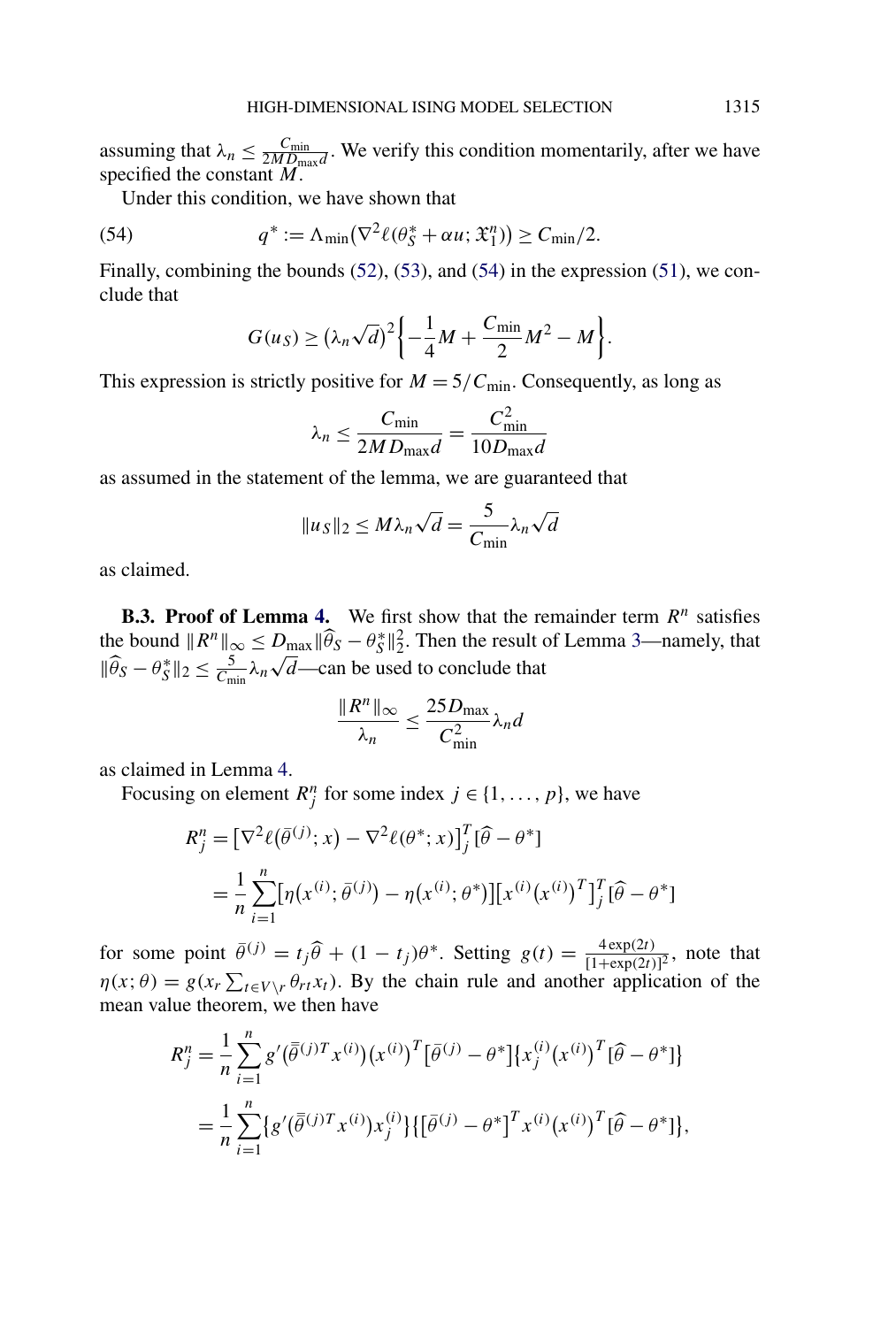<span id="page-29-0"></span>where  $\bar{\bar{\theta}}^{(j)}$  is another point on the line joining  $\hat{\theta}$  and  $\theta^*$ . Setting  $a_i := \{g'(\bar{\bar{\theta}}^{(j)T} \times \theta^*)\}$  $f(x^{(i)})x_j^{(i)}$ } and  $b_i := \{\bar{\theta}^{(j)} - \theta^*\}^T x^{(i)}(x^{(i)})^T[\hat{\theta} - \theta^*]\}$ , we have

$$
|R_j^n| = \frac{1}{n} \left| \sum_{i=1}^n a_i b_i \right| \leq \frac{1}{n} \|a\|_{\infty} \|b\|_1.
$$

A calculation shows that  $||a||_{\infty} \le 1$ , and

$$
\frac{1}{n}||b||_1 = t_j[\widehat{\theta} - \theta^*]^T \left\{ \frac{1}{n} \sum_{i=1}^n x^{(i)} (x^{(i)})^T \right\} [\widehat{\theta} - \theta^*]
$$

$$
= t_j[\widehat{\theta}_S - \theta_S^*]^T \left\{ \frac{1}{n} \sum_{i=1}^n x_S^{(i)} (x_S^{(i)})^T \right\} [\widehat{\theta}_S - \theta_S^*]
$$

$$
\leq D_{\text{max}} ||\widehat{\theta}_S - \theta_S^* ||_2^2,
$$

where the second line uses the fact that  $\widehat{\theta}_{S^c} = \theta_{S^c}^* = 0$ . This concludes the proof.

## APPENDIX C: PROOF OF LEMMA [7](#page-17-0)

Recall from the discussion leading up to the bound  $(39)$  that element  $(j, k)$  of the matrix difference  $Q^n - Q^*$ , denoted by  $Z_{jk}$ , satisfies a sharp tail bound. By definition of the  $\ell_{\infty}$ -matrix norm, we have

$$
\mathbb{P}[\|Q_{S^cS}^n - Q_{S^cS}^*\|_{\infty} \ge \delta] = \mathbb{P}\Big[\max_{j \in S^c} \sum_{k \in S} |Z_{jk}| \ge \delta\Big]
$$
  

$$
\le (p - d)\mathbb{P}\Big[\sum_{k \in S} |Z_{jk}| \ge \delta\Big],
$$

where the final inequality uses a union bound, and the fact that  $|S^c| \leq p - d$ . Via another union bound over the row elements

$$
\mathbb{P}\bigg[\sum_{k\in S} |Z_{jk}| \ge \delta\bigg] \le \mathbb{P}[\exists k \in S | |Z_{jk}| \ge \delta/d]
$$
  

$$
\le d \mathbb{P}[\vert Z_{jk}| \ge \delta/d];
$$

we then obtain

$$
\mathbb{P}[\|Q_{S^cS}^n - Q_{S^cS}^*\|_{\infty} \ge \delta] \le (p-d)d\mathbb{P}[\|Z_{jk}| \ge \delta/d]
$$

from which the claim [\(42a\)](#page-17-0) follows by setting  $\varepsilon = \delta/d$  in the Hoeffding bound [\(39\)](#page-15-0). The proof of bound [\(42b\)](#page-17-0) is analogous with the pre-factor  $(p - d)$ replaced by *d*.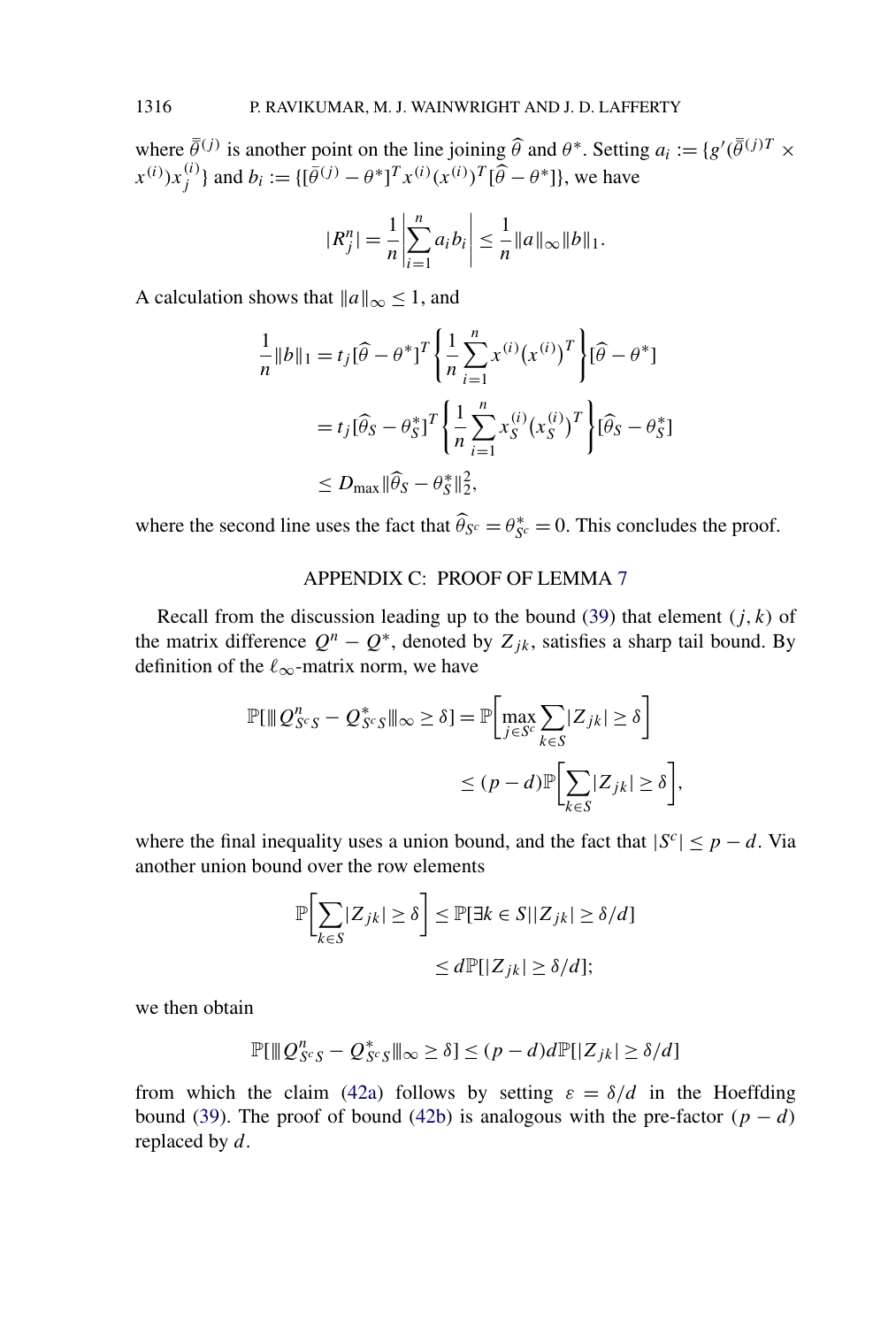<span id="page-30-0"></span>To prove the last claim [\(42c\)](#page-17-0), we write

$$
\| (Q_{SS}^n)^{-1} - (Q_{SS}^*)^{-1} \|_{\infty} = \| (Q_{SS}^*)^{-1} [Q_{SS}^* - Q_{SS}^n] (Q_{SS}^n)^{-1} \|_{\infty}
$$
  
\n
$$
\leq \sqrt{d} \| (Q_{SS}^*)^{-1} [Q_{SS}^* - Q_{SS}^n] (Q_{SS}^n)^{-1} \|_2
$$
  
\n
$$
\leq \sqrt{d} \| (Q_{SS}^*)^{-1} \|_2 \| Q_{SS}^* - Q_{SS}^n \|_2 \| (Q_{SS}^n)^{-1} \|_2
$$
  
\n
$$
\leq \frac{\sqrt{d}}{C_{\min}} \| Q_{SS}^* - Q_{SS}^n \|_2 \| (Q_{SS}^n)^{-1} \|_2.
$$

From the proof of Lemma [5,](#page-15-0) in particular equation [\(40\)](#page-16-0), we have

$$
\mathbb{P}\bigg[\|(Q_{SS}^n)^{-1}\|_2 \ge \frac{2}{C_{\min}}\bigg] \le 2\exp\bigg(-K\frac{\delta^2 n}{d^2} + B\log(d)\bigg)
$$

for a constant *B*. Moreover, from [\(40\)](#page-16-0), we have

$$
\mathbb{P}[\|Q_{SS}^n - Q_{SS}\|_2 \ge \delta/\sqrt{d}] \le 2\exp\left(-K\frac{\delta^2 n}{d^3} + 2\log(d)\right)
$$

so that the bound [\(42c\)](#page-17-0) follows.

### **REFERENCES**

- [1] ABBEEL, P., KOLLER, D. and NG, A. Y. (2006). Learning factor graphs in polynomial time and sample complexity. *J. Mach. Learn. Res.* **7** 1743–1788. [MR2274423](http://www.ams.org/mathscinet-getitem?mr=2274423)
- [2] BANERJEE, O., GHAOUI, L. E. and D'ASPRÉMONT, A. (2008). Model selection through sparse maximum likelihood estimation for multivariate Gaussian or binary data. *J. Mach. Learn. Res.* **9** 485–516. [MR2417243](http://www.ams.org/mathscinet-getitem?mr=2417243)
- [3] BERTSEKAS, D. (1995). *Nonlinear Programming*. Athena Scientific, Belmont, MA.
- [4] BRESLER, G., MOSSEL, E. and SLY, A. (2009). Reconstruction of Markov random fields from samples: Some easy observations and algorithms. Available at [http://front.math.ucdavis.](http://front.math.ucdavis.edu/0712.1402) [edu/0712.1402](http://front.math.ucdavis.edu/0712.1402).
- [5] CANDES, E. and TAO, T. (2007). The Dantzig selector: Statistical estimation when *p* is much larger than *n* (with discussion). *Ann. Statist.* **35** 2313–2351. [MR2382644](http://www.ams.org/mathscinet-getitem?mr=2382644)
- [6] CHICKERING, D. (1995). Learning Bayesian networks is NP-complete. In *Learning from Data: Artificial Intelligence and Statistics V* (D. Fisher and H. Lenz, eds.). *Lecture Notes in Statistics* **112** 121–130. Springer, New York.
- [7] CHOW, C. and LIU, C. (1968). Approximating discrete probability distributions with dependence trees. *IEEE Trans. Inform. Theory* **14** 462–467.
- [8] CROSS, G. and JAIN, A. (1983). Markov random field texture models. *IEEE Trans. PAMI* **5** 25–39.
- [9] CSISZÁR, I. and TALATA, Z. (2006). Consistent estimation of the basic neighborhood structure of Markov random fields. *Ann. Statist.* **34** 123–145. [MR2275237](http://www.ams.org/mathscinet-getitem?mr=2275237)
- [10] DASGUPTA, S. (1999). Learning polytrees. In *Proceedings of the Fifteenth Conference on Uncertainty in Artificial Intelligence (UAI-99)*. Morgan Kaufmann, San Francisco, CA.
- [11] DAVIDSON, K. R. and SZAREK, S. J. (2001). Local operator theory, random matrices, and Banach spaces. In *Handbook of the Geometry of Banach Spaces* **1** 317–336. Elsevier, Amsterdam. [MR1863696](http://www.ams.org/mathscinet-getitem?mr=1863696)
- [12] DONOHO, D. and ELAD, M. (2003). Maximal sparsity representation via  $\ell_1$  minimization. *Proc. Natl. Acad. Sci. USA* **100** 2197–2202. [MR1963681](http://www.ams.org/mathscinet-getitem?mr=1963681)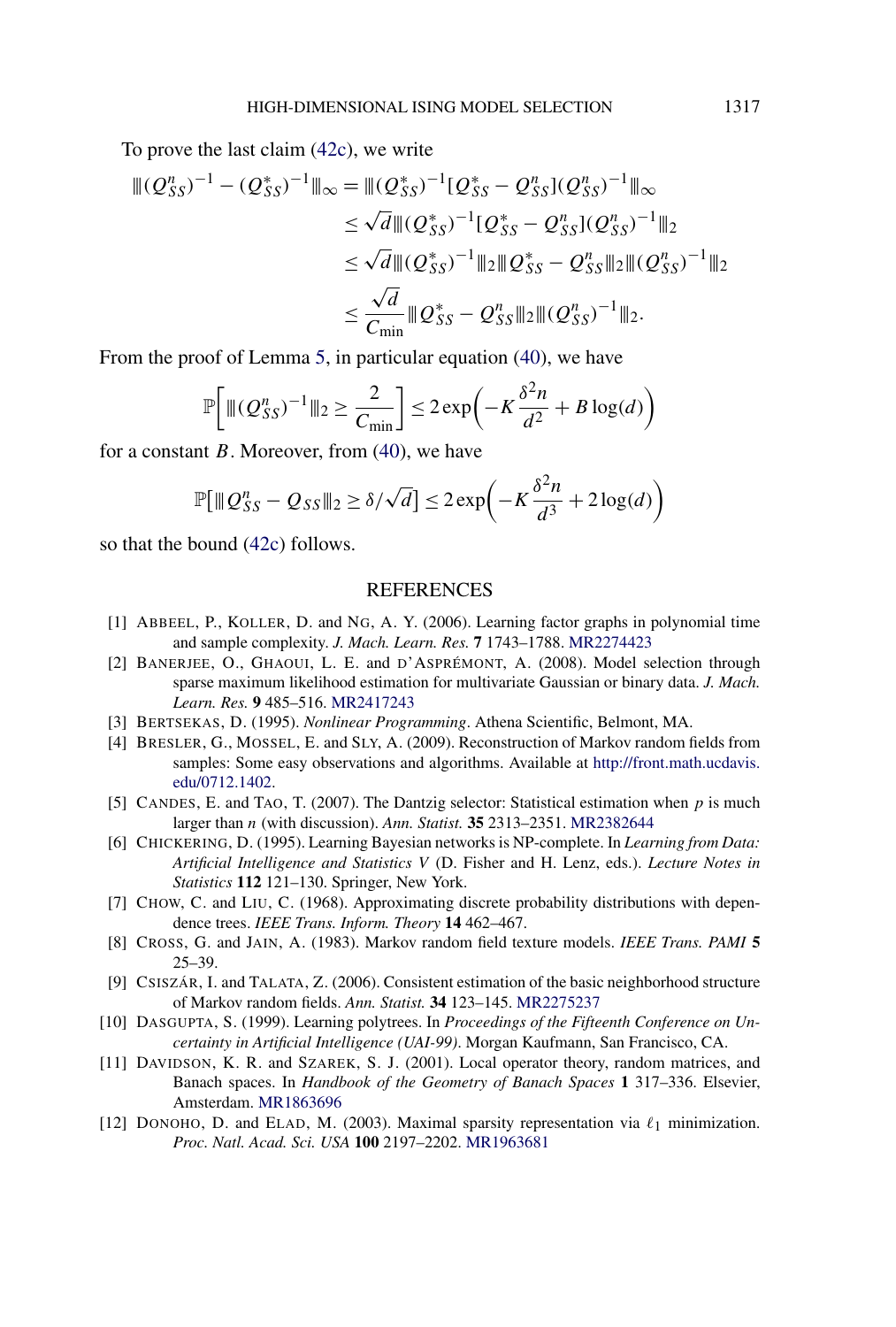- <span id="page-31-0"></span>[13] GEMAN, S. and GEMAN, D. (1984). Stochastic relaxation, Gibbs distributions, and the Bayesian restoration of images. *IEEE Trans. PAMI* **6** 721–741.
- [14] HASSNER, M. and SKLANSKY, J. (1980). The use of Markov random fields as models of texture. *Comp. Graphics Image Proc.* **12** 357–370.
- [15] HOEFFDING, W. (1963). Probability inequalities for sums of bounded random variables. *J. Amer. Statist. Assoc.* **58** 13–30. [MR0144363](http://www.ams.org/mathscinet-getitem?mr=0144363)
- [16] HORN, R. A. and JOHNSON, C. R. (1985). *Matrix Analysis*. Cambridge Univ. Press, Cambridge. [MR0832183](http://www.ams.org/mathscinet-getitem?mr=0832183)
- [17] ISING, E. (1925). Beitrag zur theorie der ferromagnetismus. *Zeitschrift für Physik* **31** 253–258.
- [18] KALISCH, M. and BUHLMANN, P. (2007). Estimating high-dimensional directed acyclic graphs with the pc-algorithm. *J. Mach. Learn. Res.* **8** 613–636.
- [19] KIM, Y., KIM, J. and KIM, Y. (2005). Blockwise sparse regression. *Statist. Sinica* **16** 375–390.
- [20] KOH, K., KIM, S. J. and BOYD, S. (2007). An interior-point method for large-scale  $\ell_1$ regularized logistic regression. *J. Mach. Learn. Res.* **3** 1519–1555. [MR2332440](http://www.ams.org/mathscinet-getitem?mr=2332440)
- [21] MANNING, C. D. and SCHUTZE, H. (1999). *Foundations of Statistical Natural Language Processing*. MIT Press, Cambridge, MA. [MR1722790](http://www.ams.org/mathscinet-getitem?mr=1722790)
- [22] MEIER, L., VAN DE GEER, S. and BÜHLMANN, P. (2007). The group lasso for logistic regression. Technical report, Mathematics Dept., Swiss Federal Institute of Technology Zürich.
- [23] MEINSHAUSEN, N. and BÜHLMANN, P. (2006). High dimensional graphs and variable selection with the lasso. *Ann. Statist.* **34** 1436–1462. [MR2278363](http://www.ams.org/mathscinet-getitem?mr=2278363)
- [24] NG, A. Y. (2004). Feature selection,  $\ell_1$  vs.  $\ell_2$  regularization, and rotational invariance. In *Proceedings of the Twenty-First International Conference on Machine Learning (ICML-04)*. Morgan Kaufmann, San Francisco, CA.
- [25] OBOZINSKI, G., WAINWRIGHT, M. J. and JORDAN, M. I. (2008). Union support recovery in high-dimensional multivariate regression. Technical report, Dept. Statistics, Univ. California, Berkeley.
- [26] RIPLEY, B. D. (1981). *Spatial Statistics*. Wiley, New York. [MR0624436](http://www.ams.org/mathscinet-getitem?mr=0624436)
- [27] ROCKAFELLAR, G. (1970). *Convex Analysis*. Princeton Univ. Press, Princeton. [MR0274683](http://www.ams.org/mathscinet-getitem?mr=0274683)
- [28] ROTHMAN, A., BICKEL, P., LEVINA, E. and ZHU, J. (2008). Sparse permutation invariant covariance estimation. *Electron. J. Stat.* **2** 494–515. [MR2417391](http://www.ams.org/mathscinet-getitem?mr=2417391)
- [29] SANTHANAM, N. P. and WAINWRIGHT, M. J. (2008). Information-theoretic limits of highdimensional graphical model selection. In *International Symposium on Information Theory*. Toronto, Canada.
- [30] SPIRTES, P., GLYMOUR, C. and SCHEINES, R. (2000). *Causation, Prediction and Search*. MIT Press, Cambridge, MA. [MR1815675](http://www.ams.org/mathscinet-getitem?mr=1815675)
- [31] SREBRO, N. (2003). Maximum likelihood bounded tree-width Markov networks. *Artificial Intelligence* **143** 123–138. [MR1963987](http://www.ams.org/mathscinet-getitem?mr=1963987)
- [32] TROPP, J. A. (2006). Just relax: Convex programming methods for identifying sparse signals. *IEEE Trans. Inform. Theory* **51** 1030–1051. [MR2238069](http://www.ams.org/mathscinet-getitem?mr=2238069)
- [33] WAINWRIGHT, M. J. (2009). Sharp thresholds for high-dimensional and noisy sparsity recovery using  $\ell_1$ -constrained quadratic programming (Lasso). *IEEE Trans. Inform. Theory* 55 2183–2202.
- [34] WAINWRIGHT, M. J. and JORDAN, M. I. (2003). Graphical models, exponential families, and variational inference. Technical Report 649, Dept. Statistics, Univ. California, Berkeley. [MR2082153](http://www.ams.org/mathscinet-getitem?mr=2082153)
- [35] WAINWRIGHT, M. J., RAVIKUMAR, P. and LAFFERTY, J. D. (2007). High-dimensional graphical model selection using  $\ell_1$ -regularized logistic regression. In *Advances in Neural Information Processing Systems* (B. Schölkopf, J. Platt and T. Hoffman, eds.) **19** 1465–1472. MIT Press, Cambridge, MA.
- [36] WELSH, D. J. A. (1993). *Complexity: Knots, Colourings, and Counting*. Cambridge Univ. Press, Cambridge. [MR1245272](http://www.ams.org/mathscinet-getitem?mr=1245272)